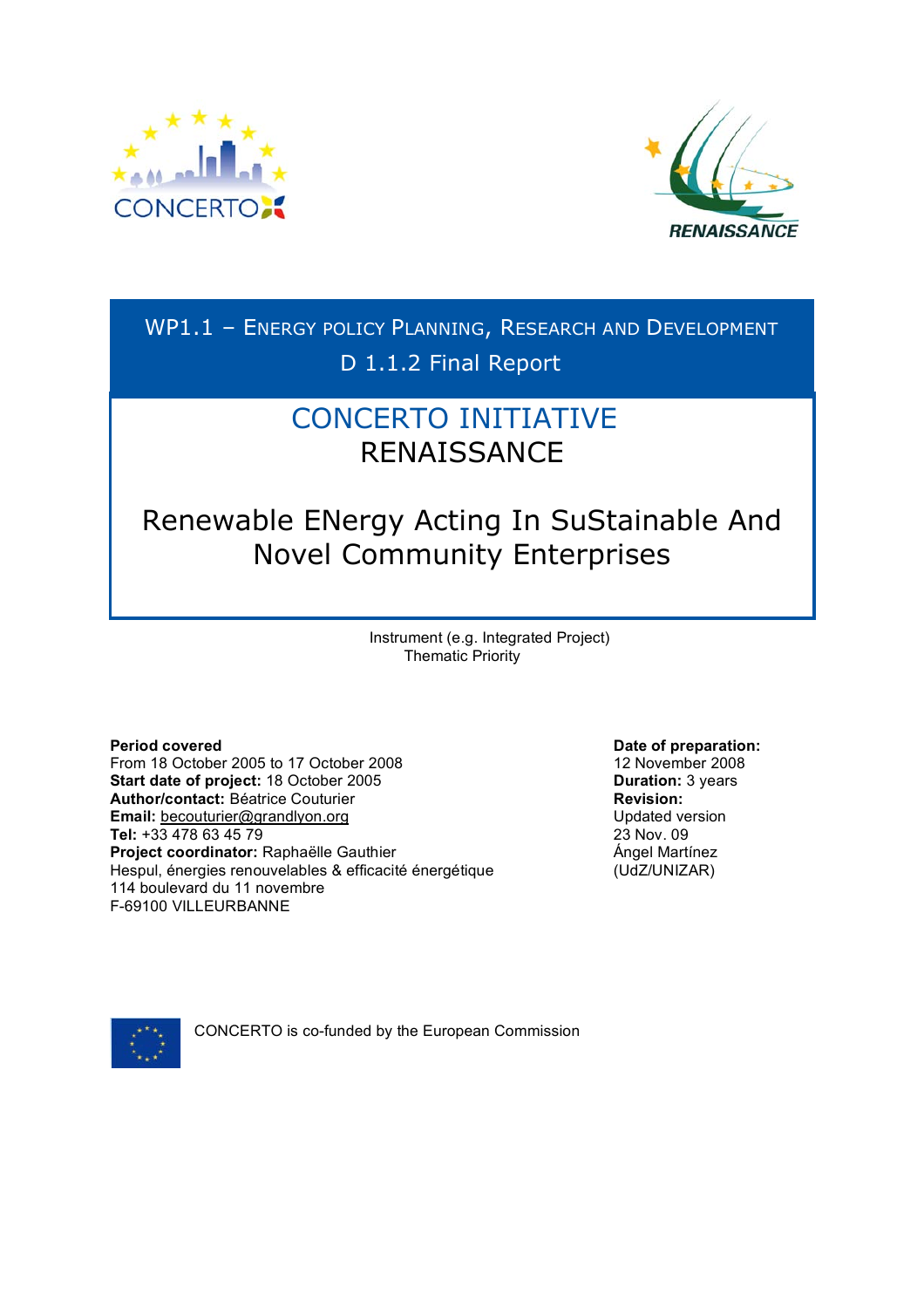## **TABLE OF CONTENTS:**

| 1            |                                                                                                                                                                                                                                                                                       |  |
|--------------|---------------------------------------------------------------------------------------------------------------------------------------------------------------------------------------------------------------------------------------------------------------------------------------|--|
| $\mathbf{2}$ |                                                                                                                                                                                                                                                                                       |  |
|              | 2.1<br>2.1.1<br>National plans for combating greenhouse gases emissions and their consequences 14<br>2.1.2<br>2.1.3<br>Mid-term outlook: follow-up of the "Grenelle de l'environnement" consultation process 17<br>2.1.4<br>2.2<br>2.2.1<br>2.2.2<br>2.2.3<br>2.2.4<br>2.2.5<br>2.2.6 |  |
| 3            |                                                                                                                                                                                                                                                                                       |  |
|              | 3.1<br>3.1.1<br>3.2.1                                                                                                                                                                                                                                                                 |  |
| 4            | EXPERIENCE-SHARING BETWEEN LYON AND ZARAGOZA: THE BENEFITS OF A                                                                                                                                                                                                                       |  |
|              | 4.2.1<br>4.2.2 Professional training scheme for upgrading workers knowledge and qualification  43                                                                                                                                                                                     |  |
| 5            | THE BENEFITS OF RENAISSANCE PROGRAMME FOR LOCAL AND NATIONAL PUBLIC                                                                                                                                                                                                                   |  |
|              | 5.1<br>5.1.1<br>5.1.2<br>5.2<br>5.2.1<br>5.2.2                                                                                                                                                                                                                                        |  |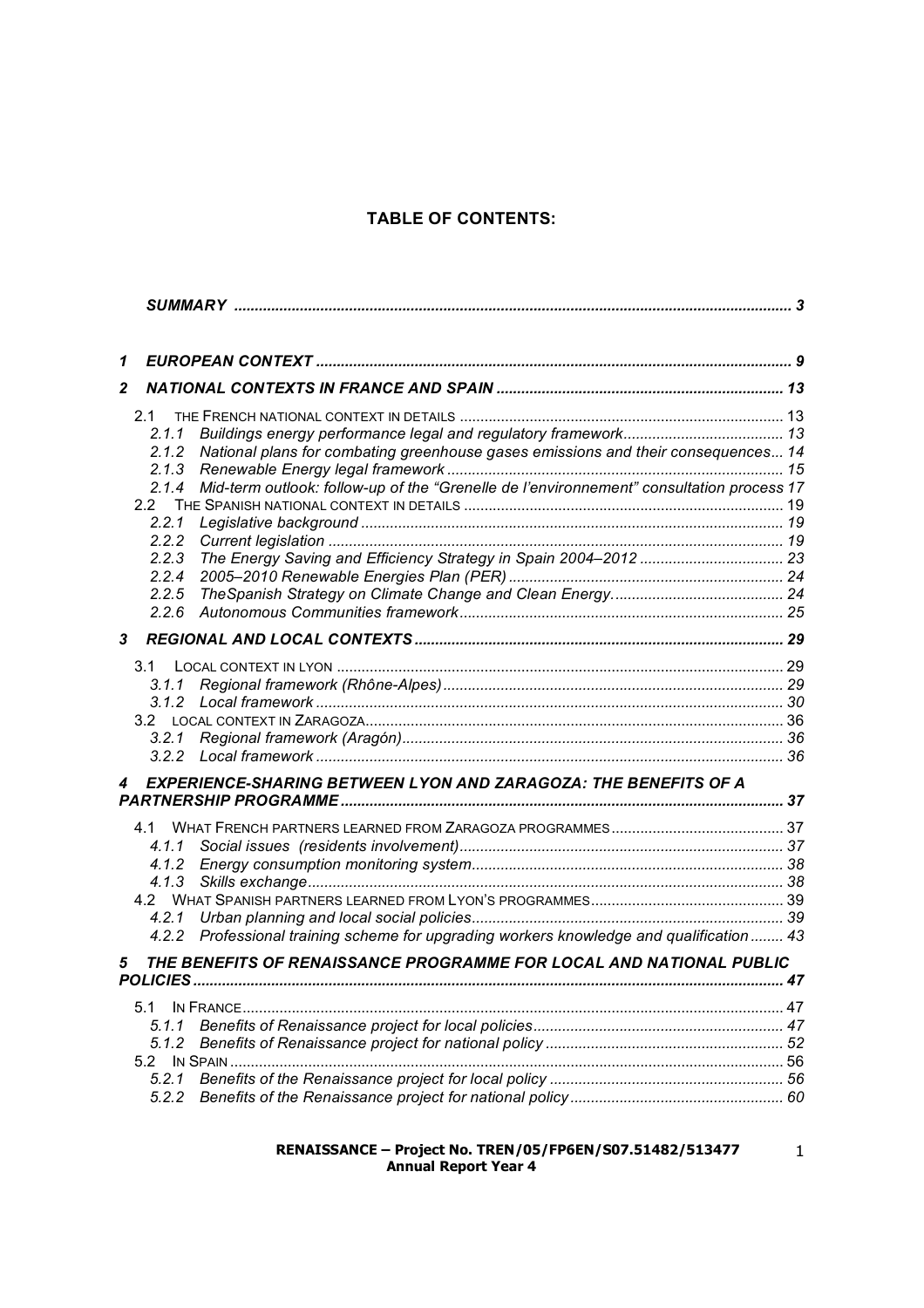|              | <b>RESISTANCE AND OBSTACLES TO CHANGE: DIFFICULTIES ENCOUNTERED AND</b>       |    |
|--------------|-------------------------------------------------------------------------------|----|
|              |                                                                               | 61 |
|              |                                                                               |    |
|              |                                                                               |    |
|              |                                                                               |    |
|              |                                                                               |    |
|              |                                                                               |    |
|              |                                                                               |    |
|              |                                                                               |    |
|              |                                                                               |    |
| $\mathbf{7}$ |                                                                               |    |
|              |                                                                               |    |
| 7.1.1        |                                                                               |    |
|              |                                                                               |    |
|              |                                                                               |    |
|              |                                                                               |    |
|              | 7.2.1 Recommendations from a social and cultural viewpoint (refurbishment) 71 |    |
|              |                                                                               |    |
|              |                                                                               |    |

*Reminder of WP 1.1 "Urban and energy planning" objectives:*

• *To make the most of all innovation opportunities that arise (due to the large scale of this operation) with regard to energy policy;*

• *To incorporate the results of this exemplary operation into local and national policies, in order to enable the immediate replication of results;*

• *To share experience acquired with other developers and builders.*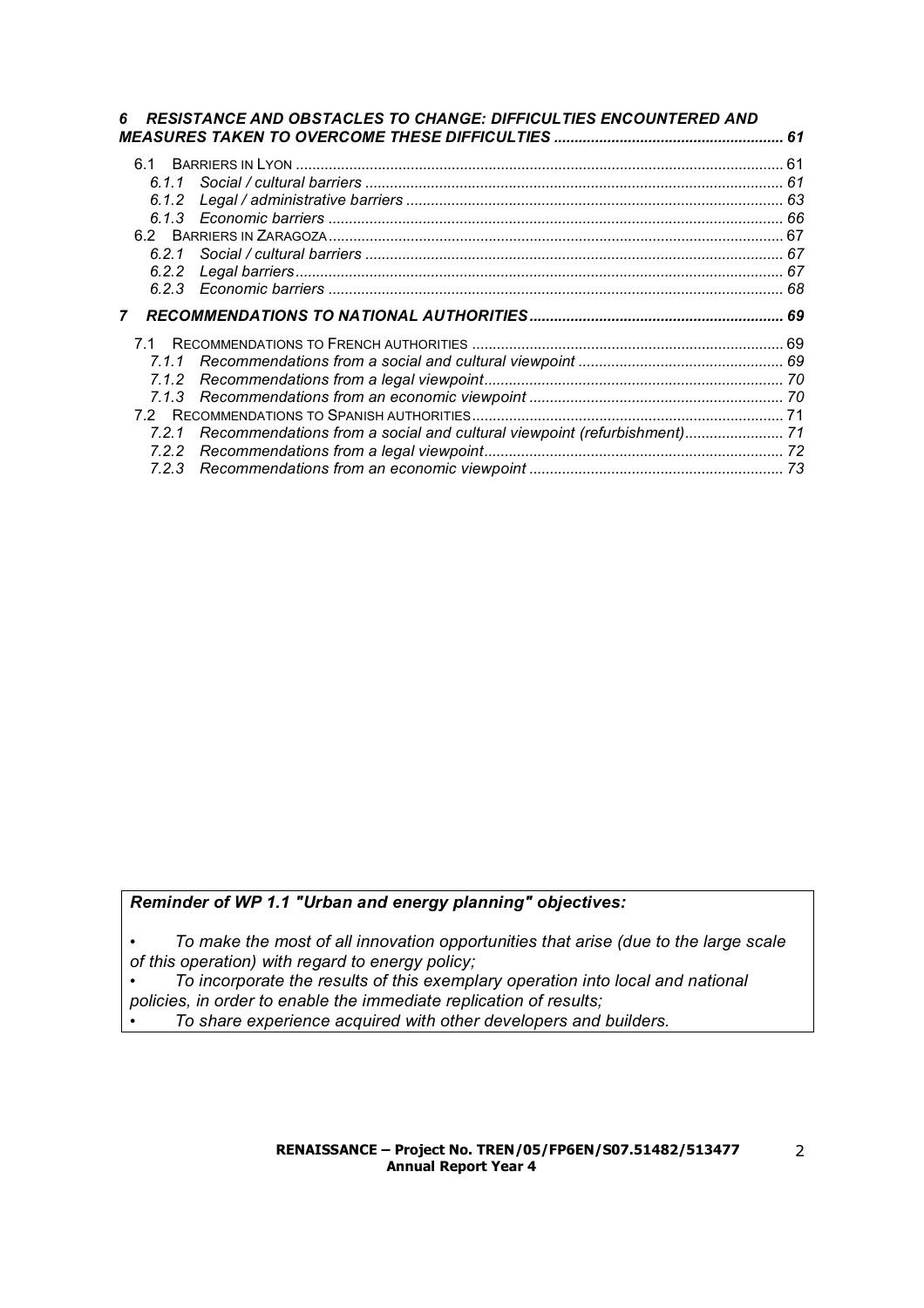#### **SUMMARY**

#### **1 – EUROPEAN CONTEXT**

#### **2 – NATIONAL LEGAL AND REGULATORY CONTEXT:**

#### *FRANCE:*

#### **Building-related energy regulation historical context**

**1946:** Nationalisation Law of the electricity and gas markets, creation of monopolistic State-owned companies EDF and GDF.

**1974:** First energy regulation for new buildings (minimum insulation), up-dated and extended to non-residential buildings in 1988 (RT 1988)

**2000:** up-dated regulation (RT 2000) as result from "Air-quality and Rational Use of Energy Law", establishing calculation methods and imposing 20% decrease in comparison with RT 1988 (40% for non-residential buidings)

**2006**: up-dated building thermal regulation (RT 2005) with a 15% decrease compared to RT 2000, an extension to existing buildings, the introduction of high performance labels and a 15% decrease planned each 5 years (2010, 2015 and 2020)

#### **Energy efficiency and renewable energy policies main milestones**

**2000:** The "Law for the modernisation of public electricity services" establishes support mechanisms for renewable electricity sources (call for tenders and feed-in-tariffs)

**2004**: the National Climate Action Plan (Plan Climat 2004) introduces 50% ax credit for individual low-energy and renewable energy equipments.

**2005**: the Program and Orientation Law on Energy Policy (Loi POPE) set up national commitment in favour of energy savings and renewable energy sources; it confirmed and reinforced pre-existing measures such as building thermal regulation, tax-credits or feedin-tariffs, established new measures such as "white (energye savings) certificates" or guarantee of origin for RES, and finally created several sectorial Plans.

#### **Main developments since the launch of the Concerto project**

**2007:** launch of the so-called "Grenelle de l'Environnement" consultation process, including energy and climate related working group, conluded in October 2007 by a series of "Conclusive Round Tables" setting up recommendations, some of them explicitely influenced by Concerto-Renaissance way of doing.

**2008:** continuation of the "Grenelle" process with 34 specific "Operational Committees", among which 6 concerning urban planning, energy in buildings and renewable energy sources, preparing detailed reports of measures to be taken by law or regulation.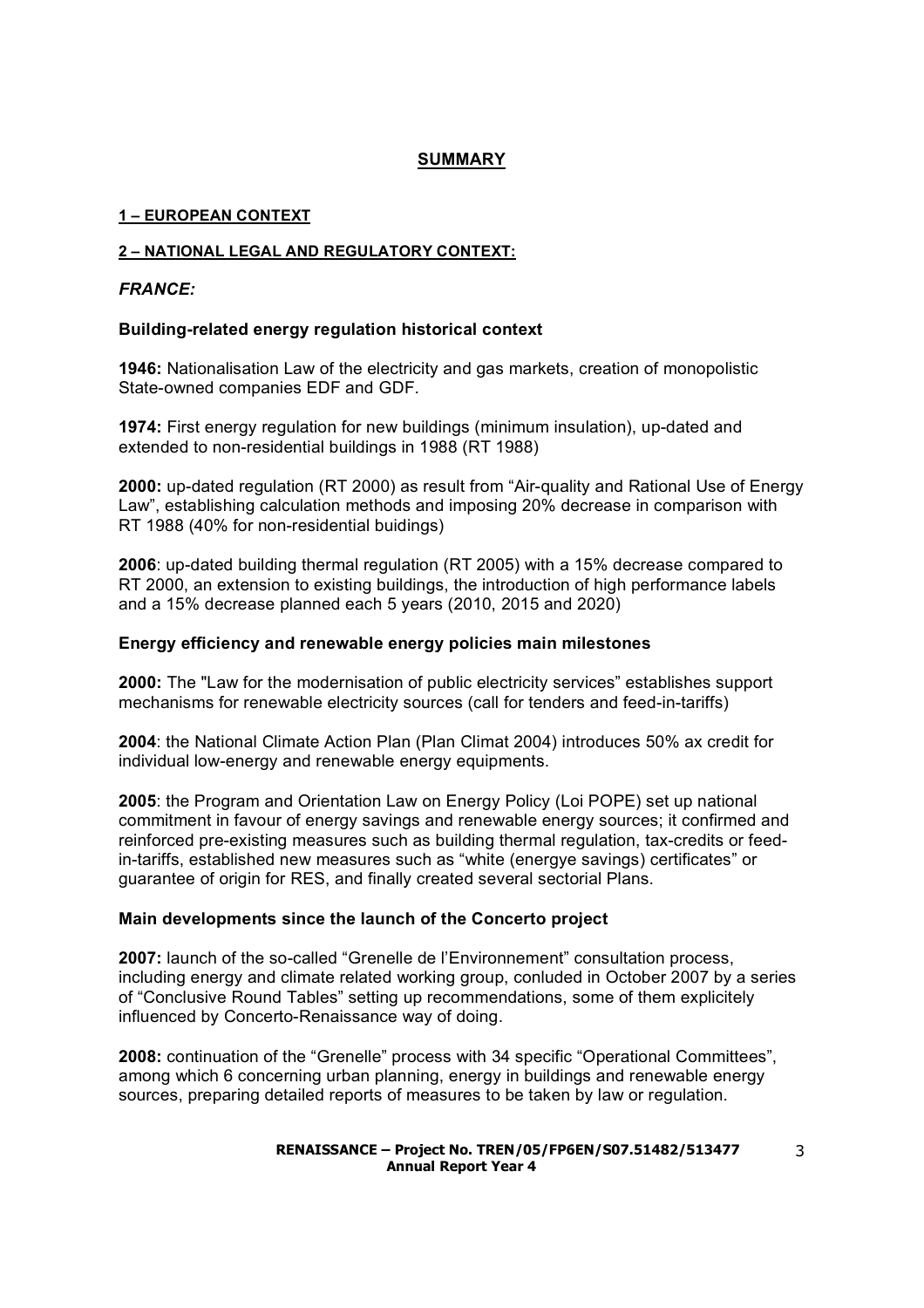#### *SPAIN:*

#### **Building-related energy regulation historical context**

**1979**: Royal Decree 2.429/79 as first Spanish building energy law (*Normativa Básica de la Edificación NBECT-79*), regarding thermal conditions in buildings, defined building performance through global thermal coefficient, and established maximum limits according to climatic zones.

**1980:** Royal Decree1618/1980 on Regulation of thermal, cooling and hot water Facilities, which aims to rationalise energy consumption.

**1998:** Royal Decree 1751/1998 on Thermal Facilities of Buildings Regulation and its Additional Technical Instructions established the conditions that heating, cooling and sanitary hot water facilities must respect to ensure rational use of energy

**1999:** Law 38/1999 on building regulation (LOE) didn't change energy requirements, but laid down obligations and responsibilities of different parties involved in building process, and paved the way for a new law on safety and habitability requirements (see next)

#### **Energy efficiency and renewable energy policies main milestones**

**2004:** The Energy Efficiency and Savings Strategy in Spain (2004–2012) is introduced; however, it is not sufficiently detailed.

**2005:** Energy Action Plan 2005–2007 aims at generating 12 Mtoe of primary energy savings, i.e. 8.5% of primary energy consumption and 20% of energy imports in 2004, resulting in a reduction in  $CO<sub>2</sub>$  emissions of 32.5m tonnes.

**2005:** Renewable Energy Plan 2005–2010. The objective of this plan is to ensure that, by 2010, 12% of total primary energy consumption comes from RES. It includes financial guidelines and innovative research.

#### **Main developments since the launch of the Concerto project**

**2006:** Royal Decree 314/2006 on Building Technical Code established basic safety and habitability requirements for buildings and laid down two guidelines: a "prescriptive" one, dealing with insulation and solar protection, and a "performance-related" one, defining energy-saving objectives, but not the means to obtain them. It also established minimum contributions from solar thermal and photovoltaic energy, and some requirements related to lighting. The aim is to achieve a reduction in heating demand of 25%.

**2007**: Royal Decree 47/2007 on Energy Certification, which approves the basic procedure for energy certification in newly constructed buildings. This involves measuring energy consumption and  $CO<sub>2</sub>$  emissions, and passing on this information to buyers and users via an energy tag. Each region decides how to apply it within its territory.

**2007:** Spanish Climate Change and Clean Energy Strategy, Horizon 2007–2012–2020 (*La Estrategia Española de Cambio Climático y Energía Limpia Horizonte 2007–2012–2020*): the so-called "Clean Energy chapter" includes measures in various sectors, including buildings.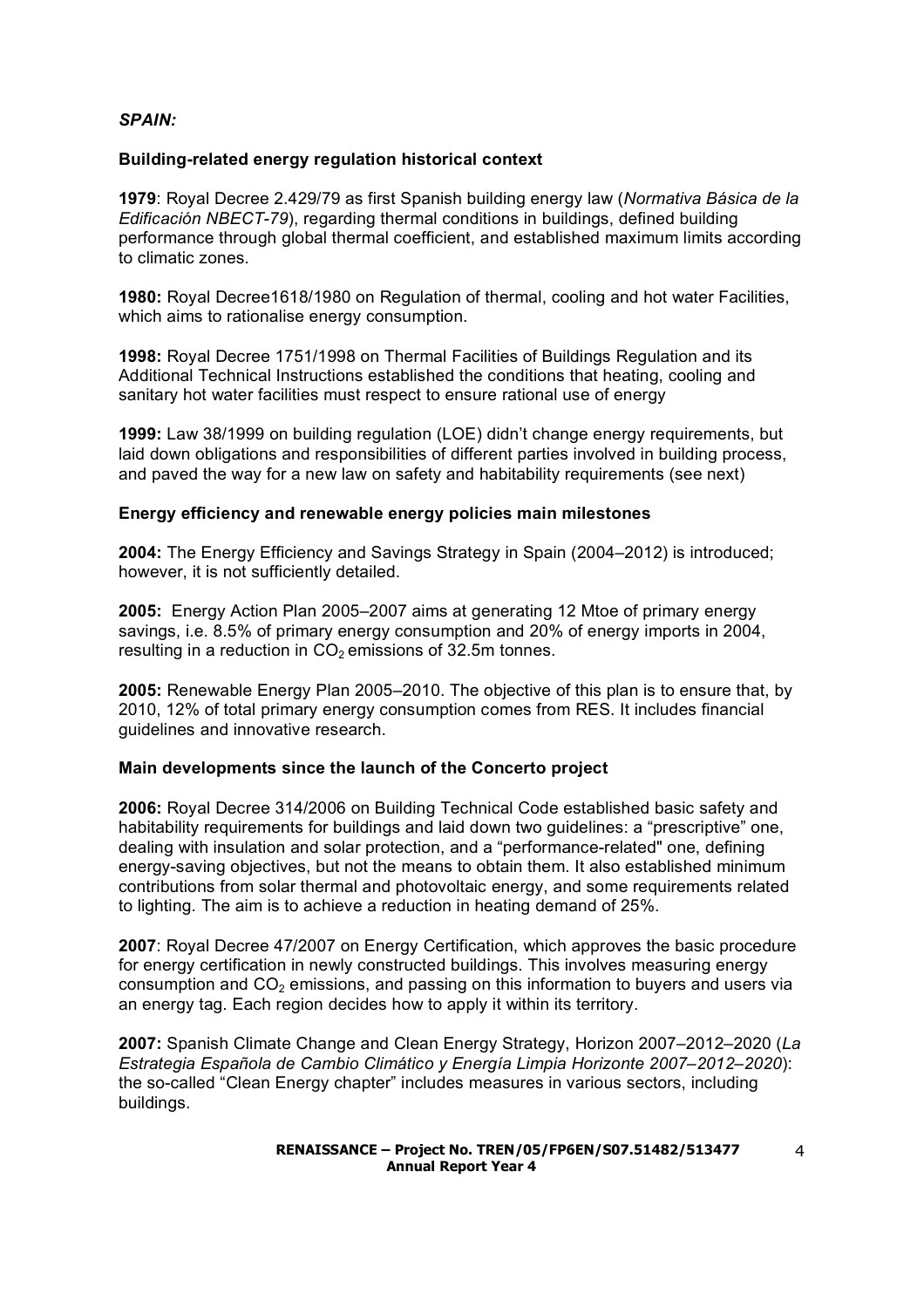## **3 – REGIONAL AND LOCAL CONTEXTS**

#### *FRANCE:*

**Rhône-Alpes Region**: strong and long-lasting commitment of the Regional Council in favour of energy efficiency and renewable energy: creation of a Regional Energy Agency (1975), support policy to solar and wood energy (1992), development of a network of local energy information centres (2000), comprehensive Regional Energy Action Plan (2004), Low-energy Social Housing Plan (2007)

#### **Grand Lyon:**

- Sustainable development-related policies: Urban Ecology Charter (1992),), Agenda 21 (2005), Air Quality Protection Plan (2007), Climate Local Action Plan (2007)
- Energy-related policy and actions: FP5 Restart program (1997-2001), creation of the SAVE Local Energy Agency (2000),) Grand Lyon-owned buildings energy audit (2003), participation in Interreg IIIC AMICA (2004), Study on renewable energy sources potential in the Grand-Lyon area (2007)
- Sustainable urban planning and construction: experimental Housing Improvement Scheduled Plan in Caluire-et-Cuire city (2001), adoption of Environmental Approach of Urban Planning as operational tool (2003), enforcement of the Sustainalble Housing Reference Code (2005) and of the Sustainable Office Code (2007)

### *SPAIN*

**Aragón autonomous Community**: first version of Energy Plan in 1994, now replaced by a new Kyoto Protocol related Plan 2005 – 2012 Plan; "Plan for electric domestic appliances renewal" established in 2008; approbation in October 2008 of the Aragon Strategy for Climate Change and Clean Energy) Horizon 2007-2012-2020

#### **Zaragoza**

- Previous experience of bioclimatic urban planning in Barrio Goya (THERMIE 1995)
- The Strategic Diagnosis Plan for Saragossa (Diagnóstico Plan Estratégico de Zaragoza) was published in 1996 as first follow-up of the 1994 Aragon Energy Plan.
- Autonomous Community Order (13/11/2006) subsidies for energy savings and diversification, rational use of energy, use of local and renewable resources and energy infrastructures for the year 2007.
- Municipal Order on energy ecoefficiency and the use of renewable energies in buildings and their facilities

## **4 – EXPERIENCE SHARING**

Mains issues that impressed each consortium from the other's way of doing are:

- **From Spain to France:**
- Methods used in Picarral for involving residents in the urban renewal process since early stages
- Design and implementation of the sophisticated technical and social monitoring system in Valdespartera
- In depth exchanges with Zaragoza urban planning City Departement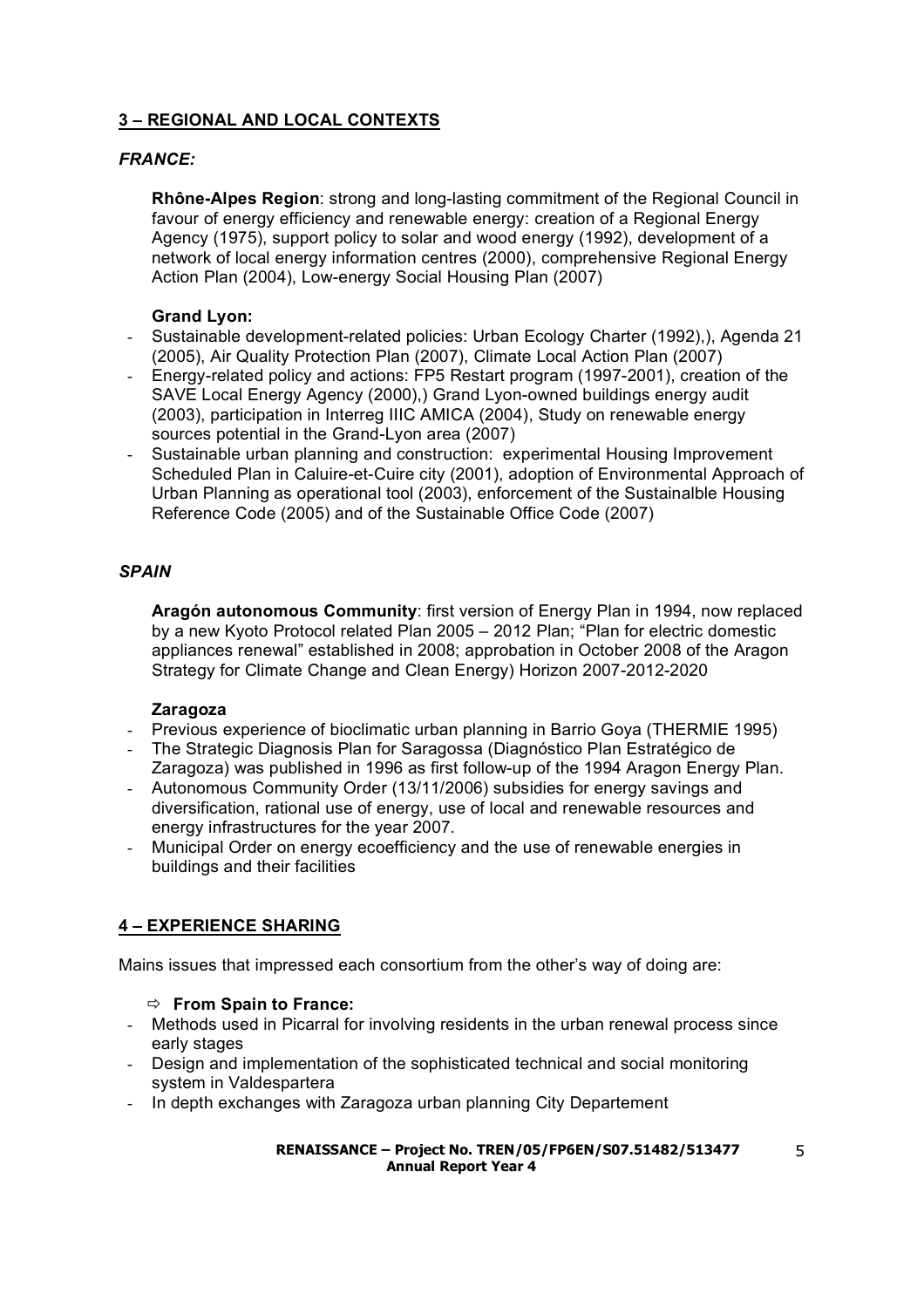### **From France to Spain:**

- Urban planning approach: functional and social diversity, disadvantaged districts upgrade, private/public partnerships, centralised monitoring and assessment, site visit (major renovation program in La Duchère)
- Workers professional training scheme for facilitating the introduction of new technologies and know-hows needed by low-energy and renewable energy design and techniques

## **5 – BENEFITS OF RENAISSANCE TO LOCAL AND NATIONAL PUBLIC POLICIES**

## *FRANCE:*

- Enforcement and improvement of Grand Lyon local energy performance standards for new residential and office buildings
- Preparation of a local action plan focused on low-energy renovation of privatelyowned housing co-ownerships in Ste Blandine neighbour district
- Development and enforcement at regional level (Rhône-Alpes) of a massive lowenergy new social housing support policy, including economic monitoring, based on Renaissance outputs
- Example-based highly positive influence on the on-going political decisions process at national level (Grenelle de l'environnement)

### *SPAIN:*

- Official approbation at national level of the Master Plan used in Valdespartera as pioneering development and advisable for replication.
- Numerous amendments of Municipal orders favouring low-energy renovation and introduction of renewable energy sources
- A series of agreements between Ministry for Housing, the Government of Aragon and the City of Zaragoza to develop a massive renovation program for low-income and precarious families in Zaragoza, based on the pilot experience led in Picarral.
- Influence of Zaragoza experience in Valdespartera and Picarral on national policy improvements.

## **6 – RESISTANCE AND OBSTACLES TO CHANGE**

#### *FRANCE:*

#### **Social/Cultural:**

- General reluctance to innovation, unequal and difficut to measure but actual
- Historical lack of cooperation between architects and engineers
- Distorted image of constraints on architecture due to energy efficiency

#### **Legal / administrative:**

- Incorrect calculation methodology of energy needs in Thermal Regulation
- Numerous regulations and rules inadapted to PV technology

#### **Economics:**

- Difficulties to appreciate additional cost due to energy efficiency design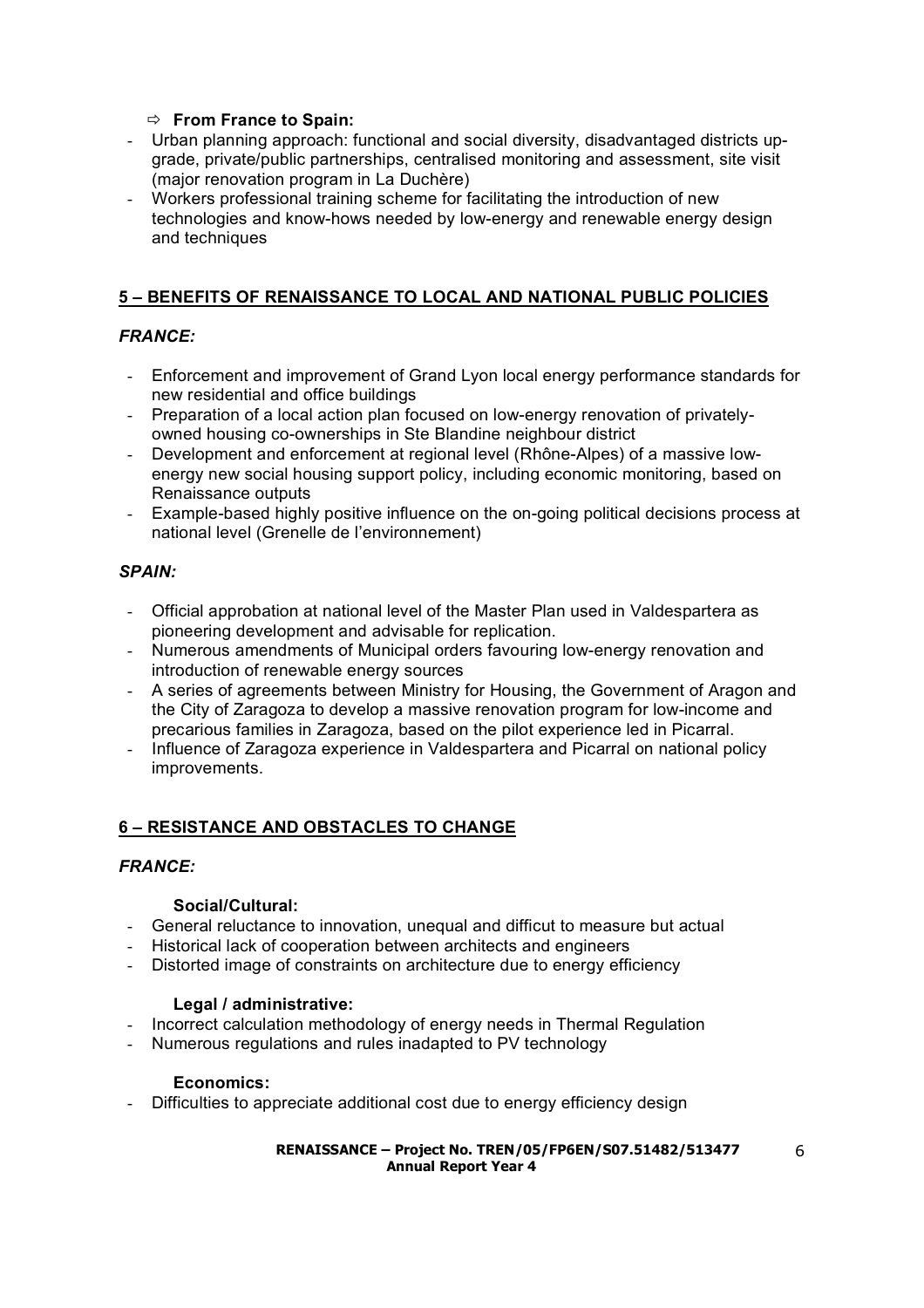## *SPAIN*

#### **Social/Cultural:**

- Demotivated society, lack of communication, reluctance to change, poor awareness on environmental issues

#### **Legal:**

- Ancient laws inadapted to new situation, such as the "Horizontal ownership Law"
- Planning instruments inadapted to low-energy renovation, need to apply compulsory standards like in new buildings
- Specific difficulties for installing lifts on the façade outside (i.e. in public space)

#### **Economics:**

- Price regulation system in social housing that makes low-energy-related overinvestments hardly possible
- Economic crisis dissuading investors to invest, particularly in the building sector

## **7 – RECOMMENDATIONS**

### *FRANCE:*

#### **Social/cultural**

- To develop awareness rasiing and education campaign toward general public
- To open architecture courses to technical issues given by engineers
- To develop a co-operative culture between architects and engineers in design teams

#### **Legal**

- To embrace and apply with the highest fidelity those major recommendations expressed in the final report of the Grenelle de l'environnement Working Group on energy and climate related to low-energy in new and renovated buildings, including up-date of the regulatory calculation methodology.
- To adopt a range of consistent measures for simplification and clarifiction of solar energy legal and administrative framework, especially BIPV.

#### **Economics**

- To accelerate the massive implementation of low-energy design and techniques so as to reduce the additional materials and labour costs associated with their innovative character.

## *SPAIN:*

## **Social/cultural**

- To favour the involvement of local populations in renovation programs by supporting local active agents (social workers, small shops, SMEs,…), offering local people employment in renovation works and corresponding training courses
- To develop a true "Business culture" of major renovation works in disadvantaged districts, opposite to the current poor consideration for such programs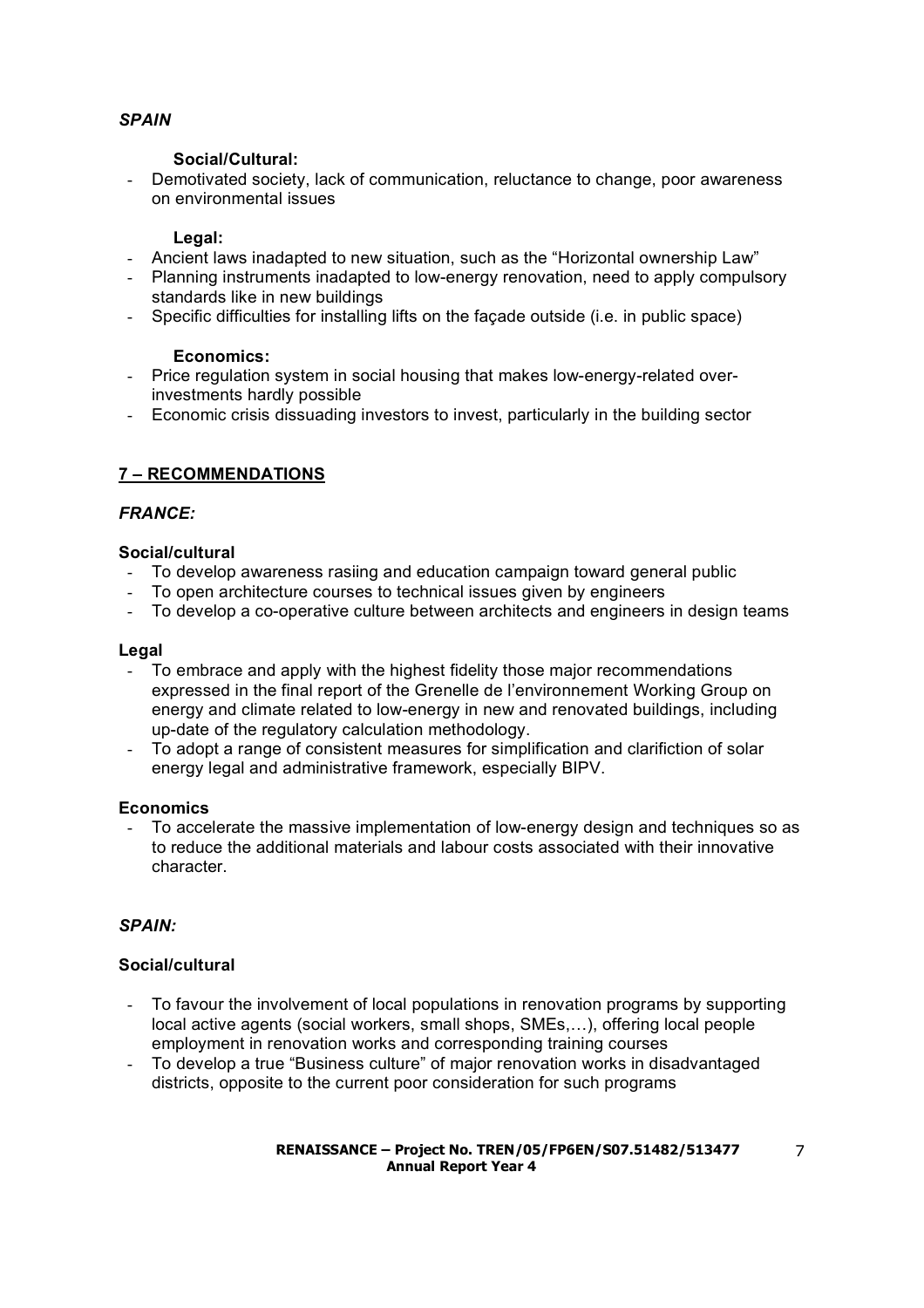## **Legal**

- To urgently improve accuracy of the methodology used for building energy certification system nad to extend it to existing homes
- To revise some parts of the Constuction Energy Code (notably on energy optimisaton of building design and ventilation systems)
- To revise numerous ancient laws such as the so-called "Horizontal Ownership Law", the "Urban Development Legislation", the "Urban Renting Law",
- To reinforce the legal capability of Local Authorities to impose renovation works in some particular districts (deteriorated, historical, …)
- To take model from the French comprehensive approach of Urban Renewal (social, economic, environmental), including creation of dedicated Regional Agencies.

## **Economics**

- To modify tax regime for low-energy renovation works expenses (reduced VAT rate) and for related grants received (exemption of tax)
- To create and develop a range of publicly and privately-funded financing tools available for low-energy renovation (soft loans, tax exemptions, subsidies, …) at national/regional/local levels
- To coordinate energy efficiency and housing rehabilltation programs between Ministry for Industry and Ministry for Housing
- To support the creation of Community-based Owners associations.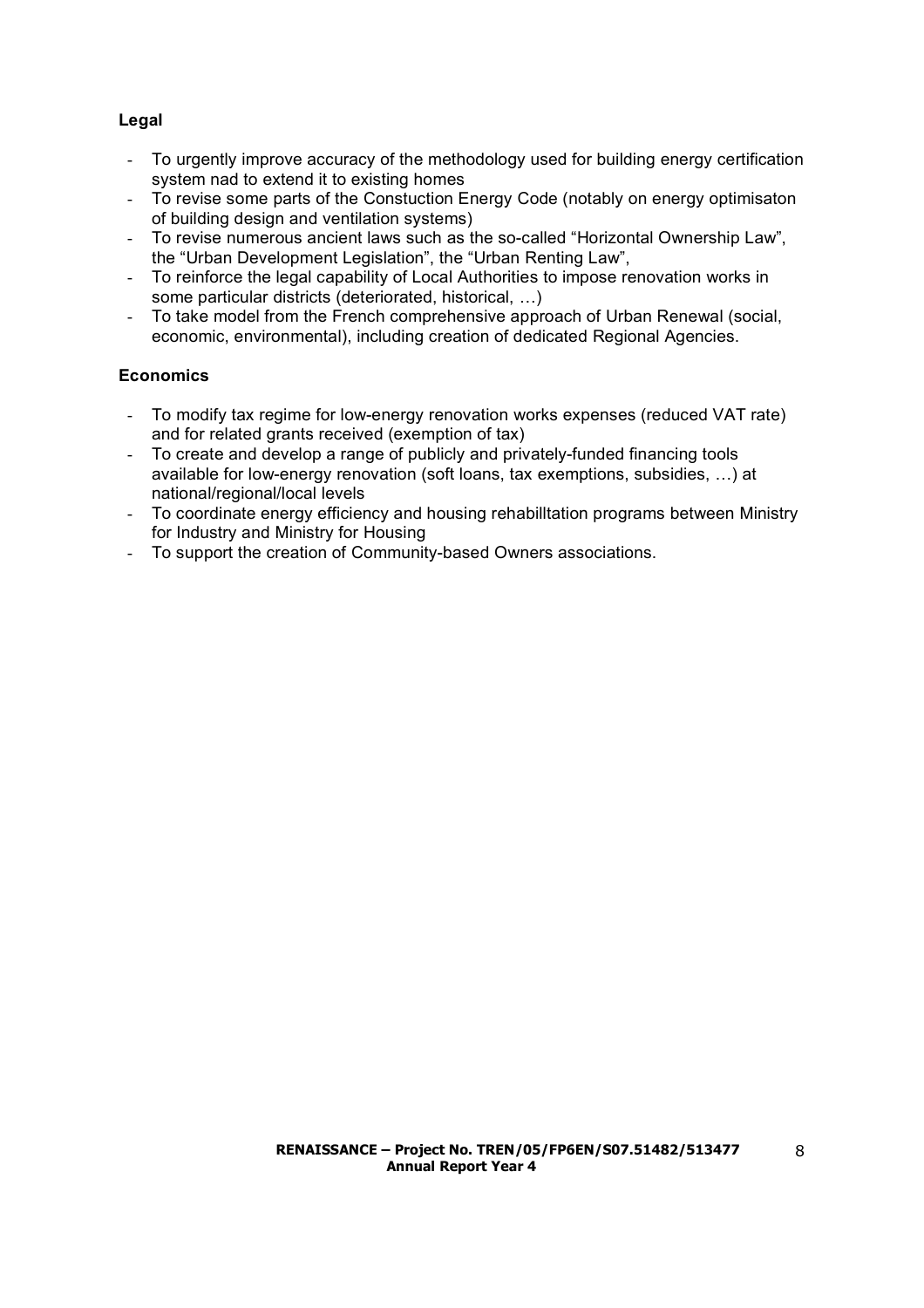## **1 EUROPEAN CONTEXT**

EU, faced with low quality requirements regarding the thermal performance of buildings, drew up a series of applications to be implemented by Member States in **its Directive 93/76/EEC of 13 September 1993<sup>1</sup>** . These included the energy certification of buildings by 1 January 1995.

Provisions laid down were as follows: *"Member States shall draw up and implement programmes on the energy certification of buildings. Energy certification of buildings, which shall consist of a description of their energy characteristics, must provide information for prospective users concerning a building's energy efficiency. Where appropriate, certification may also include options for the improvement of these energy characteristics."*

This was considered ambiguous, allegedly the reason for the slowness of the process, which failed to materialise in procedures in all but a few Community countries.

Several years later, **Directive 2001/77/EC of the European Parliament and of the Council of 27 September 2001<sup>2</sup> on the promotion of electricity produced from renewable energy sources** was approved; this was one of the priorities of the European Community in order to ensure the safety and diversification of energy supplies, as well as environmental protection and economic and social cohesion.

This Directive was presented as a follow-up of **the White Paper on Renewable Energy Sources** (published in 1998) confirming the objective that renewable energies should represent 12% of gross national energy consumption throughout the Community by year 2010, and that electricity produced from those renewable sources should amount to 22.1%. These objectives covered a significant part of the measures required to comply with the commitments contracted by the European Union in the 1997 Kyoto Protocol concerning the reduction of greenhouse-gas emissions.

At the moment, EU countries are taking the lead worldwide in the development of new technologies for producing electricity from RES. The Directive aims to encourage an increase in the contribution of these energy sources, while observing the principles of the internal market.

Directive 2001/77/EC required Member States to adopt and publish (by 27 October 2002 at the latest and every five years thereafter) a report establishing, for the following 10 years, national indicative targets for the future consumption of electricity from RES, and the national measures adopted or planned in order to achieve these targets. National targets were to take account of reference values set out in the annex to the directive on

 $1$  It should be mentioned that this Directive was repealed by Directive 2006/32/EC of the European Parliament and of the Council of 5 April 2006.

<sup>&</sup>lt;sup>2</sup> Directive 2001/77/EC, of the European Parliament and of the Council of 27 September 2001, on the promotion of electricity produced from renewal energy sources in the internal electricity market [Official Journal L 283 of 27.10.2001].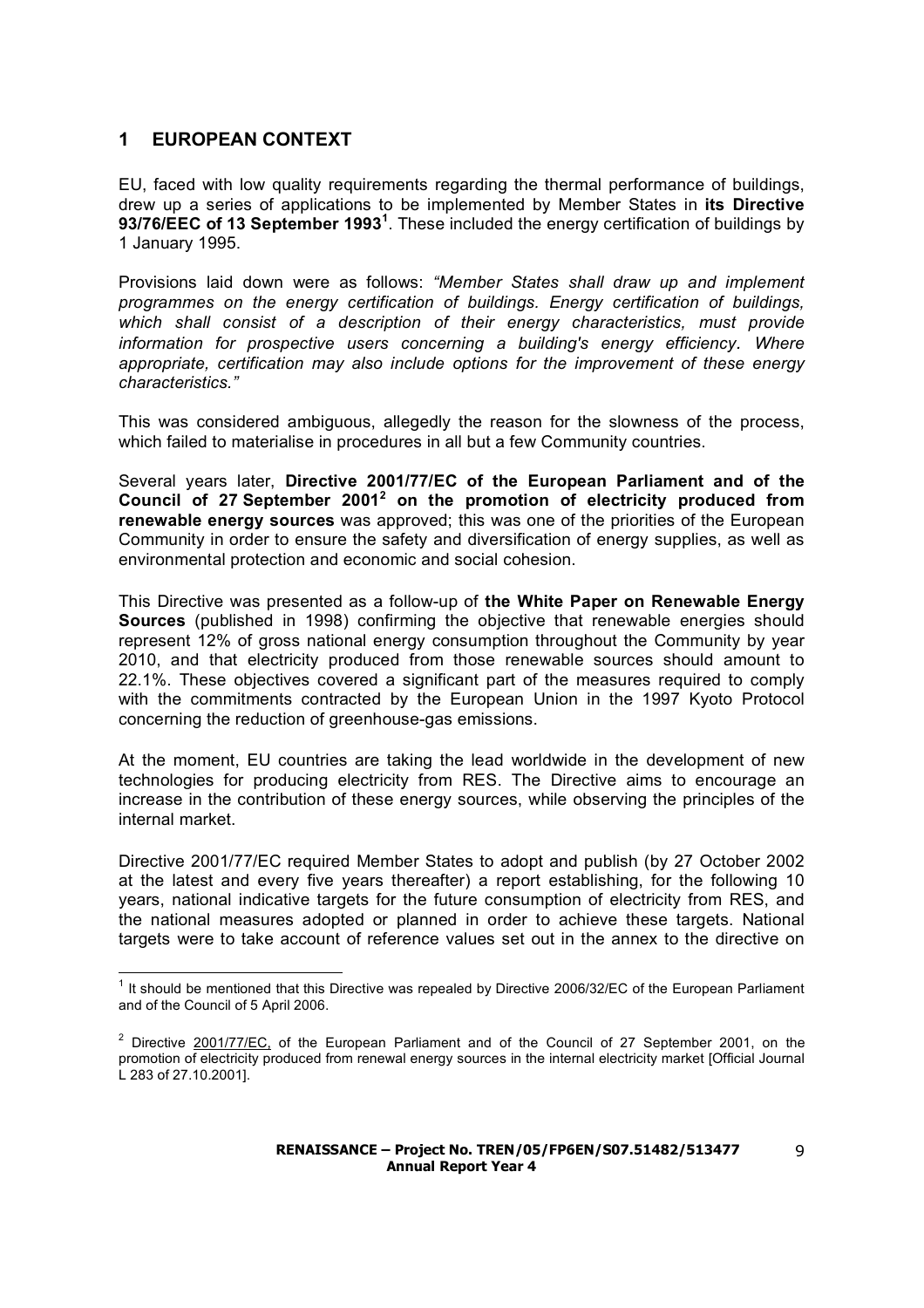Member States' national indicative targets for electricity produced from renewable energy sources in gross electricity consumption in 2010.

Subsequently, **Directive 2002/91/EC on the energy performance of buildings<sup>3</sup>** broached the subject of energy certification for buildings referred to in 93/76/EEC (repealed by Directive 2006/32/EC). Evidence was collected in 2002 by the Member States, which have to apply minimum requirements for the energy performance of new or existing buildings, ensure the certification of the energy performance of buildings and impose a periodic inspection of boilers and air-conditioning systems in buildings.

The aim of this Directive is to improve efficiency in the building sector, taking into account external climatic conditions and local peculiarities, as well as internal environmental requirements and cost/efficiency ratios. The areas of implementation are as follows:

- General framework of methodology for calculating the integrated energy efficiency of buildings.
- Application of minimum energy efficiency requirements for new buildings.
- Application of minimum energy efficiency requirements for existing large buildings subject to major renovation.
- Energy certification of buildings.
- Periodic inspection of boilers and air-conditioning systems of buildings together with an assessment of operation conditions of boilers over 15 years old.

Note: although it is true that a directive on the energy certification of buildings already existed, it was adopted in a different political context prior to the conclusion of the Kyoto agreement and the uncertainties over the EU energy supply. Directive 2002/91/EC also constitutes an additional instrument proposing specific action to fill the existing gaps.<sup>4</sup>

Moreover, Article 6 of the Directive refers to application on existing buildings as follows: "*Member States shall take the necessary measures to ensure that when buildings with a total useful floor area of over 1,000 m² undergo major renovation, their energy performance is upgraded in order to meet minimum requirements insofar as this is technically, functionally and economically feasible".*

As can be appreciated, European Directive 2002/91 aims to be an instrument for limiting CO<sub>2</sub> emissions by improving the energy performance of buildings. For that purpose, Member States have to fix minimum energy performance requirements for new buildings and for the **retrofitting of existing buildings** (when major works are involved), as well as criteria and methods for energy certification.

This is the most important directive for generating a change in the industry and European agriculture and, consequently, in the building industry as well. The principle of prevention applies to potential generators of emissions, as well as the principle of 'polluter pays'.

 $3$  See Annex 1 to Directive 2002-91-EC on the energy performance of buildings (2002).<br><sup>4</sup> Period of application up to 4 January 2006.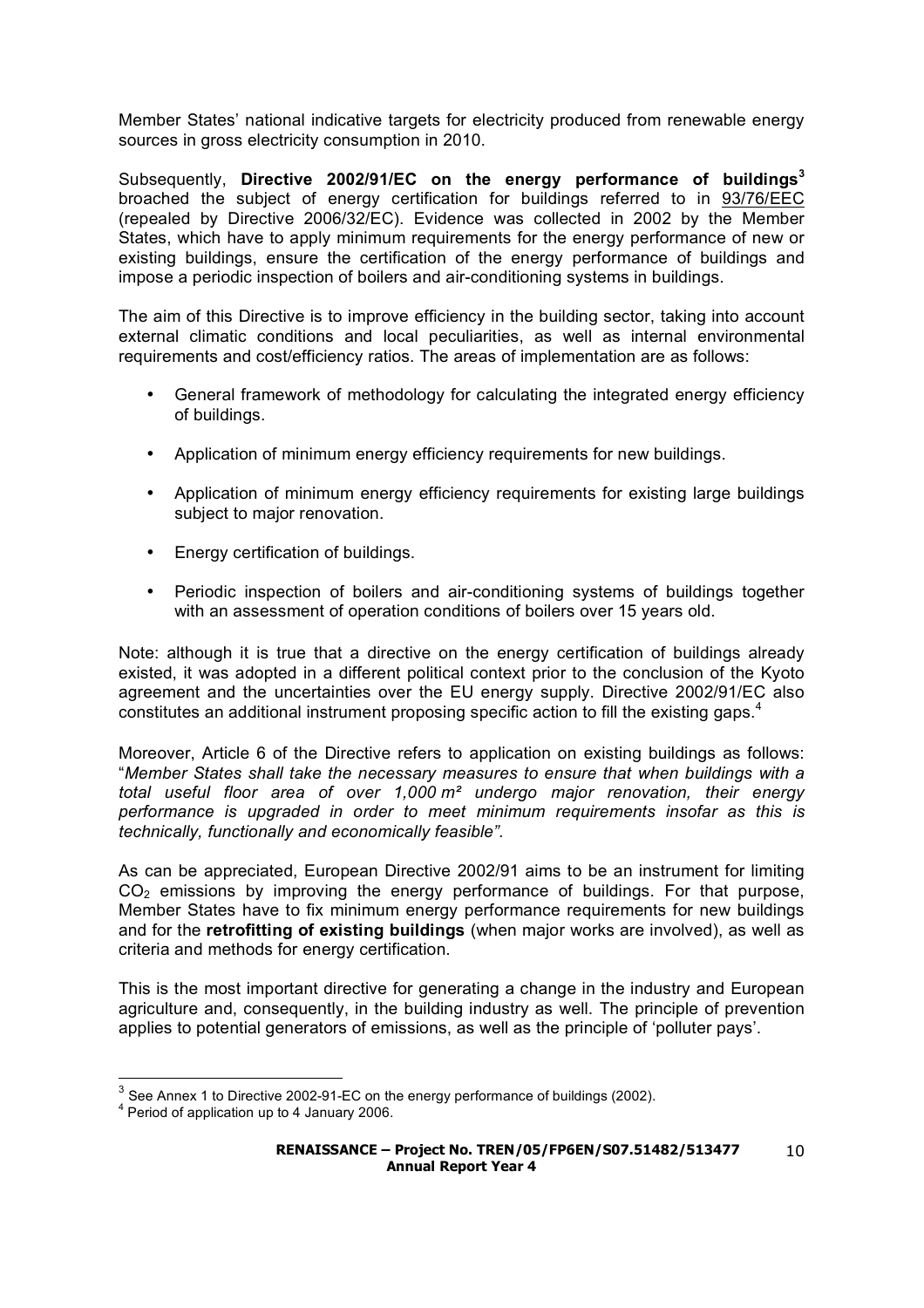Moreover, the following year saw the approval of **Directive 2003/96/EC of the Council of 27 October 2003,** restructuring the Community framework for the taxation of energy products and electricity. On this basis, energy products and electricity are taxed when they are used as fuels or heating fuels and not when they are used as raw materials or used in chemical reductions or in electrolytic or metallurgical procedures. On the basis of this principle, the directive establishes the minimum levels of taxation applicable to fuels, to fuels intended for industrial or commercial use and to fuels and electricity.

**The Green Paper on energy efficiency, or doing more with less<sup>5</sup>** was published in 2005. With this Green Paper, the Commission aimed to boost the activity of the European Union on energy saving. It invited the public authorities to make all citizens and companies take responsibility by rewarding them for making energy savings.

In this document, energy efficiency is considered an important goal, particularly given the threat that the current development of energy consumption presents for the environment and the economic growth of the EU, on which account efforts must be made, particularly in the transportation, energy production and building sectors.

Finally, within the Community regulations, **Directive 2006/32/EC of the European Parliament and of the Council of 5 April 2006<sup>6</sup> on energy end-use efficiency and energy** services, and repealing Council Directive 93/76/EEC, was published<sup>7</sup>.

It aims to develop a beneficial improvement in efficiency in the end-use of energy in the Member States (energy saving of 9% for the ninth year of application of this directive):

- by providing targets that aim to eliminate the existing obstacles on the market and defects preventing the final efficient use of energy, offering incentives and the general institutional, financial and legal standards;
- by establishing conditions for development of a service-based energy market and provision of other measures for improving energy efficiency intended for final consumers.

As can be appreciated, the aim of this directive consists not only in continuing developing energy services provison but also in establishing greater incentives for reducing demand.

Given that the aims of this directive, namely the development of efficiency in the end-use of energy and the development of an energy services market, cannot be achieved satisfactorily by Member States and, consequently, can be better achieved at Community level, the Community may adopt measures in accordance with the principle of subsidiarity.

This Directive provides that energy performance certification of a building is considered equivalent to an energy audit intended for very small companies and for small and medium-sized companies with the resulting recommendations on profitability.

Member States had to apply necessary legal, regulatory and administrative measures to comply with provisions of this Directive by 17 May 2008 at the latest, except for those

<sup>&</sup>lt;u>s</u><br><sup>5</sup> See COM (2005) 265 end.

 $<sup>6</sup>$  It came into force on 25 April 2006.</sup>

<sup>&</sup>lt;sup>7</sup> Published in Official Journal L 114 of 27.4.2006.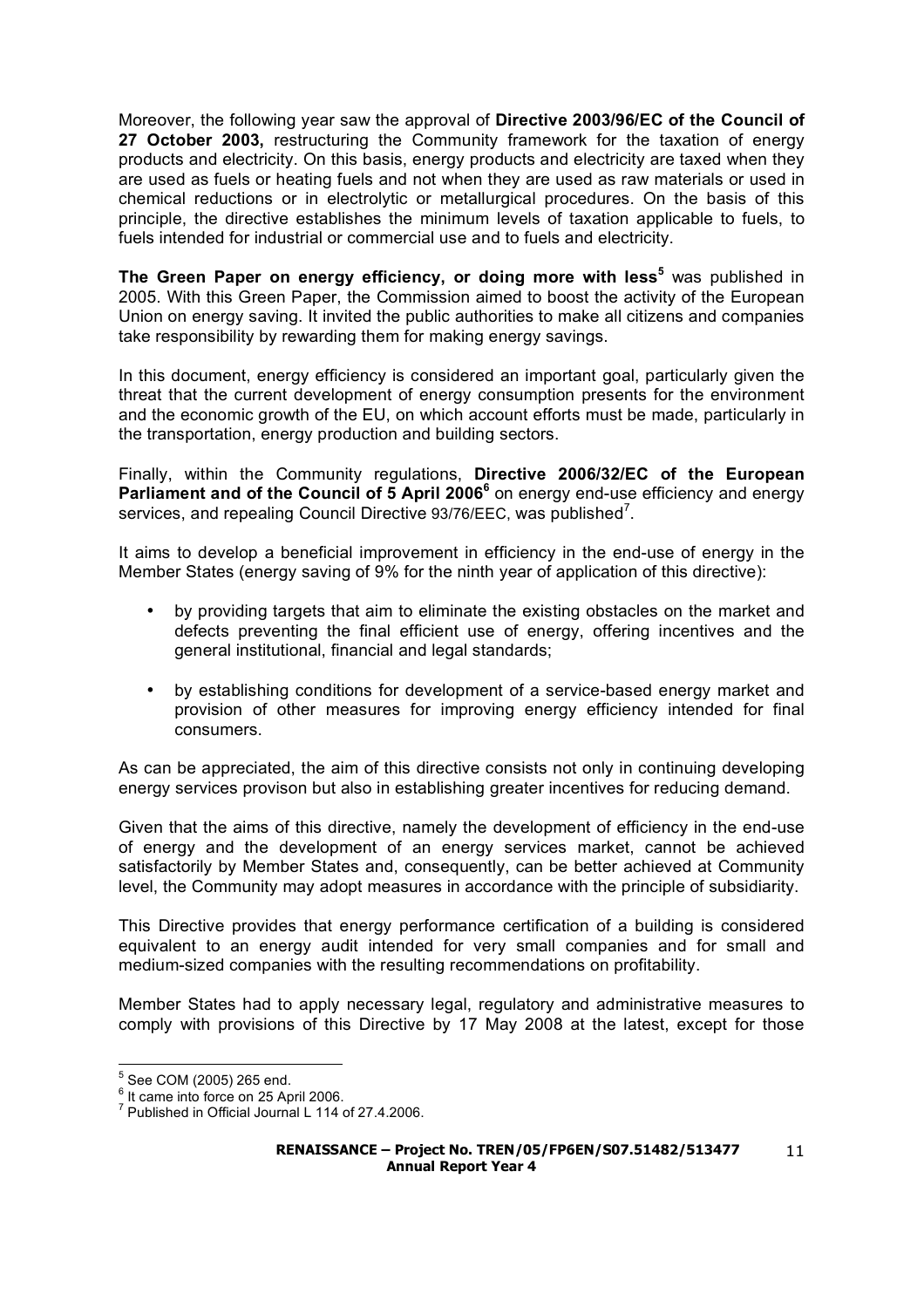provisions addressed in Article 14, Subsections 1, 2 and 4, which had to be incorporated into national law by 17 May 2006 at the latest (points relating to reports, and energy-saving and energy-efficiency plans).

Similarly, on 19 October 2006, the Commission adopted an **Energy Efficiency Action Plan<sup>8</sup>** which aims to make use of the possibilities for improvement exceeding 18% still existing in the Union owing to trade barriers preventing a satisfactory dissemination of techniques intended to increase efficiency and the efficient use of energy.

In this document, the Commission proposes measures to better integrate energy efficiency into Community actions and programmes not related to energy, such as regional and urban policy, taxation and energy prices, research, and technology. It also proposes to highlight those Community measures that have produced good results, as well as new common and coordinated actions and measures.

Finally, with regard to the reference European framework, the **"Intelligent Energy – Europe IEE II (2007–2013)"<sup>9</sup>** programme has been adopted. It aims to provide financial support for local, regional and national incentives within the scope of renewable energies, energy efficiency, energy aspects of transportation and international promotion. Its specific aims are as follows:

- To provide necessary elements for energy efficiency promotion and greater use of renewable energy so as to reduce energy consumption and  $CO<sub>2</sub>$  emissions.
- To develop instruments and means usable by the Commission and Member States for supervising and assessing impact of measures adopted by Member States.
- To promote well-founded, efficient and intelligent models for energy production and consumption. These measures essentially refer to experience-sharing and circulation of information at the most appropriate levels in order to guarantee effective application of legislation and favour practical improvements by local authorities. It incorporates several projects demonstrating the application of research into integrated urban planning and transportat (e.g. Snowball) or the feasibility of energy certification (e.g. Impact, Reshape).

8COM/2006/545/FINAL

l

<sup>&</sup>lt;sup>9</sup> Decisión de la Comisión de 31 de mayo de 2007 por la que se modifica la Decisión 2004/20/CE con objeto de transformar la Agencia Ejecutiva de Energía Inteligente en la Agencia Ejecutiva de Competitividad e Innovación(2007/372/CE).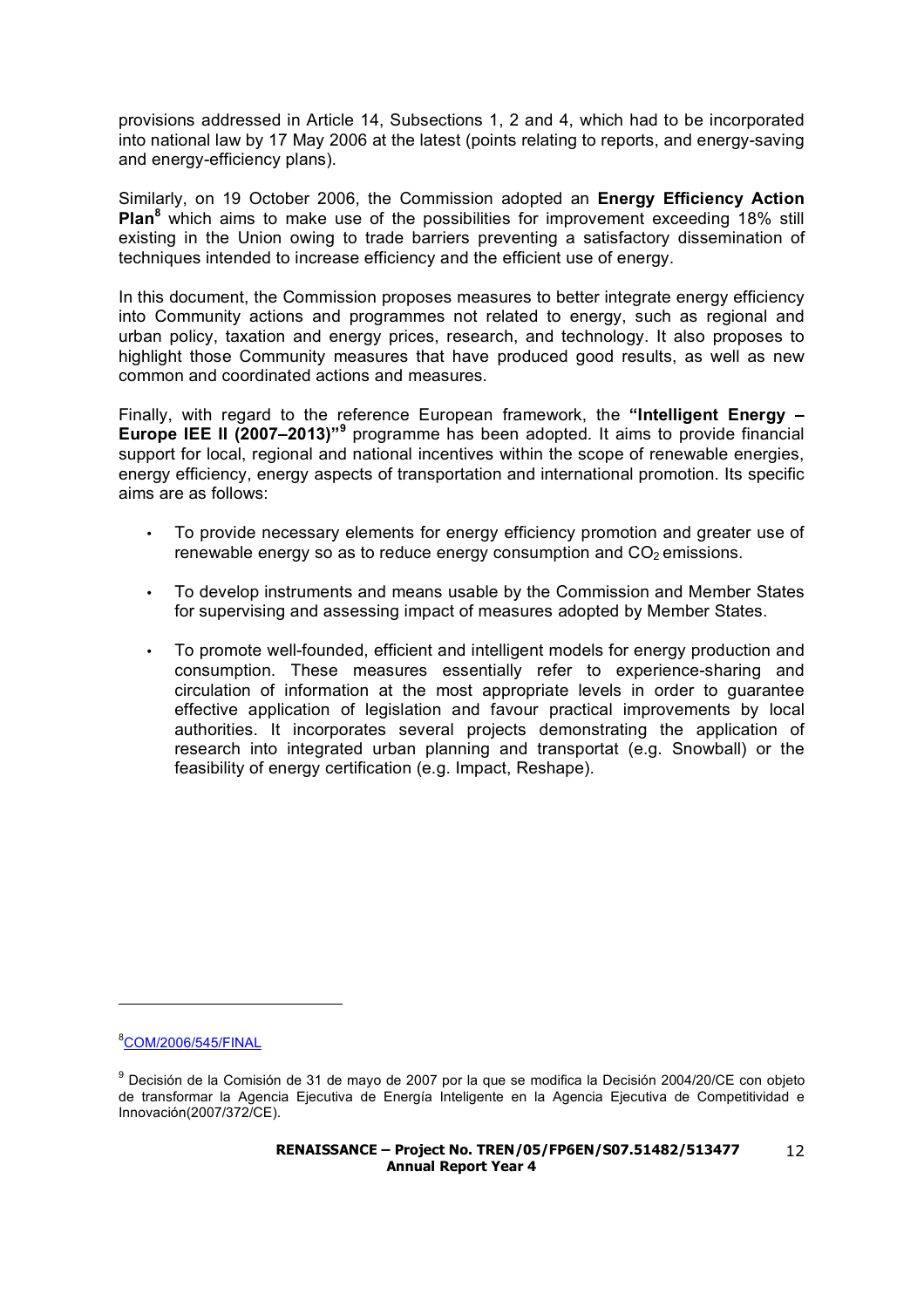## **2 NATIONAL CONTEXTS IN FRANCE AND SPAIN**

## **2.1 THE FRENCH NATIONAL CONTEXT IN DETAILS**

#### **2.1.1 Buildings energy performance legal and regulatory framework**

The very first regulation for energy consumption in buildings (RT) has been established in France by a governmental simple decree (not a law) in 1974, i.e. just after the first oil prices chock. It firstly applied only to new residential buildings, but was sightly reinforced and extended by another decree in 1988 to new residential and non-residential buildings (RT 1988).

The third version of the thermal regulation (RT 2000) was directly resulting from the "Law on air quality and rational use of energy" passed in December 1996 and established not only the minimum thermal requirements, but also the methodology to be used and the reference characteristics to be taken for calculating the "conventional energy consumption" of a building. In comparison with RT 1988, a theoretical reduction of 20% for new residential buildings and of 40% for new office buildings was then imposed.

RT 2000 was then replaced in September 2006 by the so-called "RT 2005" with a new reduction of 15% of theoretical energy consumption for new buildings and an extension for the first time to the refurbishement of existing buildings, and some improvements in calculation method such as incorporation of thermal bridges (resolved through external insulation) and of solar contribution to summer and winter comfort.

In addition, a range of energy labels for those buildings with performance over regulations were created: HPE for "High energy performance" (-10%), THPE for "very high energy performance" (-20%), HPE-EnR and THPE Enr when associated with renewable energy sources and finally BBC for "low-consumption building".

The later, rated for the first time in France in absolute value at 50 kWh/m2.yr of primary energy can be considered as a direct consequence of the three Concerto program in which French cities were involved that had demonstrated it was possible and acceptable by developers and architects.

Application of RT 2005 has so far led to a 15% improvement in energy performance in new constructions for the 2005–2010 period compared with the previous regulation (RT2000), corresponding to a final energy need of 90 to 100 kWh.m² per year.

Compulsory energy perfomances established by RT 2005 were anticipated to decrease by 15% each 5 years when a new version on regulation comes into force (i.e. RT 2010, RT 2015 and RT 2020), but this process has been overcome and made obsolete by the follow-up of the "Grenelle de l'environnement" consultation process started in 2007 (see below)

The European Directive on the energy performance of buildings (EBPD) has been transposed *a minima* through the establishment of energy performance certificates (relating to consumption in  $kWh/m^2 \gamma r$ ) made compulsory for homes put up for sale as of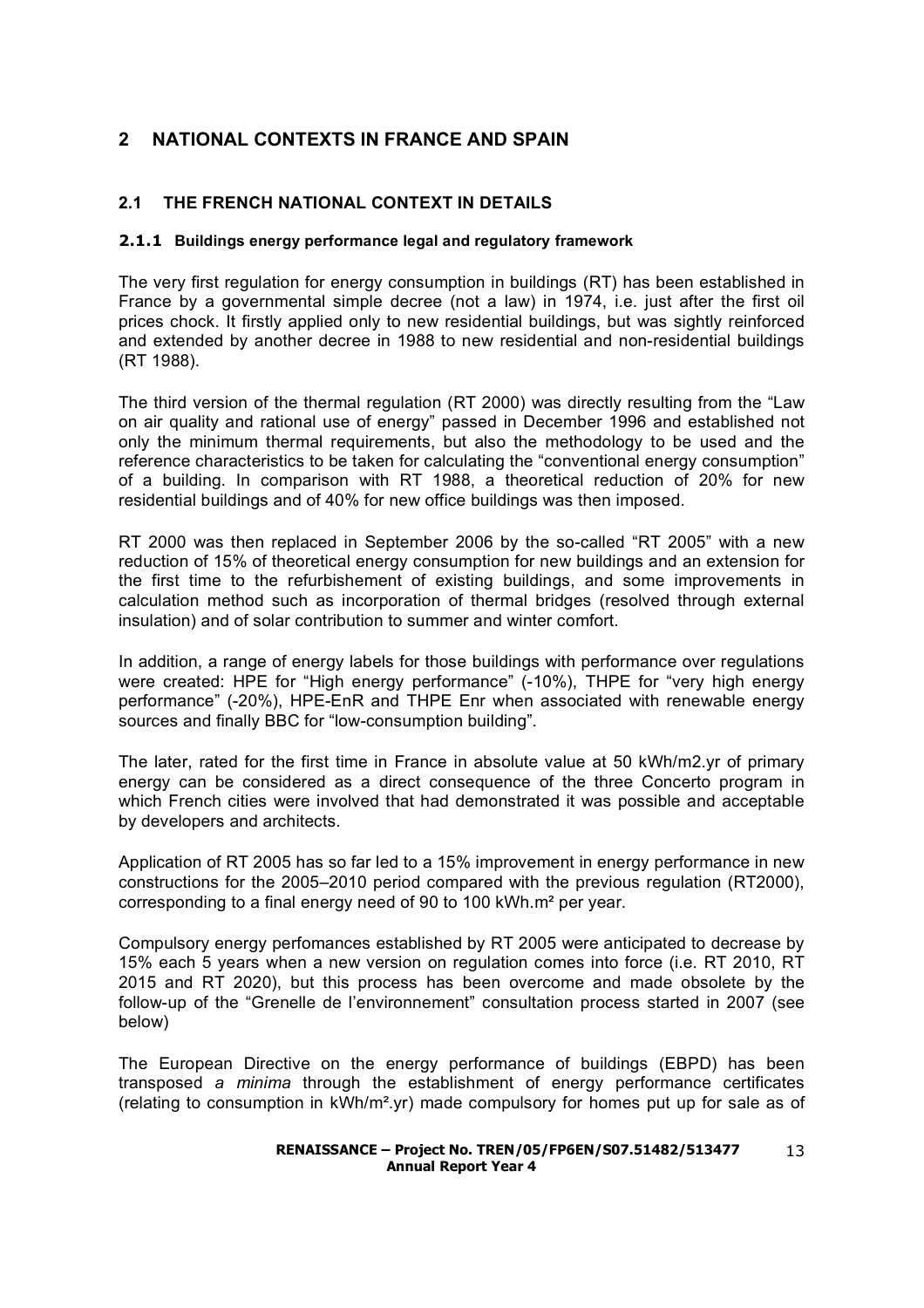1 July 2006 onwards and for homes put up to let as of 1 July 2007 onwards, and through an obligation to take account of energy performance during major renovation works.

In parallel, a low-rate loan named *Prêt Énergie Performance/Réhabilitation* (Energy Performance/Renovation Loan) was said to be offered to homowners by the State-owned bank Caisse des Dépôts et Consignations (CDC) in order to support renovation operations taking account of the environmental performance of buildings.

This loan, which may complement an existing main loan, benefits from an interest rate of 3.5% over 15 years and can be used to cover 30% to 50% of the cost of renovating a home, was made available on an experimental basis in 2008, with the CDC encouraging local authorities to partly subsidising the loan.

Furthermore, in order to encourage as many households as possible to carry out work, banking partnerships may be developed.

#### **2.1.2 National plans for combating greenhouse gases emissions and their consequences**

#### *Plan Climat 2004* (National Climate Action Plan 2004)

The *Plan Climat* (Climate Plan), adopted by the government in 2004, aims to reduce greenhouse-gas emissions in France, with two main objectives:

- to reduce annual emissions in France by 54 MtCO2eq (million tonnes of carbon dioxide equivalent) by 2010, i.e. almost 10% of total emissions in 2003 (557 MtCO2eq);
- to reduce greenhouse-gas emissions in France by a factor of 4 to 5 by 2050.

The *Plan Climat* requires the implementation of various actions and measures, in particular:

- a major information and communication campaign initiated in May 2004 and coordinated by ADEME (National Energy and Environement Agency);
- introduction of tax credits for individuals up to 50% of the equipment cost for promoting lowenergy housing (insulation, low-energy windows, high-performance equipments) and home renewable energy equipment (solar water heaters, wood stove and boilers, photovoltaics systems, heat-pumps);
- creation of "foundations" to promote research into attenuating the greenhouse effect.

#### The PNAQ (*Plan National d'Allocation des Quotas d'Émissions* – National Emissions Quota Allocation Plan)

The PNAQ was approved by the government and published in summer 2004. Within the context of the energy market, greenhouse-gas emissions quotas constitute one of the tools implemented by the European Community in order to achieve the objectives of the Kyoto Protocol, and which are incorporated in the French climate plan.

This plan lays down emissions quotas to be respected for 700 industrial sites in France,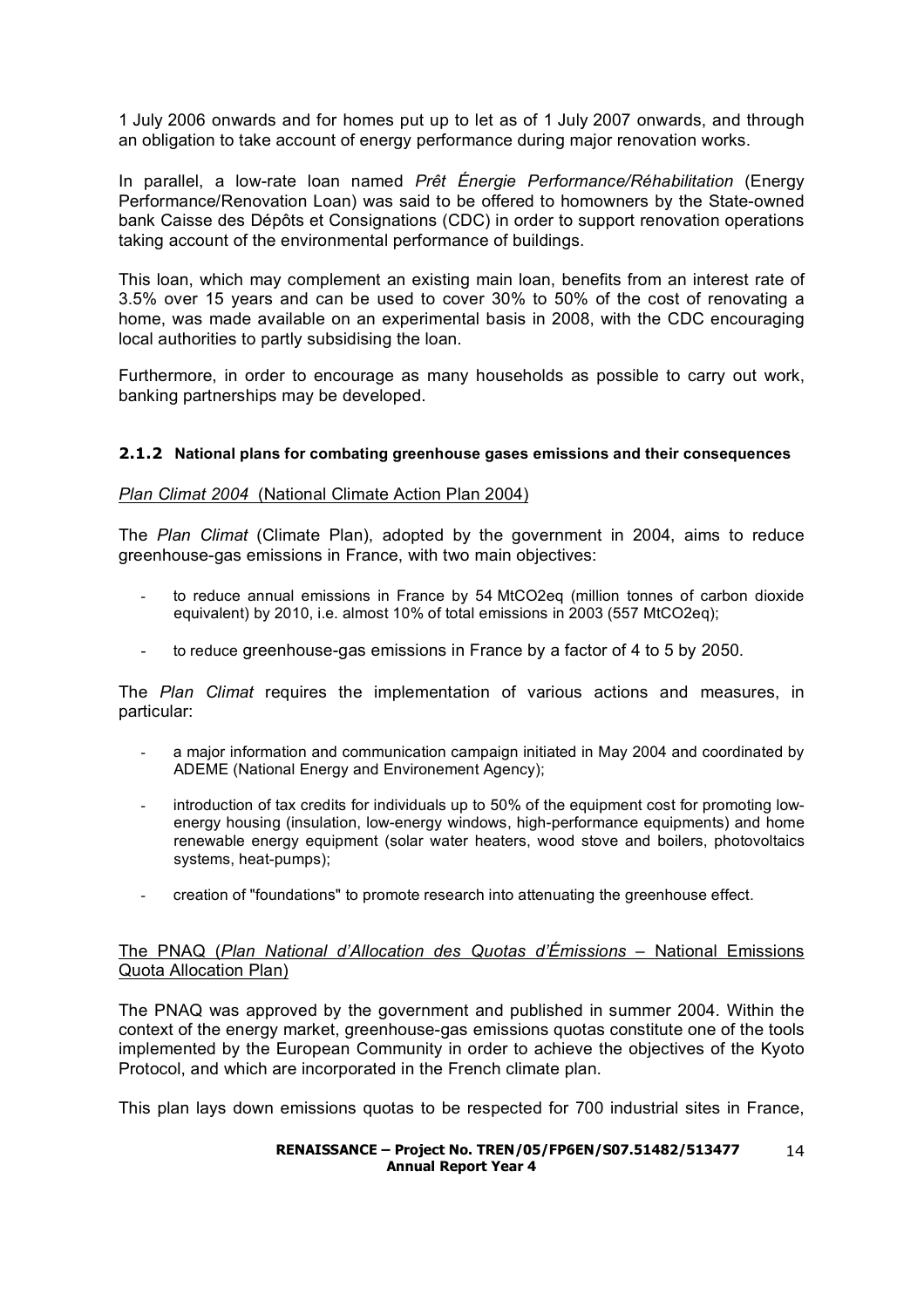drawn from the iron and steel, cement, glass, paper, ceramics, brick and tile, and energy industries. Five airports (including Aéroports de Paris), around 20 hospitals and six universities are also affected.

For the sites concerned, this plan has led to a reduction in emissions of 2.4% for the period 2005–2007. A new PNAQ is scheduled for after 2007.

#### **2.1.3 Renewable Energy legal framework**

The "Law for the modernisation of public electricity services" passed on 2 February 2000 as a transposition of the European Directive 96/92 of 19 December 1996 for the implementation of the internal electricity market, was the first law on this topic in France since the one of 8 April 1946 that nationalised electricity and gas sectors and created the two single national State-owned energy suppliers, EDF for electricity and GDF for gas.

In anticipation of Directive 2001-77 for the promotion of electricity from renewable sources, this Law established several basic tools for the promotion of renewable electricity sources, such as the possibility of calls for tenders and the principle of purchase obligation, for which it opened up the possibility to implement specific feed-in tariffs for each source, whose first versions were finally published between June 2001 and March 2002, depending on technology.

Then, not less than four laws were passed between 2003 and 2007, with the aim, in particular, of organising electricity and gas markets de-regulation. Among them, the most important was the "Program and Orientation Law on Energy Policy (known as the "**POPE Law**") passed on 13 July 2005, following a national debate on energy that took place between late 2003 and mid-2004.

The POPE Law, while confiming main measures from previous legislation or regulation such as the purchase obligation for renewable electricity sources or the decrease of building consumption through RT 2005 (see below), aimed at defining a new framework for France's energy policy. Its objectives, which are in line with or go even further than European Directives, are as follows:

- reduction of energy intensity (i.e. rate between energy consumption and economic growth) of 2% per year by 2015, and of 2.5% per year between 2015 and 2030;
- reduction of greenhouse-gas emissions by 3% per year with the aim of achieving a fourfold reduction in emissions by 2050 ("Factor 4");
- supply of 10% of total energy demand by renewable sources by 2010;
- supply of 21% of electricity demand by renewable sources by 2010 (from 12% in 2005)
- 50% increase in the production of renewable heat by 2010;
- increase in the share of biofuels up to 2% in 2006 and 5.75% in 2010.

POPE Law also provides for implementation of three major plans to encourage energy savings and increase of renewable energy production: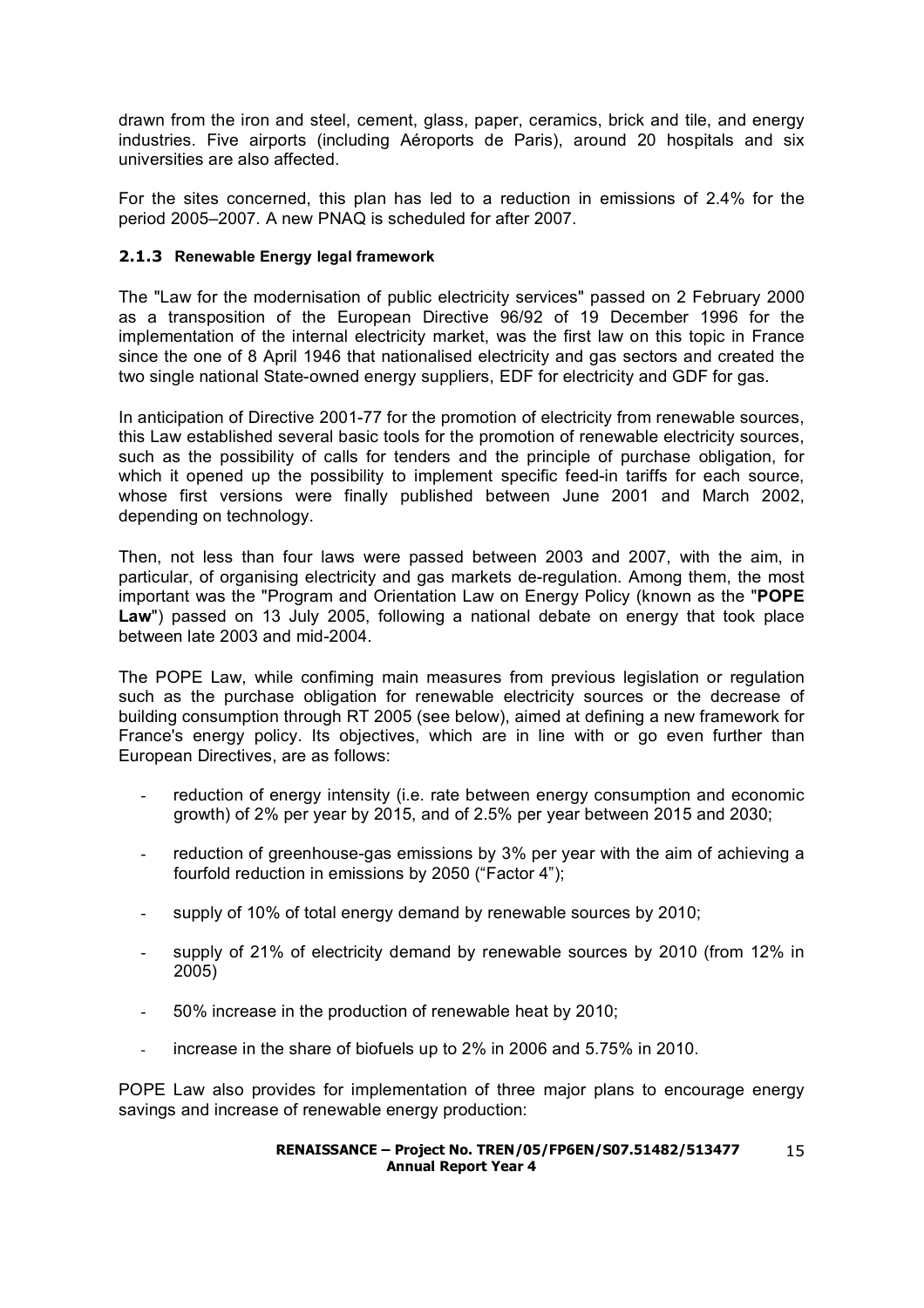- the so-called "*Plan énergie pour le développement*" aiming at extending access to energy services in developing countries;
- the so-called "*Plan Face Sud*" ("South Façade") aiming at installing 200,000 solarthermal water heaters and 50,000 PV roofs until 2010;
- the so-called "*Plan Terre Énergie*" aiming at saving cumulated 10 Mtoe (million tonnes-oil-equivalent) by 2010 using biomass for heat and biofuels.

The Government should report annually to the Parliament on the implementation of renewable energy and energy savings related measures.

Finally, POPE Law expressed a wish to "keep the nuclear option open for France".

A special role was reserved for R&D activities in new energy technologies, with a national research strategy to be published by the Government and revised every five years thereafter.

In order to implement research and innovation strategies, France created two new complementary agencies following the POPE Law: the *Agence Nationale de la Recherche* (National Research Agency, ANR) for R&D programs and the *Agence de l'Innovation Industrielle* (Industrial Innovation Agency, AII) for major industrial programmes.

In the context of change in the organisation of Stated-funded research in France, the Article 95 of the POPE law changes the status of IFP (*Institut Français du Pétrole* – French Oil Institute), making it a "National Public Establishment of an Industrial and Commercial Nature" (EPIC)

The POPE Law contained a series of **practical measures** expected to help achieving the objectives set. Apart from the transposition of European Directives (in particular 2002/91/EC of 16 December 2002 on the energy performance of buildings and 2001/77/EC on electricity production from renewable energy sources), it created the following new tools:

- The **energy savings certificates**, CEE (known as "white certificates") which aim at encouraging energy operators to make energy savings: in addition to existing instruments (regulation, tax benefits, etc.), this system is based on an obligation imposed on bigger energy suppliers to prove for energy savings, proportionately with their sales, that they can either implement by themselves or for which they can buy certificates form third parties, including businesses and local authorities, having registered their energy savings actions, which must go beyond their usual activities, in a specific national register. The market thus created with a quota of 54 TWh "cumac" (i.e. cumulated and discounted) for the first 3 years period, is expected to value the biggest saving potential at the lowest possible cost.
- The redefinition of the role of **local Authorities**, which are to obtain greater powers for acting in the field of rational use of energy, in line with action undertaken by the Government: local authorities – veritable "front-line" forces when it comes to putting an active energy reduction policy into practice, thanks to the knowledge they have of their area and their proximity to local residents – are institutions that enjoys particularly good relations with the public. They therefore have a key part to play in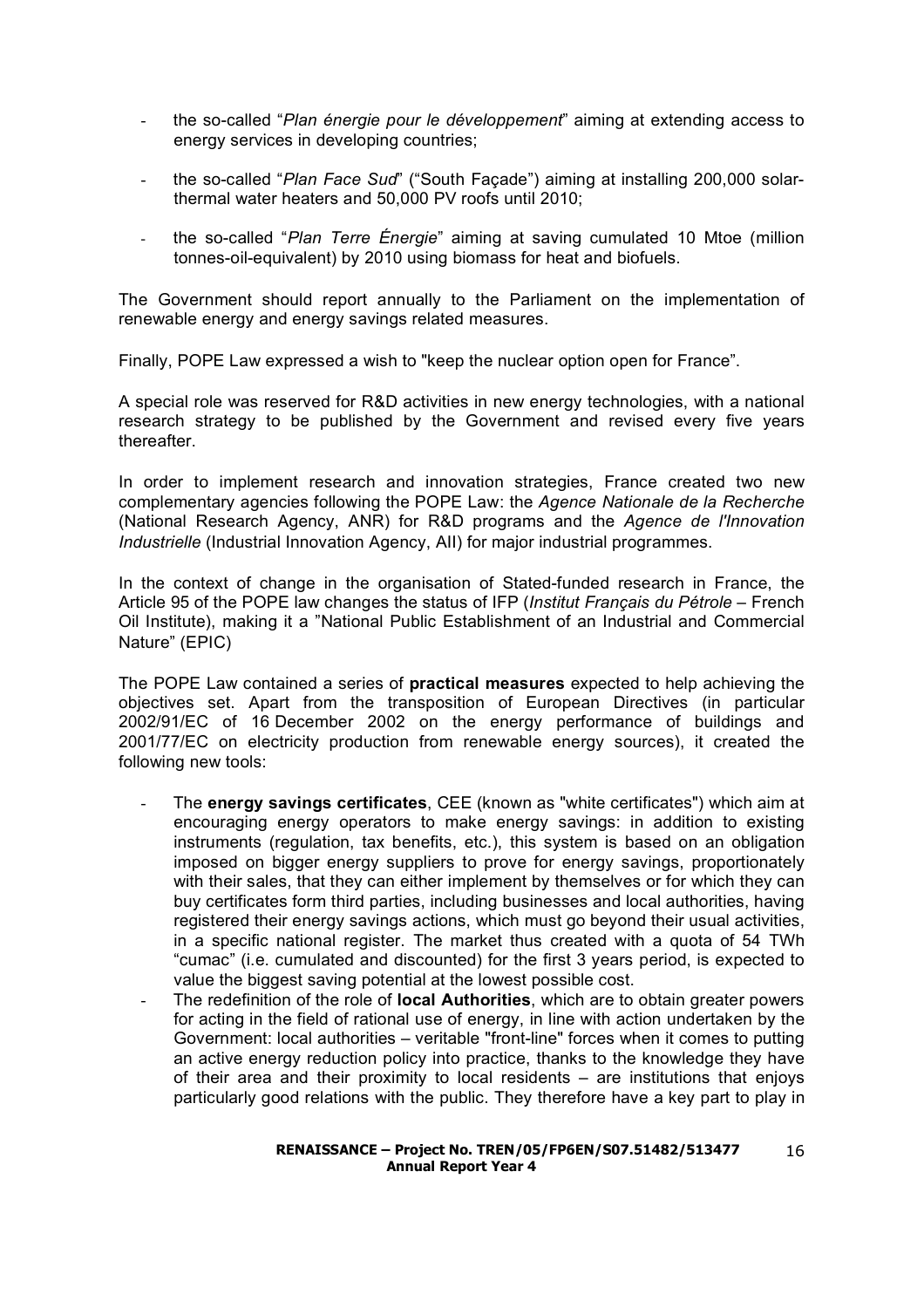raising awareness and providing information about the goals at stake with regard to rational use of energy, and encouraging changes in perceptions and behaviour. They must also set an example by reducing their own energy consumption.

- The importance attached to **consumer information**: the law aims at improving information available to consumers. Furthermore, energy and energy-related services suppliers must integrate promotion of energy savings in their advertising. Education and awareness-raising among general public is encouraged by the implementation of long-term information campaigns and the inclusion of energyrelated issues in school curricula. Finally, the law requires full cost of energy, both for purchase and consumption, be given in euros for all products on the market.
- Creation of a system for **renewable energy guarantee of origin**, in compliance with Directive 2001/77/EC: for the development of hydroelectric power – the largest source of renewable electricity in France to-date – in addition to measures to simplify administrative procedures, the POPE Law encourages establishment of hydroelectric power plants using minimum water flow rate (which all operators are obliged to ensure downstream of dams) by allowing electricity produced in this way to benefit from purchase obligation. The law also makes it possible to dedicate water use to the development of renewable energy production and incorporate issues associated with electricity production safety into water management policy. For wind power, a regulation in favour of controlled development is in place. Windpower development zones will be defined on the basis of proposals from the local authorities concerned, bearing in mind local characteristics (electricity networks, protection of sensitive sites and landscapes). Finally, a multi-year investment programme needs to be established for renewable heat.
- Specific measures to guarantee the **quality of electricity**, improve the **safety of the electricity and gas networks**, and enhance **security of supply**: in particular, having learnt lessons from the electricity production problems encountered during the heatwave of summer 2003, the law obliges the electricity transport network operator to check that production safety can be guaranteed in the medium term, and alert the ministry responsible for energy of any risk of imbalance. The powers of the Commission de Régulation (Regulatory Committee) have been extended.
- The law provides for the creation of a **Conseil Supérieur de l'Énergie** (Supreme Energy Council), which will be able to deal with questions relating to gas or electricity, as well as energy reduction and renewable energy development issues. In particular, this council will be consulted with regard to regulations concerning energy savings certificates.

Finally, the law provides for all measures related to energy distributed among numerous laws, decrees and orders to be grouped together in a "*Code de l'Énergie*" ("Energy Code"), in order to facilitate their application and make it easier for the public and operators to find out about and adhere to the measures considered.

#### **2.1.4 Mid-term outlook: follow-up of the "Grenelle de l'environnement" consultation process**

The so-called "Grenelle de l'environnement" consultation process was initiated by the Government in July 2007 and gathered the State administration, employers, trade-unions,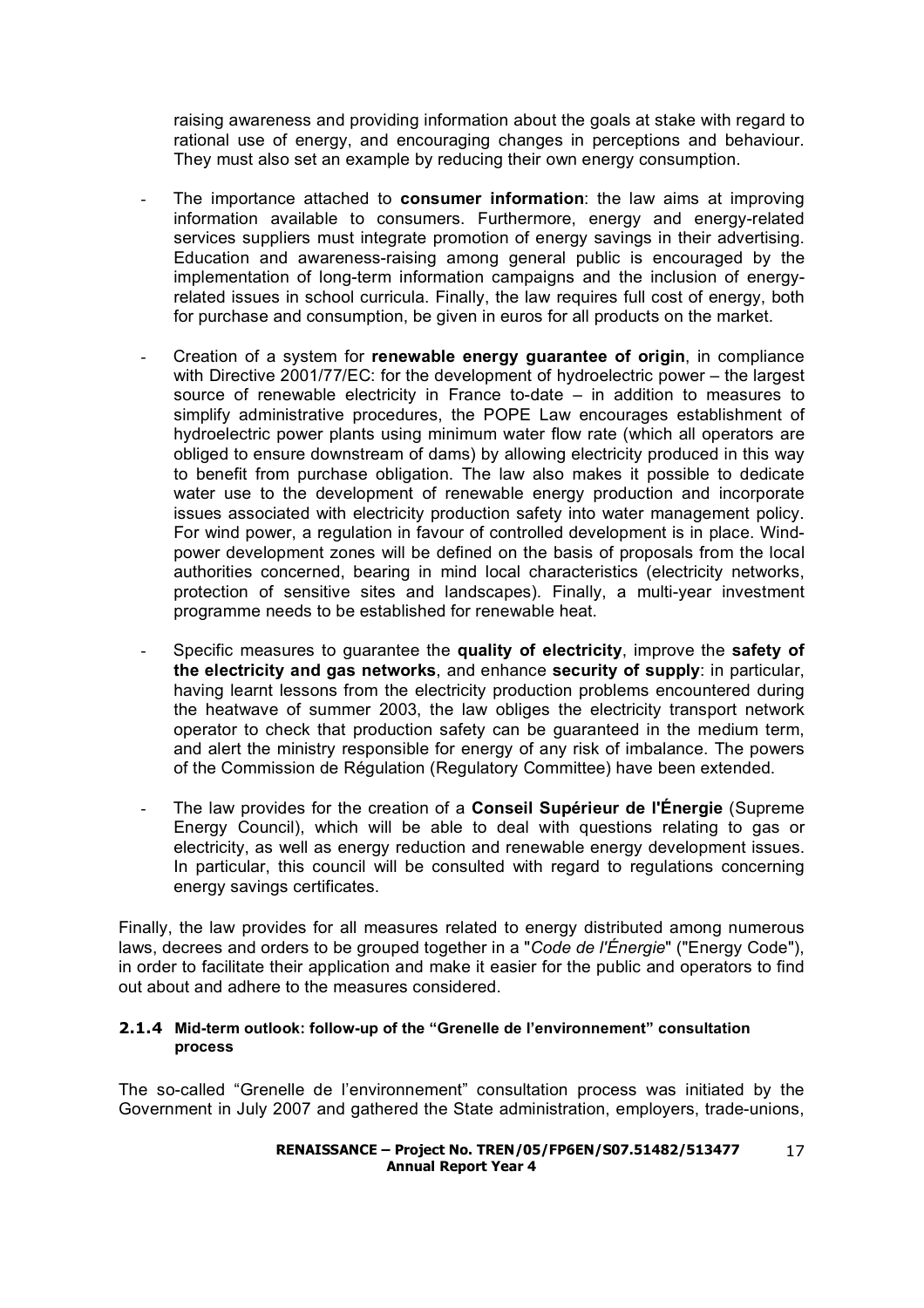local Authorities and NGOs for discussing all major environement-related issues including a specialised Working Group on "Energy and Climate" dealing with energy conservation and renewable energy production. It was concluded in October 2007 by a series of "Final Round Tables" that provided consensual recommendations to policy makers.

It must be noticed that, despite all the difficulties endured all along the development of the European contract, the Concerto-Renaissance area as such and the methodology used for obtaining a shift toward actual low-energy urban and building planning were included in the final report as the main reference to-date in France and the "good example to be followed".

34 "Operational Committees", among which 3 dealing with building-related energy issues, 2 with urban planning and 1 with renewable energy sources were then established in early 2008 so as to prepare draft laws and regulation with view to make those recommendations from Round Tables entering into force, and provided the Government with final reports as of Summer 2008.

This long-lasting process will certainly lead to a complete reviewing of existing laws, standards and codes in related fields, which the final results will not be known before end of 2009, out of the scope of the present report.

However, the targets likely to be set up are expected to be much more ambitious than those mentioned in the "POPE law" and should be highly influenced by the contents of the "Climate and Energy Package" to be elaborated and passed by EU institutions by end 2008, under the French Presidency.

A first draft of the future law dubbed as "Grenelle 1" circulated in Spring 2008 gives some indications as follows (see § 6.1 below for more details) :

- Concerning **new buildings** energy performance, the objective of making "BBC label" (see § 212) compulsory for all buildings as of 2012 and "Positive energy building" as of 2020 should be enacted, but complicated discussions are expected on the definition of these labels and on the methodology used for calculating and measuring actual performance: nature and number of uses to consider, possible modulations for specific technologies, precise meaning of "positive energy", …
- The objective concerning **existing buidlings** is claimed to be a decrease of the overall consumption for the whole park by 38% in 2020, which is quite ambitious, but the few means (only incitation) and figures (150 kWh/m2.yr in social housing) given in the related articles do not fit at all with this ambition.
- The objective of 23% of **renewable sources** in final energy consumption in 2020 is confirmed, quite in line with European targets as set up in the "Climate Energy Package"

A "Grenelle 2" law, supposed to provide with more operational measures is expected in late 2009.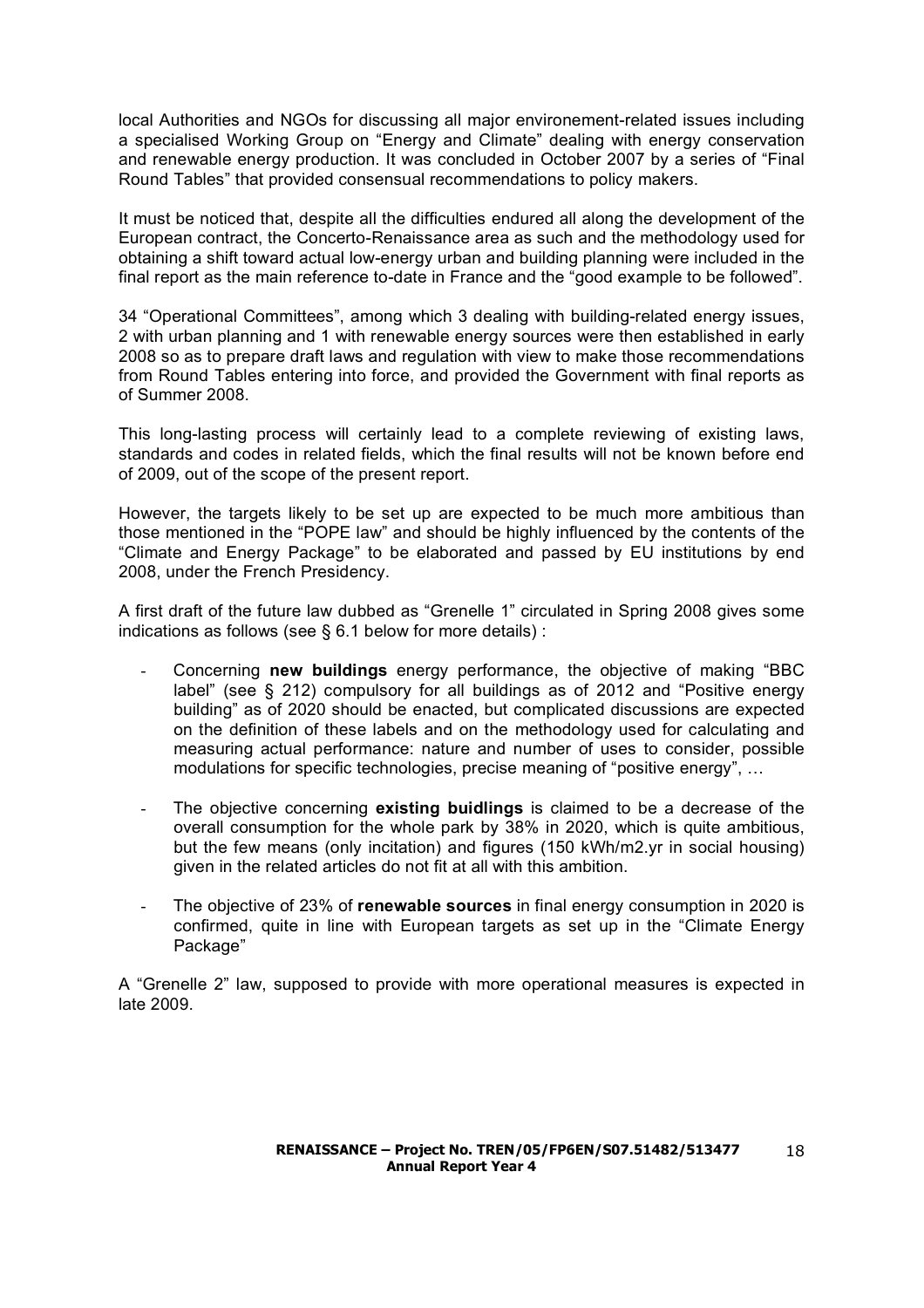#### **2.2 THE SPANISH NATIONAL CONTEXT IN DETAILS**

#### **2.2.1 Legislative background**

In 1979 a building energy regulation was established for the first time, in **Real Decreto 2.429/79, Normativa Básica de la Edificación NBECT-79 sobre Condiciones Térmicas en los Edificios<sup>10</sup>**. *[Royal Decree 2.429/79, Basic Building Regulation NBECT-79 on Thermal Conditions of Buildings]*. This regulation aims to define the performance by buildings by means of the coefficient of global thermal transmission of the building KG, establishing a maximum permitted KG according to the climatic region in which that building is situated.

Thermal systems are now regulated since 1980 by **Real Decreto 1618/1980 approving the Regulation of Heating, Air-Conditioning and Sanitary Hot Water Systems** in order to rationalise their energy consumption.<sup>11</sup>

This new regulatory framework made it necessary to revise the Spanish technical standards on energy efficiency, as it should have been transposed before 2006. In the initial proposal, no distinction was made between new and existing buildings, which meant that any renovations to be carried out had to take account of an improvement in the energy efficiency of the building. However, this initial intention was withdrawn and the approved wording indicates that it applies only to major renovations.

Renovations are deemed to be major when, for example, the total costs of the renovation relating to the external enclosure of the building or energy systems such as heating, hot water supply, air conditioning, ventilation or lighting amount to more than 25% of the value of the building, excluding the value of the land on which it is built, or when more than 25% of the external enclosure of the building is being renovated.

The Directive on enegry performance in buildings (EBPD) has been transposed in Spain by means of three documents that must be complied with (dealt with in greater detail below):

- The Código Técnico de Edificación *[Technical Building Code]*
- Reglamento de Instalaciones Térmicas en los Edificios (RITE) *[Rules on Thermal Installations in Buildings]* and their Instrucciones Térmicas (ITE) *[Thermal Instructions]*.
- Decreto de Certificación Energética *[Energy Certification Decree]*.

#### **2.2.2 Current legislation**

The main standards on the subject contained in the Spanish legal system are currently as follows:

<sup>&</sup>lt;sup>10</sup> Published in the BOE of 22/10/79. It repeals Real Decreto 314/2006 of 17 March 2006.<br><sup>11</sup> This Reglamento was repealed in 1998 by Real Decreto 1751/1998 of 31 July 1998.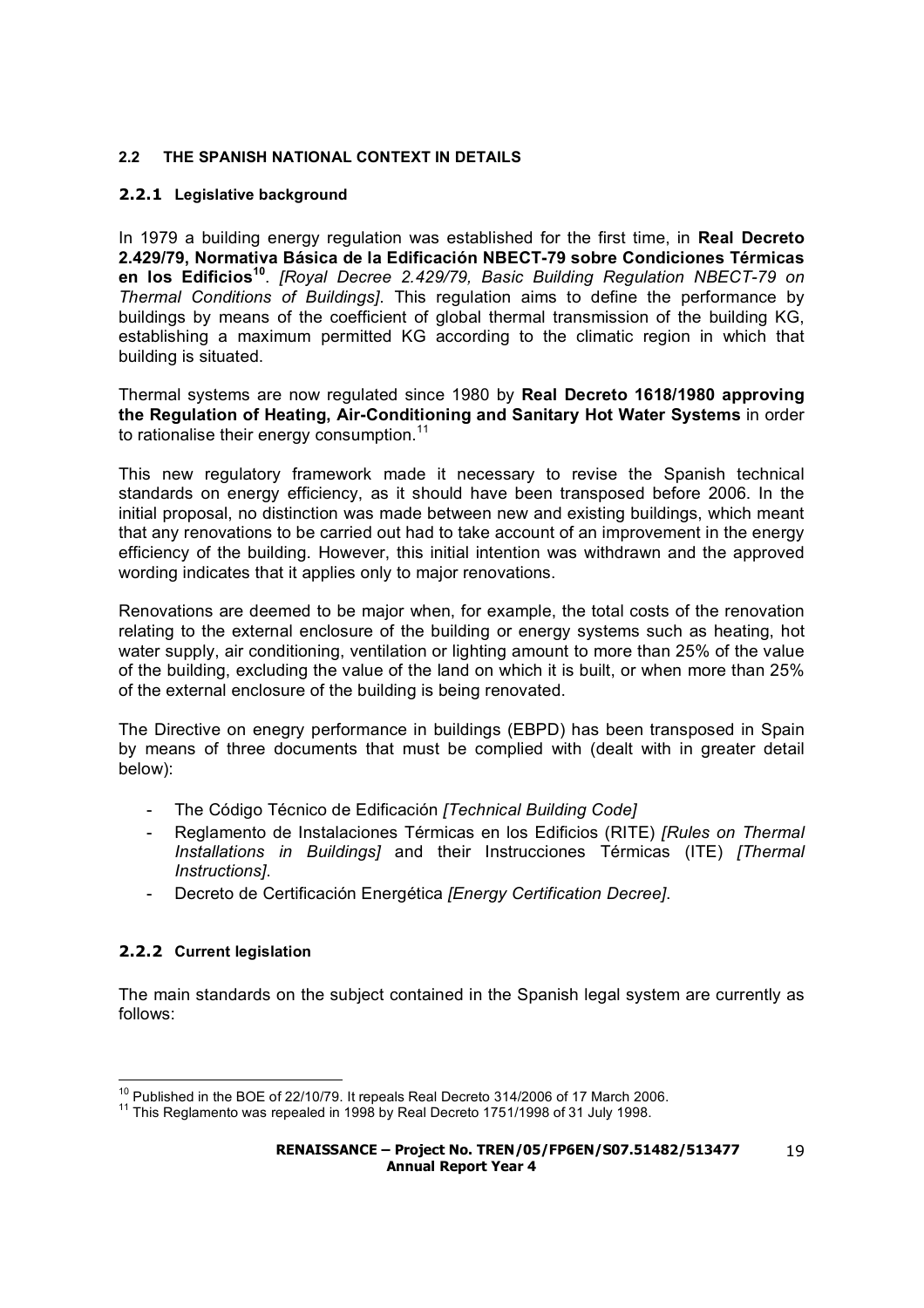#### **a) Reglamento de Instalaciones Térmicas en los Edificios (RITE) and its Instrucciones Térmicas (ITE)** <sup>12</sup>**.**

This Real Decreto 1751/1998 of 31 July 1998 approves the Reglamento de Instalaciones Térmicas en los Edificios (RITE) and its Instrucciones Técnicas Complementarias (ITE) *[Additional Technical Instructions]* and sets up the Comisión Asesora para las Instalaciones Térmicas de los Edificios *[Advisory Commission for Thermal Systems of Buildings]*.

This regulation and its additional instructions aims at establishing the conditions that must be observed by thermal systems of buildings intended to deal with the demand for thermal well-being and hygiene through heating, air-conditioning and domestic hot water systems, all in order to achieve a rational use of energy, owing to both economic considerations and environmental protection.

The current wording of its Articles 8 states that the RITE shall apply when the facilities are renovated, understood to mean "*the inclusion of new air-conditioning and domestic hot water services, as well as the expansion, reduction or modification of the existing services, the replacement, expansion or reduction of heat or cold generating equipment and the replacement of energy sources".*

It should be mentioned that a revision of the standards on thermal equipment efficiency (RITE) is planned for 2008.

#### **b) Ley 38/1999 sobre Ordenación de la Edificación (LOE)<sup>13</sup>** *[Law 38/1999 on Building Regulations]*

This Law came into force in 2000 aiming at establishing obligations and responsibilities of the various agents involved in the building process.

Despite the fact that this Law does not change the requirements for energy saving laid down in the Normativa Básica de Edificación *[Basic Building Regulation]*, its Second Final Provision, the LOE opens the way for a new technical compilation of regulations authorising the Government to approve a *Código Técnico de la Edificación* which lays down the requirements that buildings must comply with in relation to basic safety and habitability requirements. However, the development of this compendium was much delayed and finally completed in March 2006, with the approval of the new Código Técnico de la Edificación.

#### **c) Código Técnico de la Edificación<sup>14</sup>**

The Código Técnico de la Edificación is the regulatory framework governing the basic quality requirements that buildings and their facilities must observe to satisfy

 $12$  It was approved by Real Decreto 1751/1998 of 31 July 1998. See Annexes 4 and 5, RD1751 (1998)-HE2 (RITE) and RD1218 (2002) – Amendment to the RITE.

<sup>&</sup>lt;sup>13</sup> Published in BOE no. 266 of 6 November 1999.<br><sup>14</sup> Real Decreto 314/2006 of 17 March 2006, approving the Código Técnico de la Edificación.

See ANNEX 3 CTE, DB-HE Documento Básico de Ahorro Energético perteneciente al Código Técnico de la Construcción (March 2006).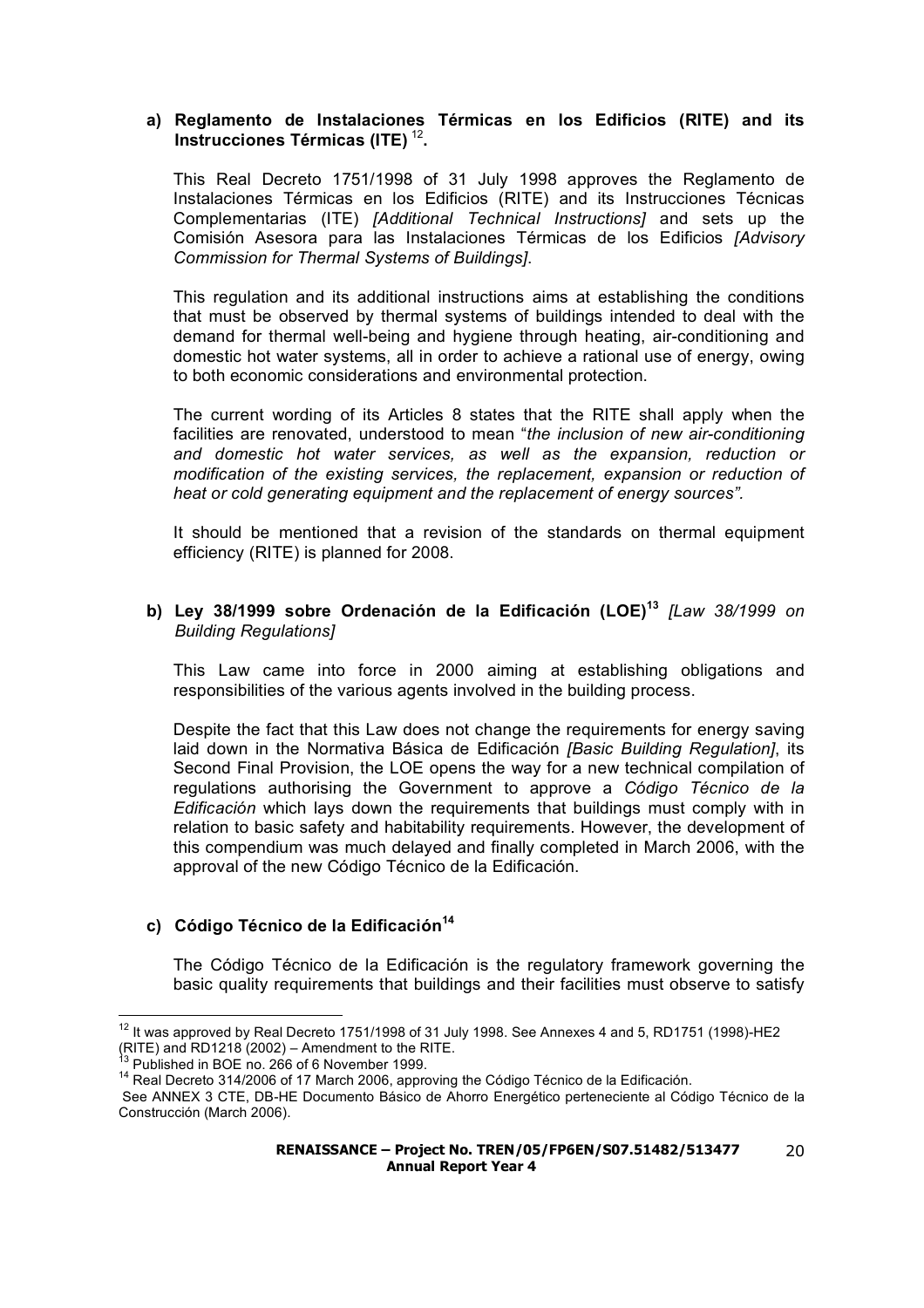the basic requirements of safety and habitability, implementing the provisions of the LOE 1999. An initial document defines the basic requirements, guidelines and conditions of implementation. The second part groups together a series of Basic Documents based on knowledge of the different building techniques, which may be updated periodically.

From an energy point of view, the Código lays down two ways of satisfying the minimum conditions: a *"prescriptiva"* [prescriptive] condition based on the satisfaction of minimum insulation and solar protection and another *"prestacional"* [performance] condition that aims to define the savings targets and leave the design solutions in the hands of the designer (recorded in a program called LIDER on the energy consumption of the building). The Código also lays down a series of minimum thermal energy contributions of solar and photovoltaic electric origin, as well as compliance with a series of requirements relating to the lighting systems.

The Código deals with the requirements of the Ley, two basic requirements for structural safety, six on safety in case of fire, eight on safety on use, five on hygiene, health and environmental protection, one on protection from noise and five on energy saving. The aim is to achieve an average reduction in the demand for heating of 25%. It will also affect savings on lighting.

#### *Article 1. Aim*

*1. The Código Técnico de la Edificación, hereinafter the CTE, is the regulatory framework governing the basic quality requirements that buildings and their facilities must comply with in order to satisfy the basic requirements of safety and habitability, implementing the provisions of the second additional provision of Law 38/1999 of 5 November on building regulations, hereinafter LOE.*

*2. The CTE lays down these basic requirements for each of the basic requirements of "structural safety", "safety in case of fire", "safety on use", "hygiene, health and environmental protection", "protection from noise" and "energy saving and heat insulation", laid down in article 3 of the LOE, and provides procedures allowing compliance therewith to be proven with sufficient technical guarantees.*

*3. The basic requirements on "functionality" and the functional aspects of the structural features shall be governed by its specific regulations.*

*4. The basic requirements must be complied with in the planning, construction, maintenance and conservation of buildings and their facilities.*

Moreover, its Documento Básico de Ahorro de Energía DB HE *[Basic Energy Saving Document DB HE]* lays down the limitation of the demand for energy by defining the parameters of the casing, as well as the energy efficiency of the lighting facilities, minimum solar contribution of sanitary hot water and photovoltaic energy.

Any industry with polluting potential must apply for authorisation and take responsibility for dealing with the effects of its activity. It applies several maximum pollution thresholds and refers to the best techniques available for each sector of activity.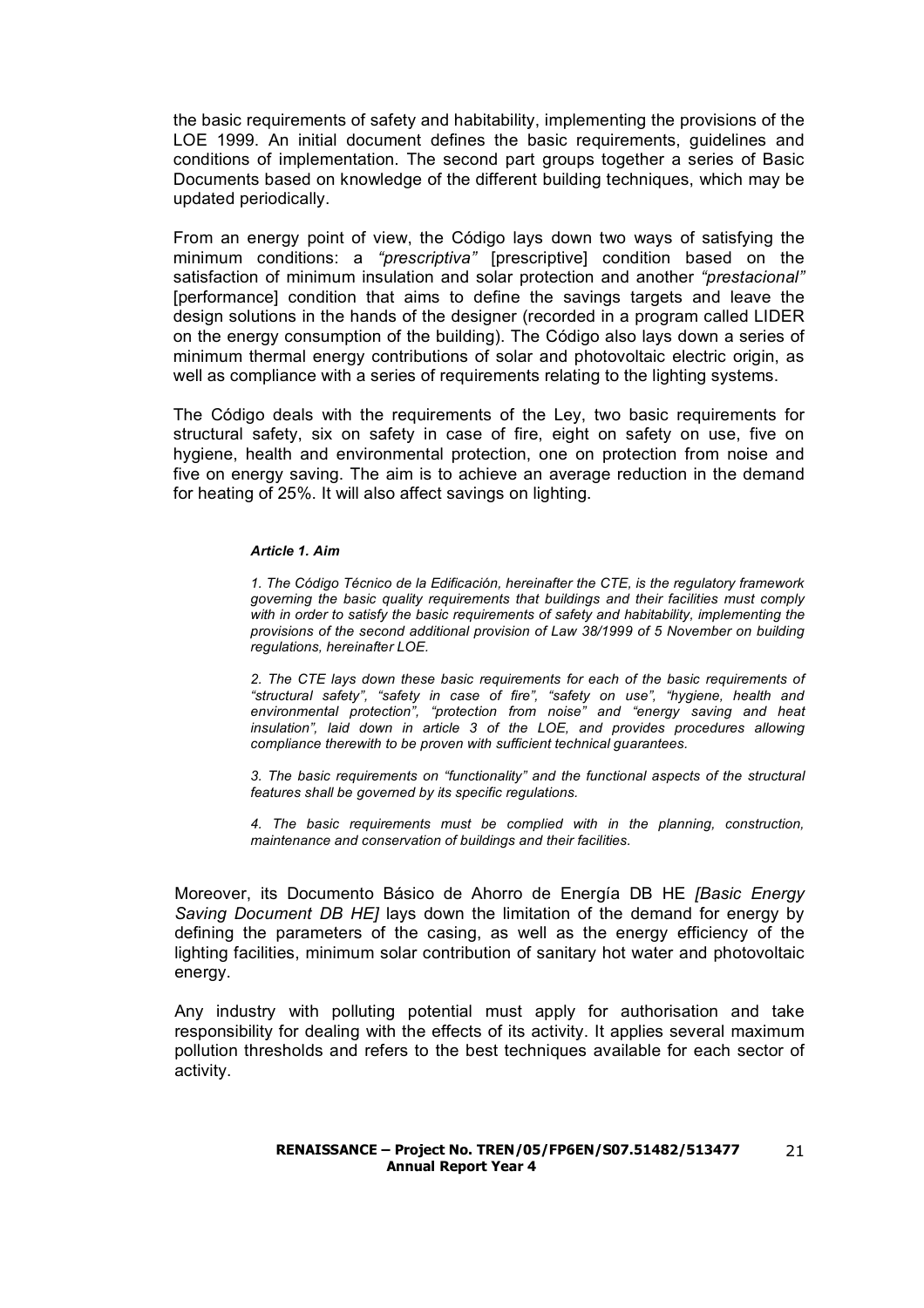#### **d) Real Decreto 47/2007 sobre Certificación Energética** *[Royal Decree 47/2007 on Energy Certification]*

Specifically on the subject of the energy certification of buildings, **Real Decreto 47/2007 of 19 January 2007<sup>15</sup>** has been approved recently, **approving the basic procedure for the certification of the energy performance of newly constructed buildings**. For existing buildings, the drafting of another Real Decreto is planned before January 2009.

The compulsory energy certification of all new buildings will provide significant information for users, who will be able to establish the level of consumption of their buildings, as well as the criteria for the correct use thereof. Energy certification will be a training tool for the technicians responsible, a market tool for consumers and salespersons and a planning tool for the administration to be able to control the thresholds of energy consumption in one of the sectors experiencing the highest growth in recent years.

The first wording of 1985 did not include any of the subjects studied here. Its scope of implementation was limited to a series of facilities of high risk to the environment, focusing on the principle of precaution. The second directive on Strategic Environmental Evaluation approved in 2001 deals with the plans and programmes and applies to any urban development plan and the activities of the planning authority. It has been established in the autonomous community land laws in various formulations: environmental impact studies that must be observed, integrated environmental assessment and other formulations.

Real Decreto 47/2007 requires the energy certification of new buildings as from 2007 measuring energy consumption and CO2 emissions, which is passed on to purchasers and users of the building by means of an energy label. Each Autonomous Community has the competence to develop this matter (applying the method or computer program it decides on, establishing inspection procedures, etc.). In Aragon, this competence has not been developed as yet.<sup>16</sup>

The aim of this regulation is to establish the basic procedure that must be observed for complying with the methodology for calculating energy performance, starting with the certification process, taking into consideration those factors that have the greatest impact on the energy consumption of newly constructed buildings or buildings modified, renovated or rehabilitated over a specific extension.

It also establishes the technical and administrative conditions for energy performance certification of projects and completed buildings (partial transposition of Directive 2002/91/EC of the European Parliament and of the Council of 16 December 2002).

With regard to the energy certification of buildings, Real Decreto 47/2007 of 19 January 2007 $17$  was approved last year, establishing the basic procedure for the certification of the energy performance of newly-constructed buildings. For existing buildings, the drafting of another Real Decreto is planned before January 2009.

<sup>&</sup>lt;sup>15</sup> It came into force voluntarily and will be compulsory as from 19 October this year.<br><sup>16</sup> Situation in the region of Aragon 17 It came into force voluntarily and will be binding as from 19 October this year.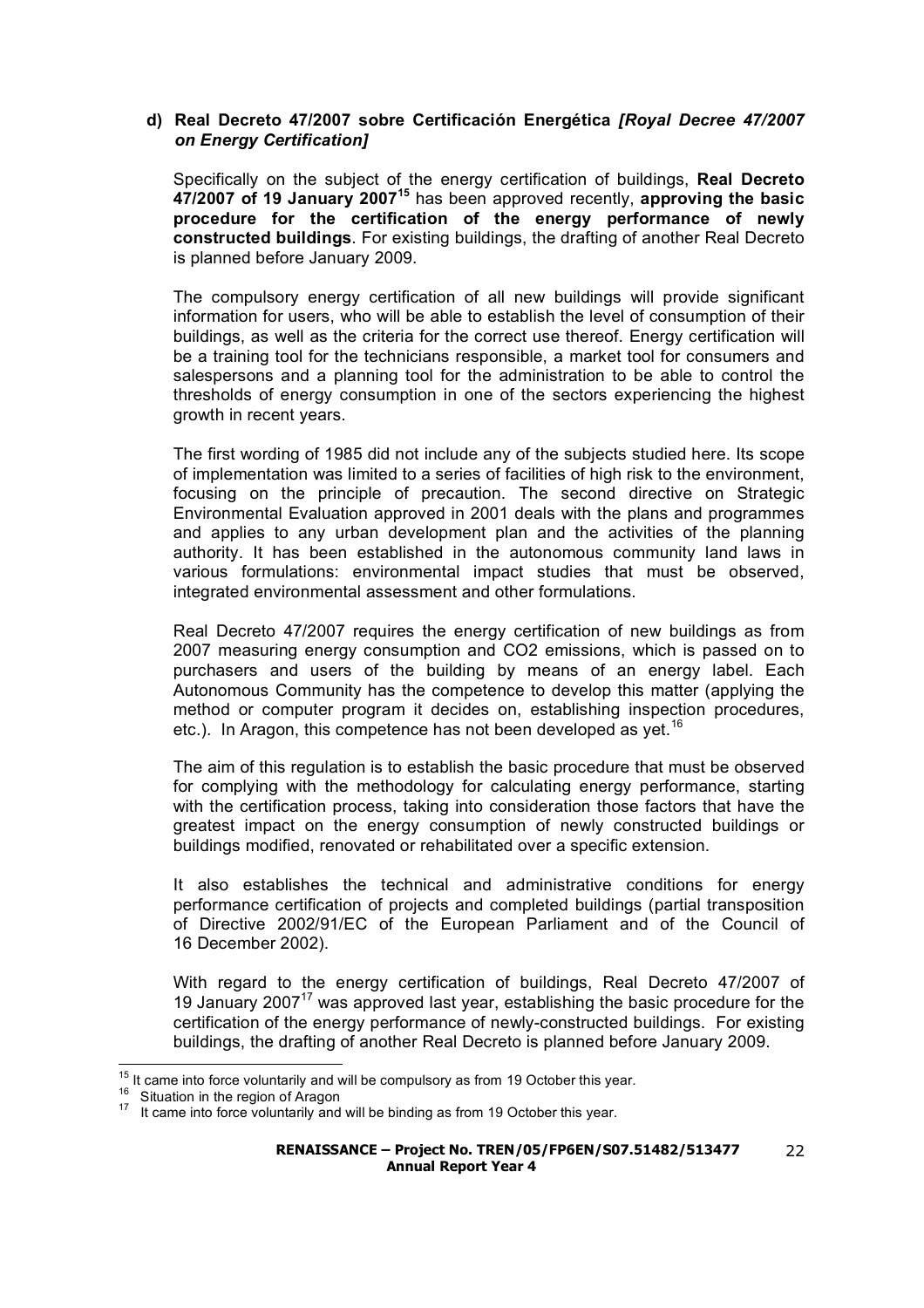#### **e) Real Decreto 1027/2007, new RITE (REGLAMENTO DE INSTALACIONES TÉRMICAS EN EDIFICIOS) [REGULATION ON HEATING FACILITIES IN BUILDINGS]**

The new RITE falls within the CÓDIGO TÉCNICO DE LA CONSTRUCCIÓN (CTE) in the Documento Básico de Ahorro de Energía (BD-HE) as basic requirement 2 (HE2). The new regulation lays down the conditions that must be observed by facilities intended to deal with the demand for thermal well-being and hygiene through the heating, air-conditioning and sanitary hot water systems, to achieve a rational use of energy.

The greatest energy efficiency requirements laid down by the Real Decreto are as follows:

- Greater energy performance of the heat and cold generating equipment as well as the equipment intended for the movement and transportation of fluids.
- Better insulation of the heating fluid equipment and pipes.
- Better regulation and control to maintain the design conditions laid down for airconditioned premises.
- Use of renewable energies available, particularly solar energy and biomass.
- Incorporation of energy recovery subsystems and use of residual energies.
- Compulsory systems for metering consumption in the event of collective facilities.
- Gradual disappearance of more polluting solid fuels.
- Gradual disappearance of less efficient generating equipment.

The RITE also lays down the obligation to check and periodically update the energy efficiency requirements, at least every 5 years. This task is to be performed by the Comisión Asesora del RITE *[RITE Advisory Committee]*, which is responsible for making proposals according to the development of technology and the national energy policy.

#### **2.2.3 The Energy Saving and Efficiency Strategy in Spain 2004–2012**<sup>18</sup>

This strategy, approved in 2003, did not contain a detailed specification of the specific measures, periods, responsibility of the different public bodies involved or identification of lines of financing and budgetary items associated with each case. In 2005 the 2005–2007 Action  $Plan^{19}$  was approved for correcting this lack of definition, with

<sup>&</sup>lt;sup>18</sup> Approved by the Council of Ministers on 28 November 2003.

<sup>&</sup>lt;sup>19</sup> On 8 July 2005 the Council of Ministers approved the 2005-2007 Action Plan on Energy Saving and Efficiency.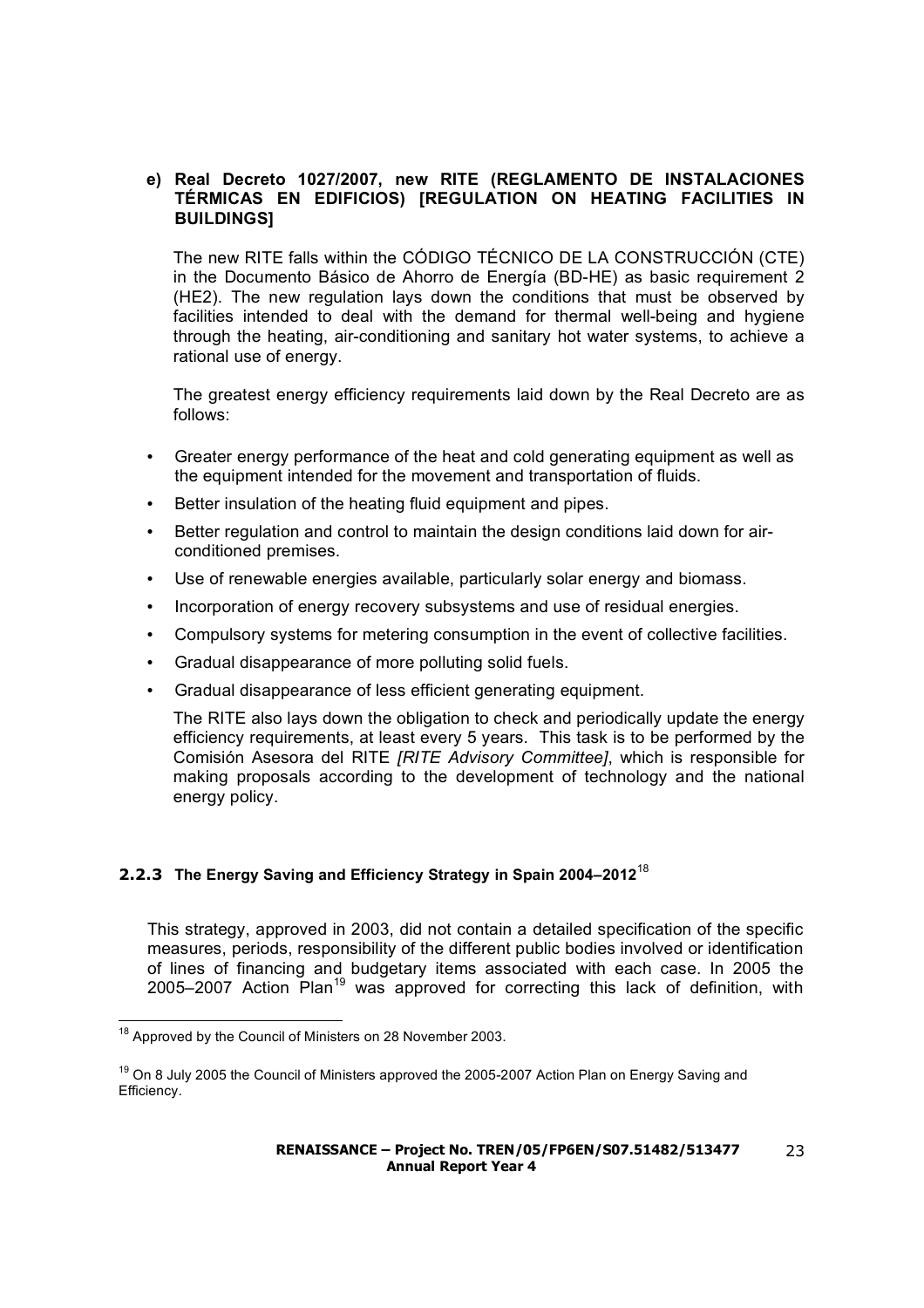several targets for generating a total primary energy saving of 12 Mtoe, 8.5% of primary energy consumption for the year 2004 and 20% of oil imports that year, and a reduction in  $CO<sub>2</sub>$  emissions of 32.5m tonnes. By sectors, the greatest volume of saving planned is found in Transportation.

The 2005–2007 Action Plan focuses on seven sectors, specifies 20 urgent measures for each one and 23 additional measures to increase the reduction in greenhouse-gas emissions. The measures to be taken in the different sectors were identified according to criteria such as the actual saving potential of the sector and the public and private cost per tonne of oil equivalent (toe) saved. The transposition of the Directive on the Energy Performance of Buildings of 2002 lays down the obligation to fix minimum energy performance requirements for new buildings, for buildings undergoing restoration works, the energy certification of buildings and the periodic inspection of boilers and air-conditioning systems.

### **2.2.4 2005–2010 Renewable Energies Plan (PER)**<sup>20</sup>

The 2005–2010 Renewable Energies Plan revises the 1999–2010 Renewable Energies Development Plan, which failed to achieve targets in its initial phase, partly owing to the energy intensity of the period and partly because only the wind, biomass and biofuels energy strategies were suitably developed.

Its target is for 12% of the total consumption of primary energy to come from renewable energies by 2010, guaranteeing the quality and safety of the supply and reducing energy dependency, general targets of the national energy policy. Although its targets are directly related to the production and supply of energy, it lays down guidelines on financing and research into technological innovation in the specific application of these renewable energies.

#### **2.2.5 The Estrategia Española de Cambio Climático y Energía Limpia Horizonte 2007– 2012–2020**<sup>21</sup> *[Spanish Strategy on Climate Change and Clean Energy, Horizon 2007– 2012–2020]***.**

On 20 July this year (2007), the Council of Ministers approved the Estrategia Española de Cambio Climático y Energía Limpia, Horizonte 2007–2012–2020 which incorporates the allegations and comments received during the public consultation period, as well as the contributions of the members of the Consejo Nacional del Clima *[National Climate Council]* and the Comisión de Coordinación de Políticas de Cambio Climático *[Climate Change Policies Coordination Commission]*.

It has two chapters, one relating to Climate Change strictly speaking and the other to Clean Energy. This second chapter aims to gradually reduce energy intensity in Spain.

-

<sup>&</sup>lt;sup>20</sup> Approved by the Council of Ministers on 26 August 2005.<br><sup>21</sup> Approved by the Council of Ministers on 20 July 2007.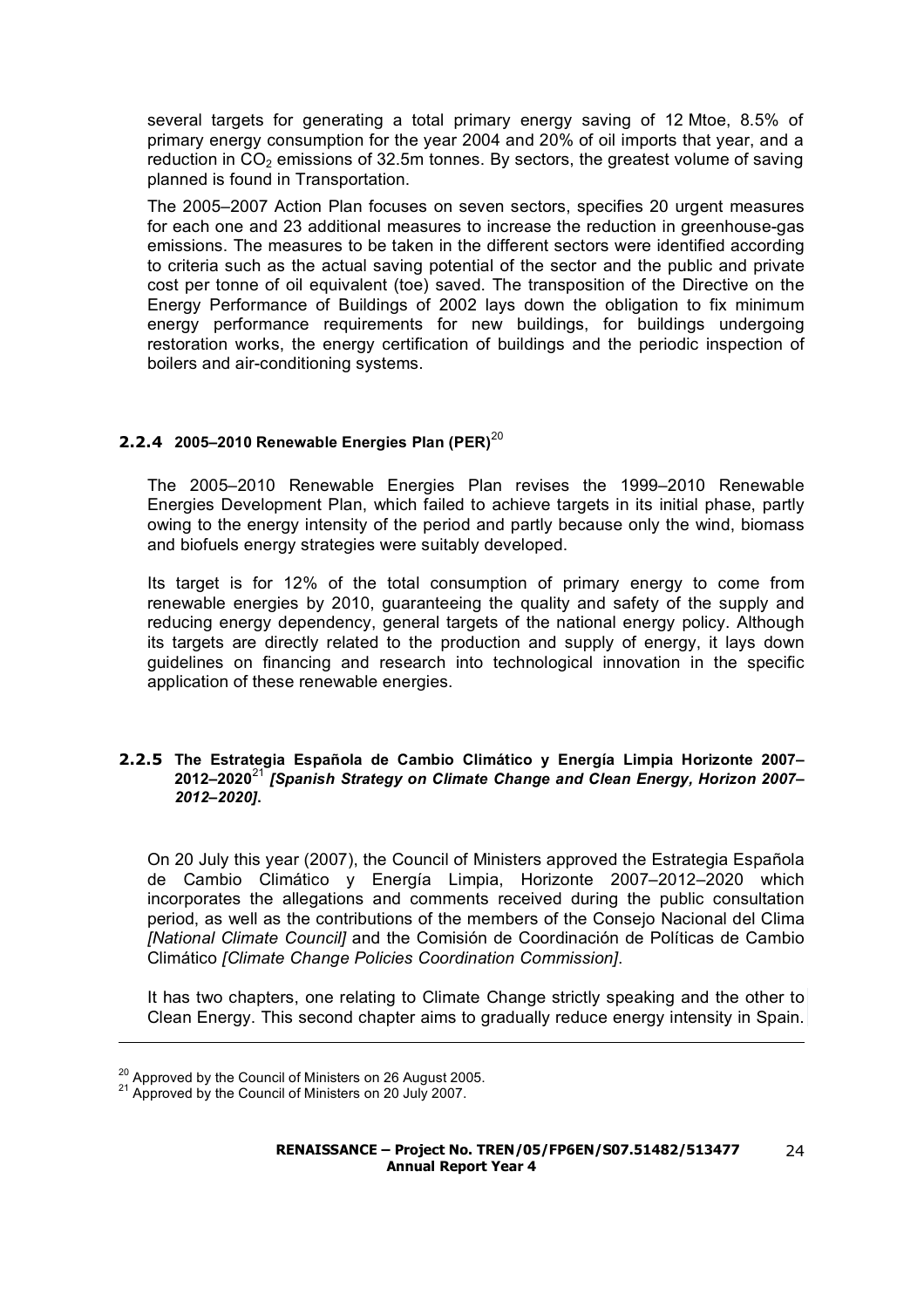The areas of implementation where measures are established are as follows: energy efficiency, renewable energies, managing demand, research, development and innovation in the development of technologies with low carbon dioxide emissions.

It includes a whole series of measures in the so-called broad sectors, including very specific suggestions for the residential, commercial, institutional and mobility sectors.

#### **2.2.6 Autonomous Communities framework**

#### **1. Andalucía**

**a. Incentives for the sustainable energy development of Andalusia 2007.**  Agencia Andaluza de la Energía *[Andalusian Energy Agency]*. Consejería de Innovación, Ciencia y Empresa *[Innovation, Science and Business Advisory Service]*. Programme of incentives for activities based on a more sustainable energy development model in Andalusia: savings and energy efficiency projects, renewable energy facilities, production of biofuels and energy supply, etc. Period open until 30 November 2007. General beneficiaries: citizens, companies, groups, foundations, local authorities.

#### **2. Aragón.**

**a.** ORDER of 13 November 2006 of the Department of Industry, Trade and Tourism calling for **subsidies for energy savings and diversification, rational use of energy, use of indigenous and renewable resources and energy infrastructures** for the year 2007. Isolated photovoltaic solar energy, thermal solar energy, isolated wind energy, applications with biomass, mini hydraulic plants with a power of less than 5 MW and investments in the optimisation and development of energy infrastructures may receive subsidies.

#### **3. Asturias.**

**a. Subsidies for local authorities of the Principality of Asturias for energy saving and use of renewable energy programmes.** Measures for the rational use of energy and replacement of energy sources as well as the use of renewable sources may receive subsidies.

#### **4. Canarias**

**a. Subsidies for 2007, for the execution of different measures increasing energy saving and efficiency.** Consejería de Industria, Comercio y Nuevas Tecnologías *[Industry, Trade and New Technologies Advisory Service]*.

#### **5. Castilla y León**

**a.** The Consejería de Economía y Empleo *[Economic Affairs and Employment Advisory Service]* is calling for **subsidies** within the 2005–2007 Energy Saving and Efficiency Strategy Action Plan, **for an improvement in the thermal casing of existing buildings,** intended for natural persons, associations of owners, non-profit-making bodies and local authorities.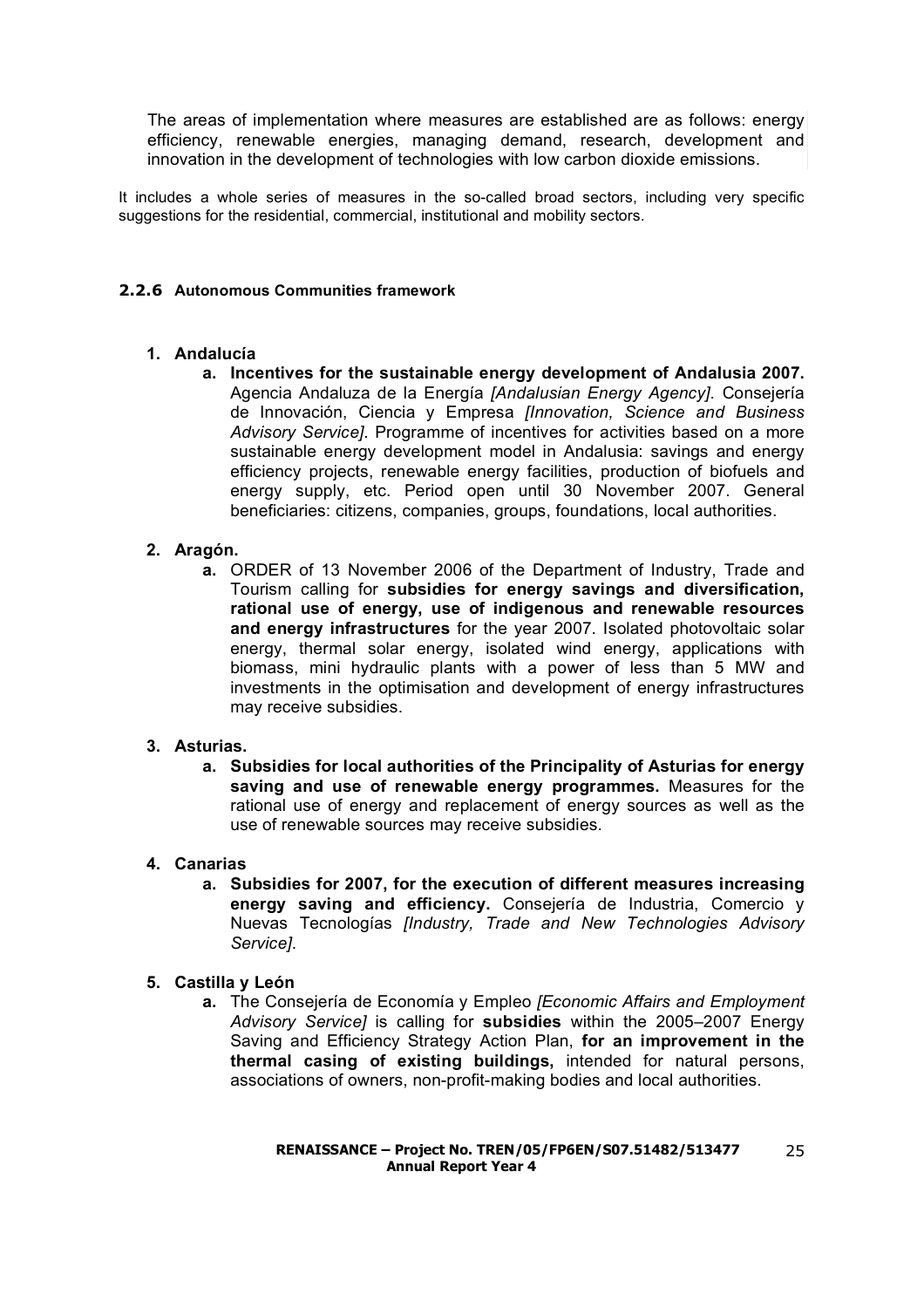**b.** Within the Castilla y León Solar Plan, the Junta de Castilla y León *[Council of Castilla y León]* annually calls for **subsidies intended to finance thermal solar energy, photovoltaic solar energy not connected to a network and wind-photovoltaic energy not connected to a network**  within the scope of the autonomous community. They are intended for local or provincial corporations; natural persons; owners' associations and nonprofit-making associations or bodies; companies, small and medium-sized companies and autonomous bodies.

#### **6. Castilla la Mancha**

**a. Assistance in the improvement of energy efficiency and saving in public lighting, industrial and cogeneration sector and in the building sector.** Consejeria de industria y sociedad de la informacion *[Industry and information society advisory service]*. Recipients: natural persons, legal persons and public or private bodies.

### **7. Catalunya**

- **a. Decret de Ecoeficiencia 21/2006** *[Ecoefficiency Decree 21/2006]*. This is a step in the direction of the approval of the Código Técnico, drawn up by the Consejería de Medio Ambiente y Vivienda de la Generalitat de Cataluña *[Catalonia Council Environment and Housing Advisory Service].* It governs the adoption of environmental and eco-efficiency criteria for newly constructed buildings, focusing on four parameters in particular: water, energy, waste and building materials and systems, both during the construction of the building and during its use. The Decree must be applied both to newly constructed buildings and buildings undergoing major restoration and also to buildings resulting from the conversion of old buildings.
- **b. Subvencions 2007 per a actuacions en matèria d'energies renovables**  *[2007 subsidies for renewable energy measures]***.** Institut Català d'Energia *[Catalan Energy Institute]*. Facilities using biomass, thermal solar energy, independent photovoltaic solar energy and gas energy may receive subsidies.
- **c. Subvencions 2007 per a actuacions en matèria d'estalvi i eficiència energètica en règim de concurrència competitive** *[2007 subsidies for competitive energy efficiency measures].* Institut Català d'Energia. Investments in technologies for improving energy efficiency made by ESCos; investments in technology for improving energy efficiency in industrial process facilities; and individual measures on emerging efficient technologies intended for the industrial sector, buildings and services may receive subsidies.
- **d.** The Generalitat de Catalunya has established a **línia de finançament especial en matèria d'eficiència energètica i l'ús d'energies renovables** *[special financing line for energy efficiency and the use of renewable energies]***,** in collaboration with the financial institutions Caixa d'Estalvis i Pensions de Barcelona ("La Caixa"), Caixa Catalunya, Banco Bilbao Vizcaya Argentaria (BBVA), Caixa Penedès, Banc Sabadell and Banc Santander Central Hispano, intended to grant loans and/or leasing for measures (projects and investments) on energy efficiency and the use of renewable energies.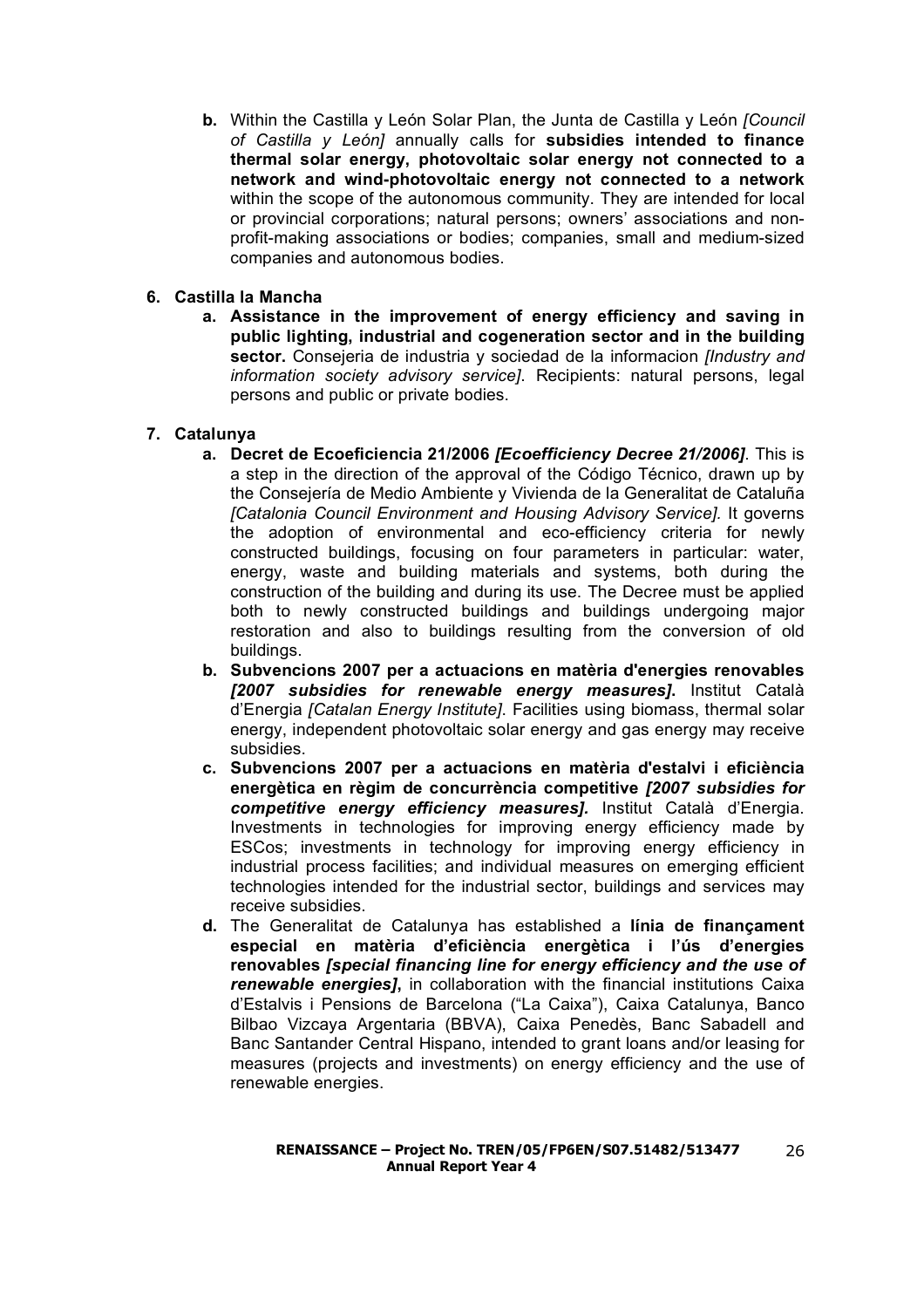#### **8. Xunta de Galicia** *[Council of Galicia]*

**a. Subvencións e axudas a proxectos de aforro e eficiencia enerxética e proxectos de enerxías renovables** *[subsidies and assistance for energy saving and efficiency projects and renewable energy projects]*  in the year 2007. It includes the industry, transportation, building (restoration of the thermal casing of existing buildings, improvement to the thermal facilities of existing buildings and improvement to the interior lighting in existing buildings), energy transformation and renewable energy projects sectors.

#### **9. La Rioja**

**a. Assistance for promoting the rational use of energy and the use of renewable energy sources,** intended for companies and public or private bodies, groups of such companies, non-profit-making institutions and intermediate organisations set up in the Autonomous Community of La Rioja, for projects involving the rational use of energy, the use of renewable energy; projects demonstrating and circulating any of the renewable energy sources; creation or expansion of energy infrastructures and R+D in the energy field.

#### **10. Madrid**

- **a.** The Government of the Community of Madrid has drawn up an **Energy Plan** with a times pan fixed for 2012, which constitutes its energy strategy plan. Its aims include developing energy saving and improving efficiency in the sector at various levels; as well as promoting the use of its own renewable energy resources; and checking the environmental effects resulting from the use of the energy resources.
- **b.** It includes the **Madridsolar** campaign, organised by the Directorate General for Industry, Energy and Mines with the collaboration of nine large companies in the energy sector for developing the use of solar energy in the Community of Madrid.
- **c. Madrid Ahorra con Energía** *[Madrid saves energy]* is a campaign organised by the Community of Madrid in collaboration with the IDAE for developing energy saving and the efficient use of energy.

#### **11. Navarra**

- **a. Concession of subsidies for investing in facilities using renewable energies for the year 2007.** Assistance may be provided for investments made in Navarra, in the following types of facility: thermal solar; photovoltaic solar isolated from network; photovoltaic solar connected to the network with didactic purposes; wind isolated from network; heat generation with biomass for non-industrial use; geothermal energy and mixed facilities of two or more of the above types.
- **b.** Call for 2007 for **subsidies for energy saving and efficiency measures in the building sector**, intended for investments and expenses aiming to reduce energy consumption in existing buildings in the residential and tertiary sector, according to the following measures: restoration of the heating system of existing buildings; improvement in the energy efficiency of the heating systems of buildings; other measures to reduce the consumption of the heating facilities of existing buildings.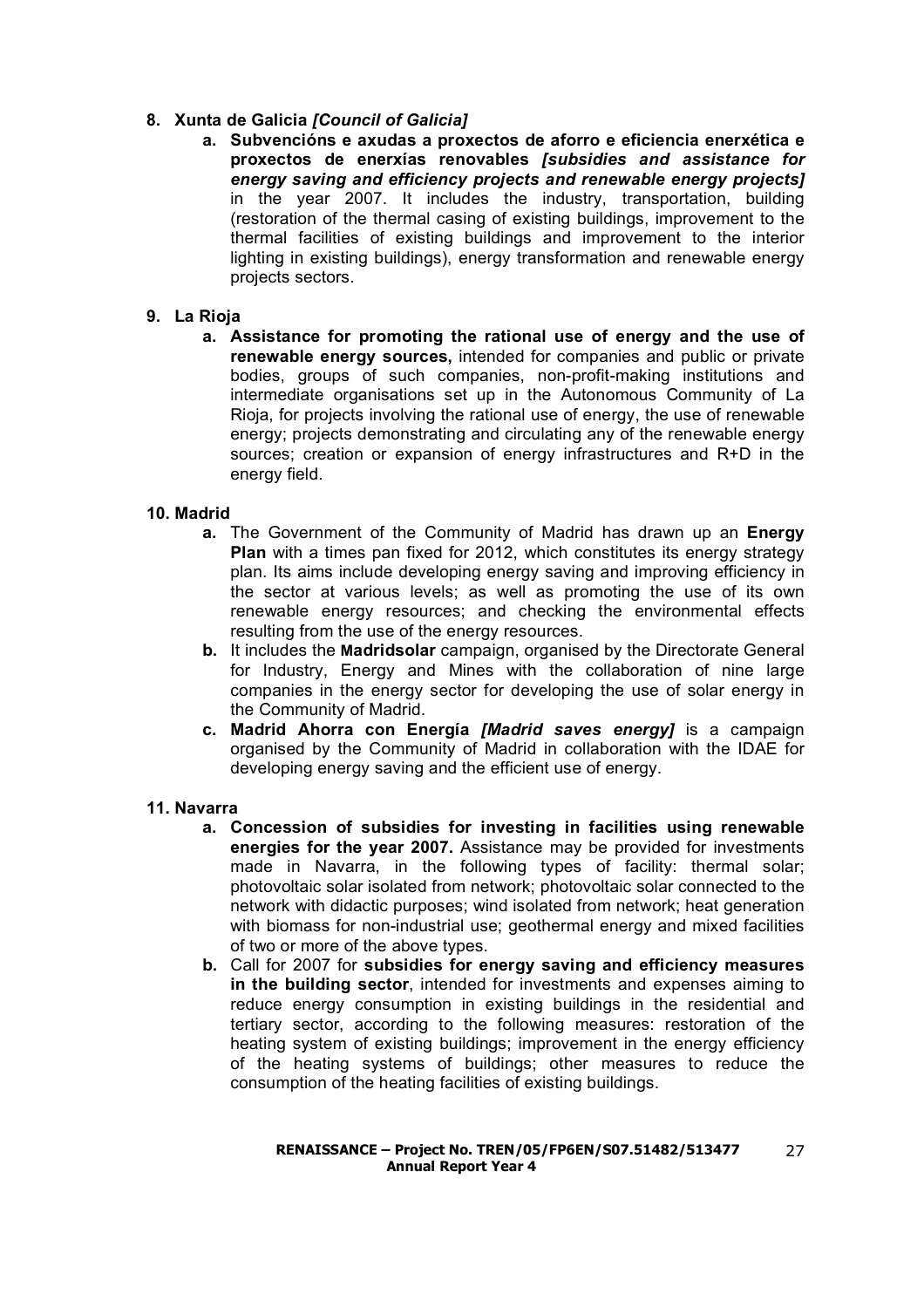#### **12. País Vasco**

- **a. Public assistance for investments in energy efficiency within the 2005–2007 action plan.** Ente Vasco de la Energía *[Basque Energy Authority]*. It promotes investment in projects for the improvement of energy efficiency in the Autonomous Community of País Vasco in industry, transportation, building, public services and energy transformation.
- **b. Public assistance for new projects in the areas of solar and biomass energy.** This applies to thermal solar facilities; photovoltaic solar facilities isolated from the electrical network; and facilities using biomass to generate thermal energy. This programme will not be able to include assistance for those facilities partially or totally prohibited by the Código Técnico de la Edificación.

#### **13. Murcia Region**

- **a.** Concession of **assistance, intended for the execution of projects and measures on energy saving and efficiency** contained in the Energy Saving and Efficiency Strategy Action Plan in Spain (E4).
- **b. Assistance** intended for the execution and operation of projects involving **sustainable energy management** in the rural and urban environment, by facilities using renewable energy resources, in the thermal solar and biomass areas. Promote the execution and operation of projects involving facilities using renewable energy resources in the thermal solar and biomass areas.
- **c.** Concession of **assistance, intended for the restoration of the heating system of existing buildings**, in order to reduce the demand for energy for the heating and cooling of the building.
- **d.** Assistance for companies and families and non-profit-making institutions, intended for the execution and operation of **projects involving facilities using renewable energy resources**, encouraging the replacement of conventional energies with clean and inexhaustible sources in industry, services and building, contributing to environmental protection, for the year 2007.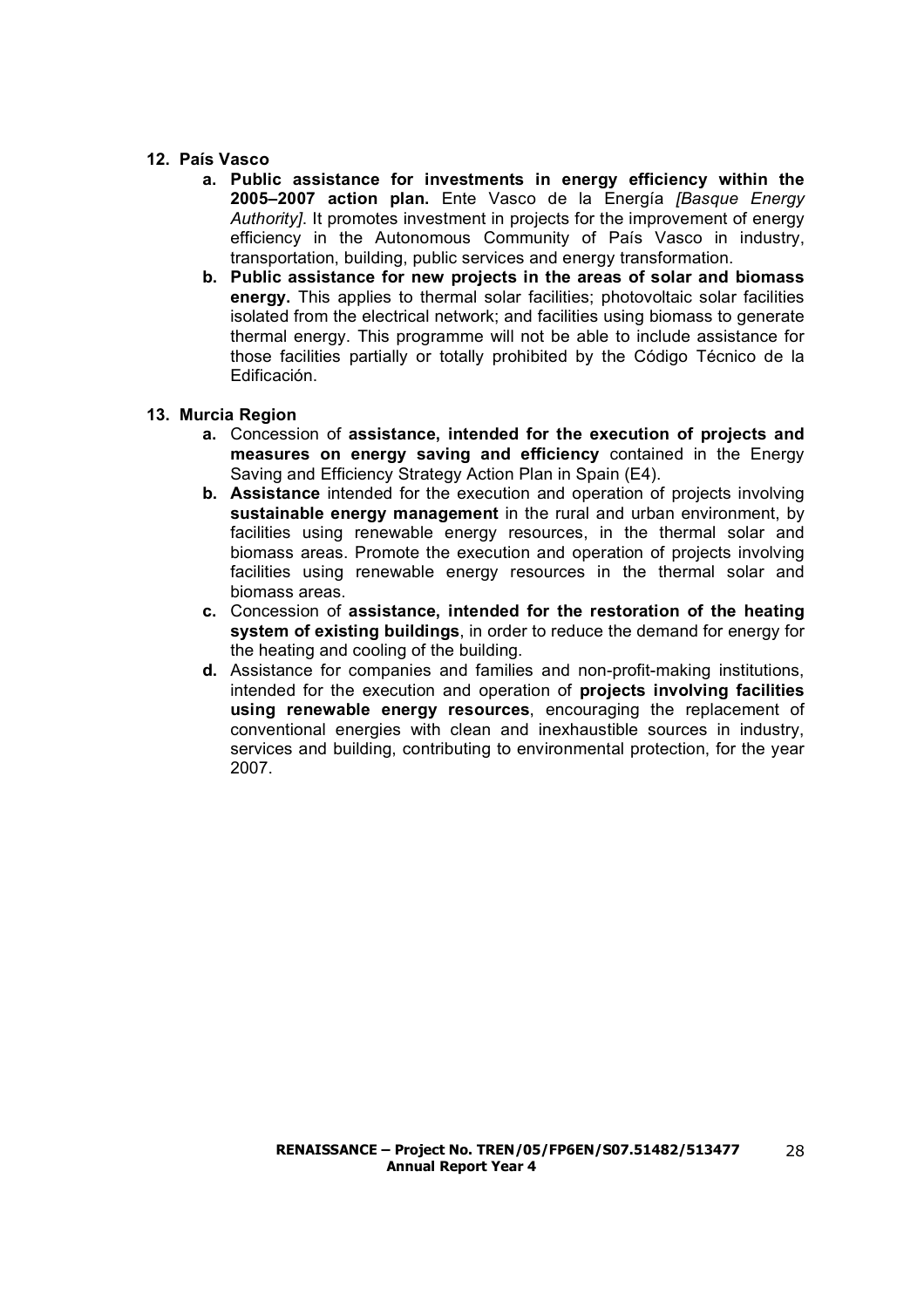## **3 REGIONAL AND LOCAL CONTEXTS**

Both in France and Spain, regional and local actors and institutions generally prove being much more pro-active and able to move than the national regulation actually require.

Although the political, legal, regulatory and financial means that regional and local Authorities in France and Spain have at their disposal for developing their strategy considerably differ, it is quite noticeable that their capability to innovation and their reactiveness to adapt to a quick evolving context pave the way in both countries to the further and slower evolution of national legislation.

This is of course particulary true with those Communities involved in Concerto projects as Lyon and Zaragoza, which demonstrate *per se* a strong commitment toward action and partnership, but this is more generally the case for all Regional and Local Authorities.

In this prospect, the idea developed and implemented by the European Commission to directly deal with those most dynamic European local Authorities through the DG-TREN Concerto call procedure can be seen as a particularly positive and clever one, allowing a considerable time saving for experimenting and disseminating low-energy and renewabalae energy best practices over Europe.

#### **3.1 LOCAL CONTEXT IN LYON**

#### **3.1.1 Regional framework (Rhône-Alpes)**

The strong commitment of Rhône-Alpes Regional Council in favour of sustainable energy dates back more than 30 years, with the creation in 1975, just after the first Oil Prices Chock, of the first French Regional Energy Agency with view to develop both energy savings and renewable energy sources.

A noticeable quantitative and qualitative reinforcement of the Regional Council support policy to local actors (individuals, SME and local Authorities) initiatives in these fields took place in 1994, then followed by a strong support to the development of an extensive network of local Energy Information Centre distributed all over the Region territory and managed by 11 nonfor profit associations including two "SAVE local energy Agency" (in Lyon and Grenoble) and 9 other independent structures (including Hespul), in close coordination with the national initiative from ADEME.

A comprehensive and extended Regional Energy Action Plan, including 21 detailed support measures related to all fields of interest (including awareness raising, education, technical studies, financing tools and many others) and targeted to all kinds of actors, which was the very first major political decision to be unanimously approved by all elected representative came into force in 2004.

Finally, a large Low-energy Social Housing Plan was designed and passed in 2007 with the objective to finance more than 1 200 new dwellings per year (i.e. half of the annual flow) with very low-energy performances, close to those established in Renaissance-Concerto area, including training and technical support for those employees from social housing public and private organisations in charge of implementing these objectives.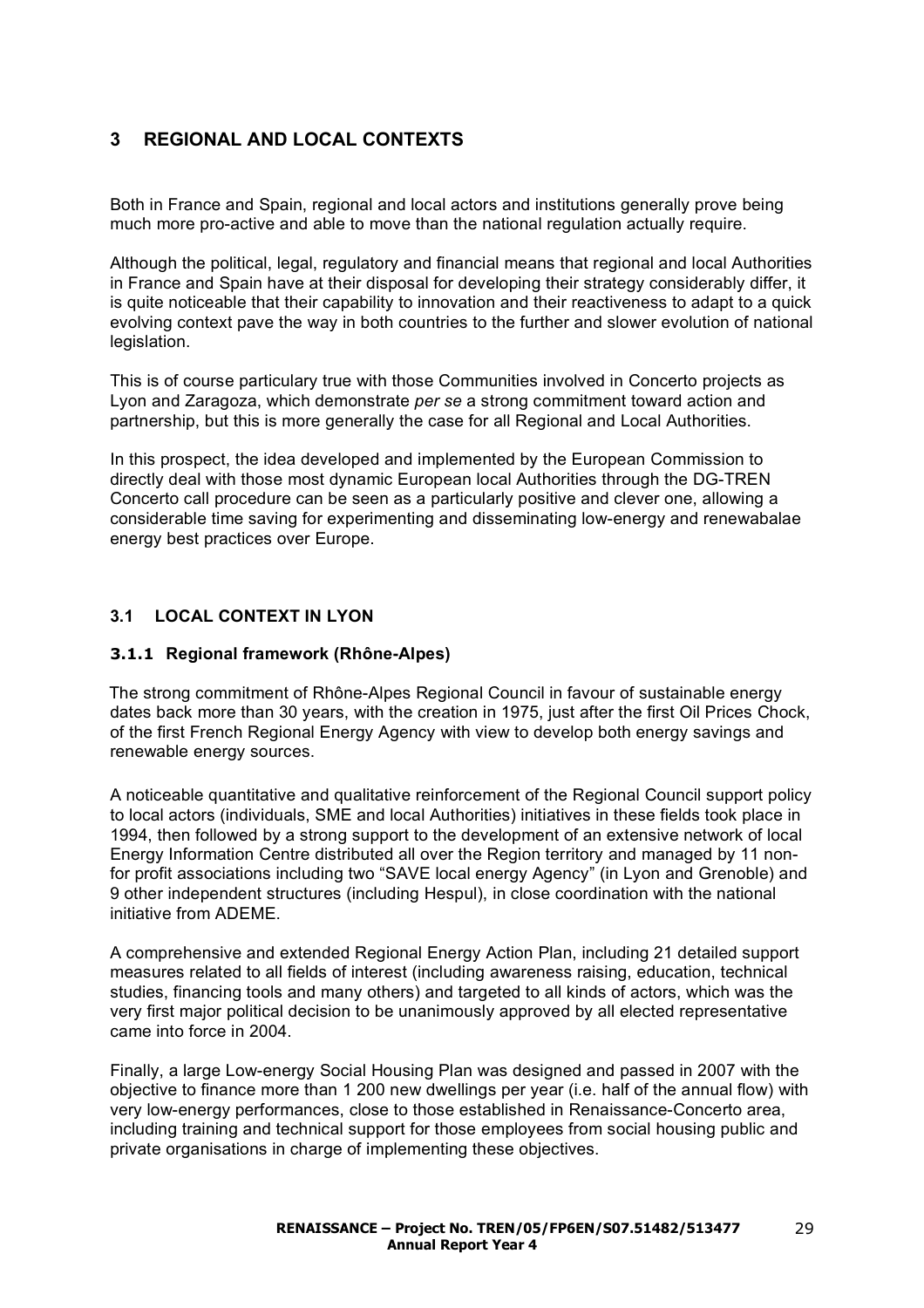### **3.1.2 Local framework**

#### *3.1.2.1 Grand Lyon sustainable develoment policy*

The strong commitment of Grand Lyon in favour of sustainable development dates back more than 15 years, with the first taking place in 1992, in the wake of the Rio Earth Summit: this was the birth of Grand Lyon's Urban Ecology Charter – one of the first created in France, which was a commitment to improving the environment and living conditions for inhabitants.

One section presents the objectives to be achieved, with over 100 individual actions detailed and subdivided into 10 themes relating to the urban area: urban territories, water, waste, air, noise, energy, risks, environmental survey, information, and large public awareness raising.

A reviewed Charter was then passed in 1996 in order to pursue the work undertaken as part of the first version.

In parallel, the concept of sustainable development has come to take an increasingly important role in numerous issues; it is now a subject for research and discussion, and has a major influence on policies throughout the urban area via the revision of the urban mobility plan (PDU), the local housing plan (PLH) and the local urban development plan (PLU).

With the creation of an Agenda 21 working group, charged with the task of drawing up an Agenda 21 and ensuring its application, Grand Lyon acquired certain technical and budgetary resources. The Greater Lyon Agenda 21 was approved in May 2005.

In 2007, Grand Lyon committed itself to producing a *Plan Climat Territorial* **(Area Climate Plan)** that aims at stabilising greenhouse-gas emissions by 2012, reducing them by 20% by 2020, and ultimately cutting them by a factor of 4 by 2050. This Climate Plan offers an assessment of greenhouse-gas emissions across Grand Lyon urban area and with regard to property owned by the Grand Lyon as such, as well as clearly defined actions to limit and reduce these emissions. The Climate Plan also acts as a tool for change, by encouraging people to become more aware of the issues, thus leading to changes in behaviour.

Grand Lyon, like all urban areas with more than 250,000 inhabitants, must also be covered by a **PPA (***Plan de Protection de l'Atmosphère* **– Atmospheric Protection Plan)** to ensure that air quality levels remain within the established legal limits. The role of the PPA is to propose a raft of preventative and corrective measures – some permanent, some temporary – with the aim of reducing and/or maintaining atmospheric pollution levels (other than levels of greenhouse gases dealt with in the Climate Plan) below European thresholds, throughout the urban area. Thresholds are established for each pollutant. The aim of this document is to achieve tangible results.

In addition, it should not be forgotten that Grand Lyon's involvement also extends to its Department for international economic development (DGDEI), which provides support and assistance to **regional clusters** and **competitiveness clusters**, which in turn bring together networks of actors that work in the field of renewable energy sources and their use in other sectors.

A good example is AXELERA, the Chemical & Environmental cluster which aims at speeding up the move towards an *avant-garde* chemicals sector that incorporates environmental management through eco-design. Also of particular note is Lyon Urban Trucks & Bus 2015, which seeks to improve the performance of urban passenger and freight transport systems, by proposing efficient and innovative transport solutions that incorporate an energy-saving dimension.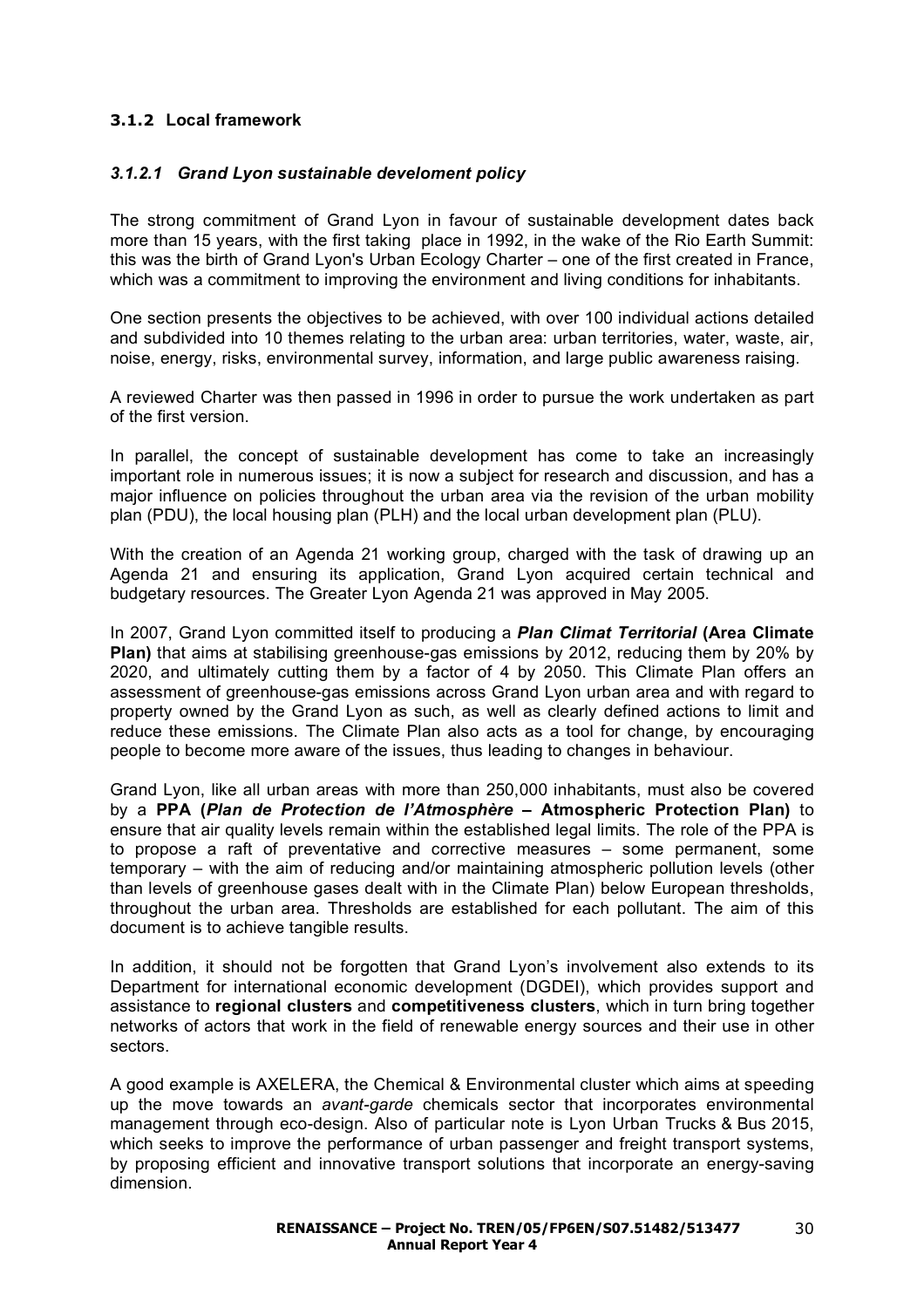## *3.1.2.2 Grand Lyon energy policy*

As a producer, distributor and consumer of energy, Grand Lyon has a key incentivising role to play through its various competences, particularly with regard to:

- reducing energy consumption;
- making the most of energy consumed;
- ensuring the diversification of energy sources.

This action takes the form of studies, direct action to improve the energy efficiency of Urban Community property, partner-based action in conjunction with European programmes, the implementation and creation of special tools, and awareness-raising via public policy.

### **Studies:**

The aim here is to analyse and quantify, in order to find out facts, take action, change habits and practices, and bringing together and evaluating different players through exemplary procedures:

- Global Energy Audit of Urban Community Buildings: carried out in 2003.
- Inventory of  $CO<sub>2</sub>$  emissions in Grand Lyon: 2007.

Assessment of potential of renewable energy sources suitable for implementation within Grand Lyon: 2007.

Participation in the European INTERREG IIIC Amica programme, coordinated by the Climate Alliance (an international network of 12,000 local authorities which works on local policies to combat climate change). The AMICA programme aims to combine adaptation and reduction of climate change, by linking existing emission-reduction methods with new adaptation strategies.

Evaluation of the carbon footprint of the Urban Community's property and departments, including its delegated bodies: in progress.

#### **Actions concerning Grand Lyon property**

Installation of a solar power plant comprising 300 m<sup>2</sup> of photovoltaic sells on the roof of the Hôtel de Communauté

Creation of a "Corporate Transport Plan" in 2007.

Research in progress on the subject of optimising the energy performance of public buildings through the implementation of public-private partnership contracts (cf. EDF/Schneider Electric, etc.)

Investigation into energy-savings certificates in progress.

#### **Partner-based actions**

Housing:

- Creation of 160 high-performance homes in partnership with 7 social landlords as part of a European programme: **RESTART**, which involves Rhône-Alpes Regional Council and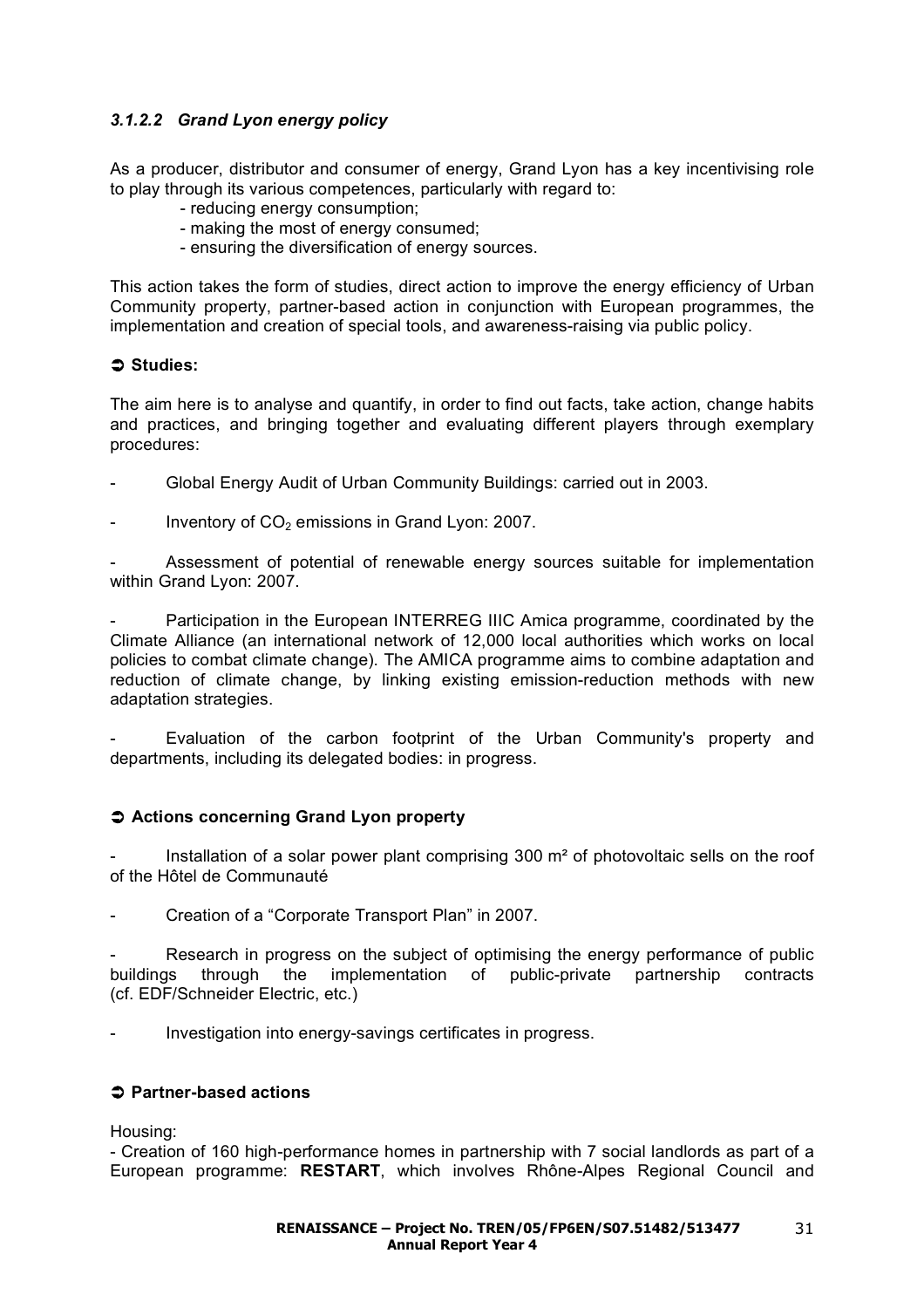## ADEME

Transport:

- Creation of a new major tramline (**T3**, formerly known as **"LEA"**) between the main train station Part-Dieu and Meyzieu.

The **"REAL"** project, which concerns not only transport and mobility, but also the way the urban area is structured.

Both projects aim at reducing energy expenses for inhabitants.

## **Specific tools**

- Creation of the **ALE (***Agence Locale de l'Énergie de l'Agglomération Lyonnaise* **– Lyon Local Conurbation Energy Agency)** in 2000.

This not-for-profit association takes action in the fields of energy efficiency and rationalised energy use, water management, air quality, renewable energy sources, and reducing consumption by changing people's habits.

ALE responds to requests for information, training and education from the general public, local authorities and other contracting authorities, and professionals, and provides advice through the "Info Énergie Centre" centre set up and funded by ADEME and Rhône-Alpes Regional Council.

Finally, Grand Lyon is strongly involved in search for operationnal tools with the aim of implementing sustainable development approaches in the context of urban development projects.

In these views, a tool designed by ADEME, dubbed **AEU (***Approche Environnementale sur l'Urbanisme* **– Envrionmental Approach of Urban Planning)**, was put into practice on an experimental basis in 2003/2004 as part of several urban development projects at the feasibility study phase.

The goal of the AEU is to combine development and environment, in order to more effectively take account of sustainable development on a project-wide scale.

Feedback from AEUs established during the test phase was very promising; in early 2005, therefore Grand Lyon Vice-Presidents in charge of related fields approved a proposal to make the use of AEU standard for all urban development projects initiated by the Urban Community.

Since then, 30 or so AEUs have been carried out within Grand Lyon area.

#### *3.1.2.3 Approaches adopted in favour of new constructions*

Since 2001, Grand Lyon has invested in research into the environmental quality of housing, in terms of the urban area as a whole, and in particular regarding the issue of tools to be used.

One of the first areas to benefit from this research was the construction of new housing, with the aim of reducing greenhouse-gas emissions, encouraging energy-efficient buildings and proposing energy-saving homes that are likely to lead to reduced charges and expenses.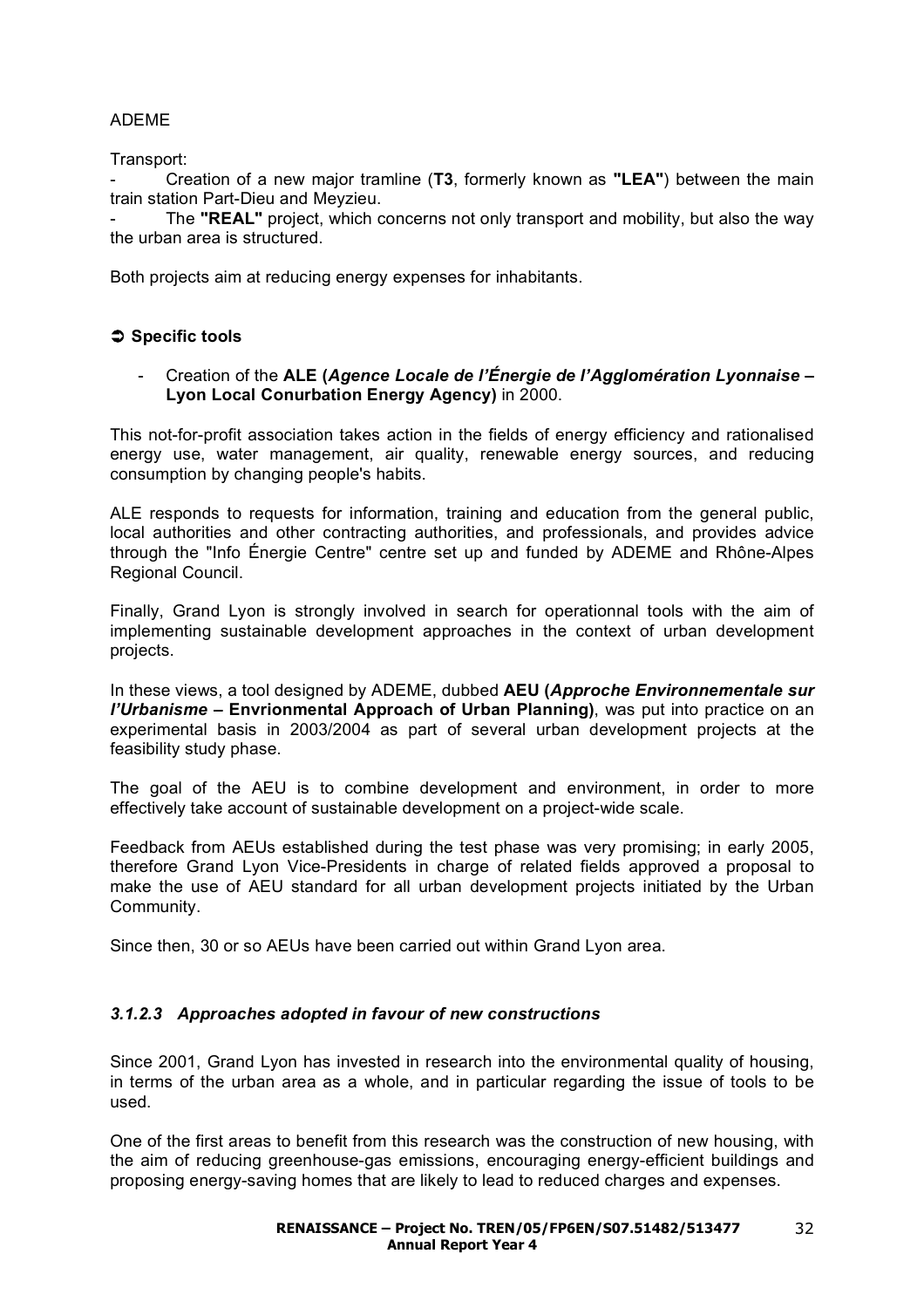The coordination of this research was delegated to the ALE, one of the roles of which is to assist the Urban Community in the implementation of its energy efficiency and sustainable development policies.

This partnership has made it possible to produce reference criteria for the construction of new homes, known as the "*Référentiel Habitat Durable*" ("Sustainable Housing Reference Criteria").

The content and requirements of this document are based on:

- 1) feedback from the European RESTART programme, in which Grand Lyon and ALE were both involved, in partnership with social landlords within the Lyon urban area;
- 2) the requirements established in the  $HQE^{\circledast}$  (High Environmental Quality) specifications which served as a basis for responses during the request for proposals for the European Concerto programme.

As of 1 January 2005, the sustainable housing reference criteria are applicable within Greater Lyon in the following cases:

• for all development operations initiated by the Urban Community ("ZACs", or mixed development zones);

• for plots of land sold by the Urban Community to public or private operators;

for the construction of social housing where the contracting authorities wish to invest in a High Environmental Quality approach.

### *3.1.2.4 Actions on existing buildings*

#### **Issues at stake**

In Lyon, the residential and tertiary sectors account for one third of all greenhouse-gas emissions. Therefore, the need to reduce greenhouse-gas emissions combined with the rising cost of energy requires a proactive energy policy, particularly with regard to buildings.

The number of homes built before 1975 within Greater Lyon is estimated to total more than 380,000, including around 284,000 flats and around 96,000 houses.

In order to meet the objectives established nationally for the reduction of greenhouse-gas emissions and locally through the implementation of the Greater Lyon Climate Plan, around 9,000 homes (flats and/or houses) would theoretically have to be renovated each year within the Lyon urban area.

To achieve this, a better way of taking account of energy efficiency issues must be found, while still pursuing the priority objectives laid down in the PLH (Local Housing Programme), which aim to safeguard the social vocation of the existing private housing stock.

With this in mind, the Urban Community decided to undertake research into new tools that would respond to both the reduction of greenhouse-gas emissions and the requirements of the PLH.

The Urban Community sought to bring this work to a close by the end of 2008, bring existing and future measures into line with one another, and introduce an action programme that would encourage energy efficiency in existing housing.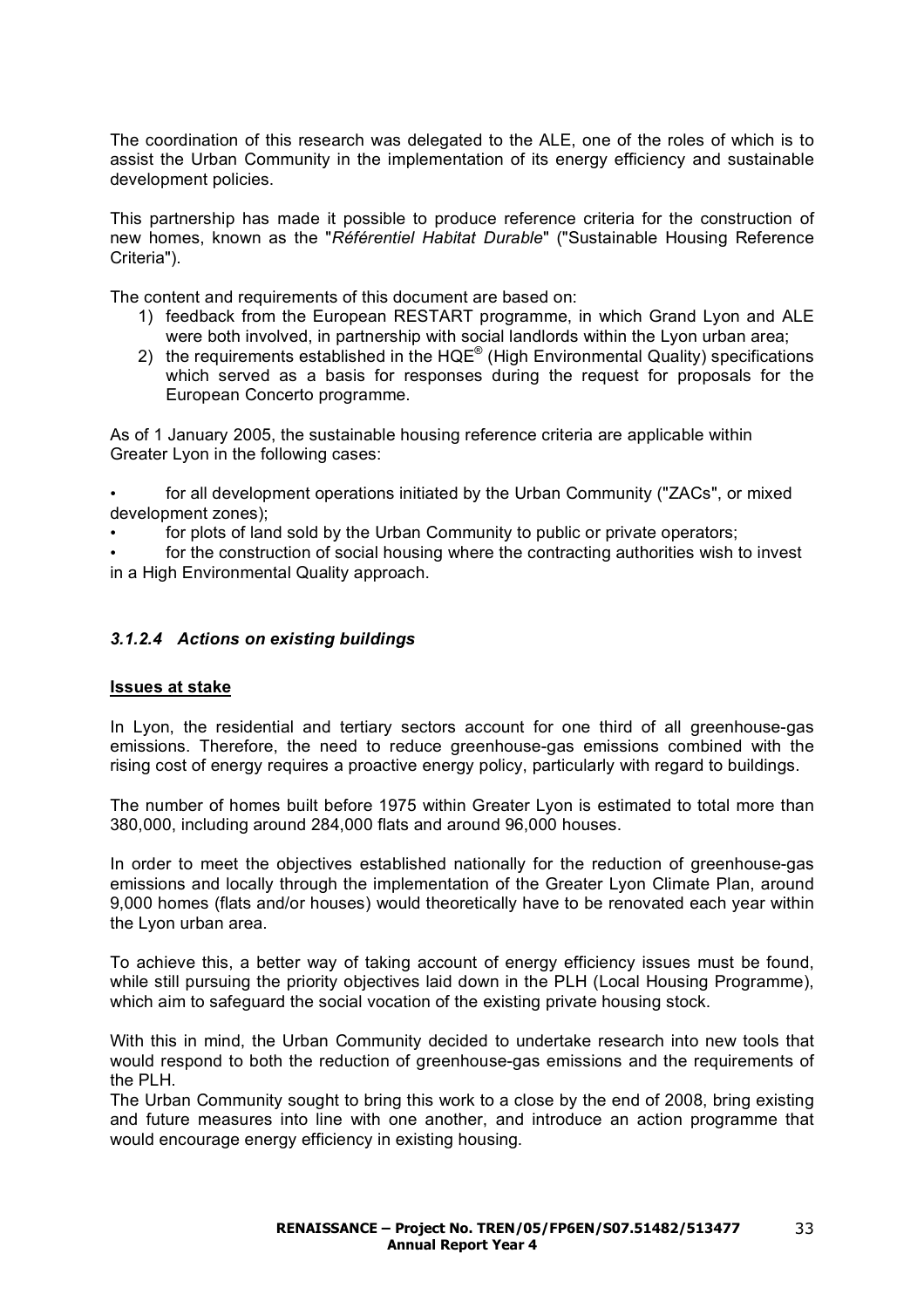## **Approaches adopted with regard to private housing**

To date, little has been done to encourage the renovation of the existing housing stock with a view to improving energy efficiency and reducing energy consumption.

Experiment undertaken: experimental OPAH (*Opération Programmée d'Amélioration de l'Habitat* – Scheduled Housing Improvement Scheme) in Caluire-et-Cuire (2002/2004)

This OPAH (government-subsidised Scheduled Housing Improvement Scheme) included a special section dedicated to energy. This led to work on cost control, with the aim of sustainably reducing the overall cost of housing for tenants.

This approach involved the creation of an "energy working group", concerning all landlords wishing to benefit from an OPAH subsidy. Thermal performance was calibrated for older housing and measured in terms of the quality of thermal insulation (RT1989) and the level of energy costs (€10/m²/year inc. VAT).

The resources made available consisted of a free energy assessment for all landlords, carried out by the ALE in order to evaluate the energy performance of their properties and provide decision-making and follow-up assistance.

Reassured by the possibility of a limited monetary incentive, funded by the financial partners, many landlords were willing to participate (since housing that does not meet the necessary heat efficiency criteria is not eligible for public funding). Additional funding that complements that of the ANAH (*Agence Nationale pour l'Amélioration de l'Habitat* – National Agency for Housing Improvement) is provided by Grand Lyon and Caluire-et-Cuire Council, increasing the subsidy level to 55% for properties benefiting from *loyers maîtrisés* (controlled rents), 65% for *loyers conventionnés* (rents at social housing levels) and 80% for *loyers PST* (rents at especially low social housing levels), with a subsidy for intermediate rents that do not benefit from ANAH assistance.

The results obtained revealed a reduction in charges for tenants, while surplus costs for landlords associated with this work were generally limited (around 5%).

However, the measure selected, namely an OPAH, does have a certain number of weak points, which make taking account of energy issues slow and complicated.

These weak points include the following: the operational duration of OPAHs is too short; establishing "joined-up" energy measures is delicate, as there are several different measures which are difficult to implement together; goals for improving the living environment are not achieved because of a reduction in the types of work eligible for subsidies.

The question of what the best approach is remains unanswered; it would appear that the best approach is yet to be invented, but it would ideally be based on greater flexibility for occupied housing, greater coherence with existing measures (ANAH, European directive on the energy performance of buildings) and greater openness towards other aspects of sustainable development

#### **Approaches currently being studied:**

- **OPATB (***Opération Programmée d'Amélioration Thermique des Bâtiments* **– Scheduled Scheme to Improve Buildings' Thermal Performance) in Vénissieux**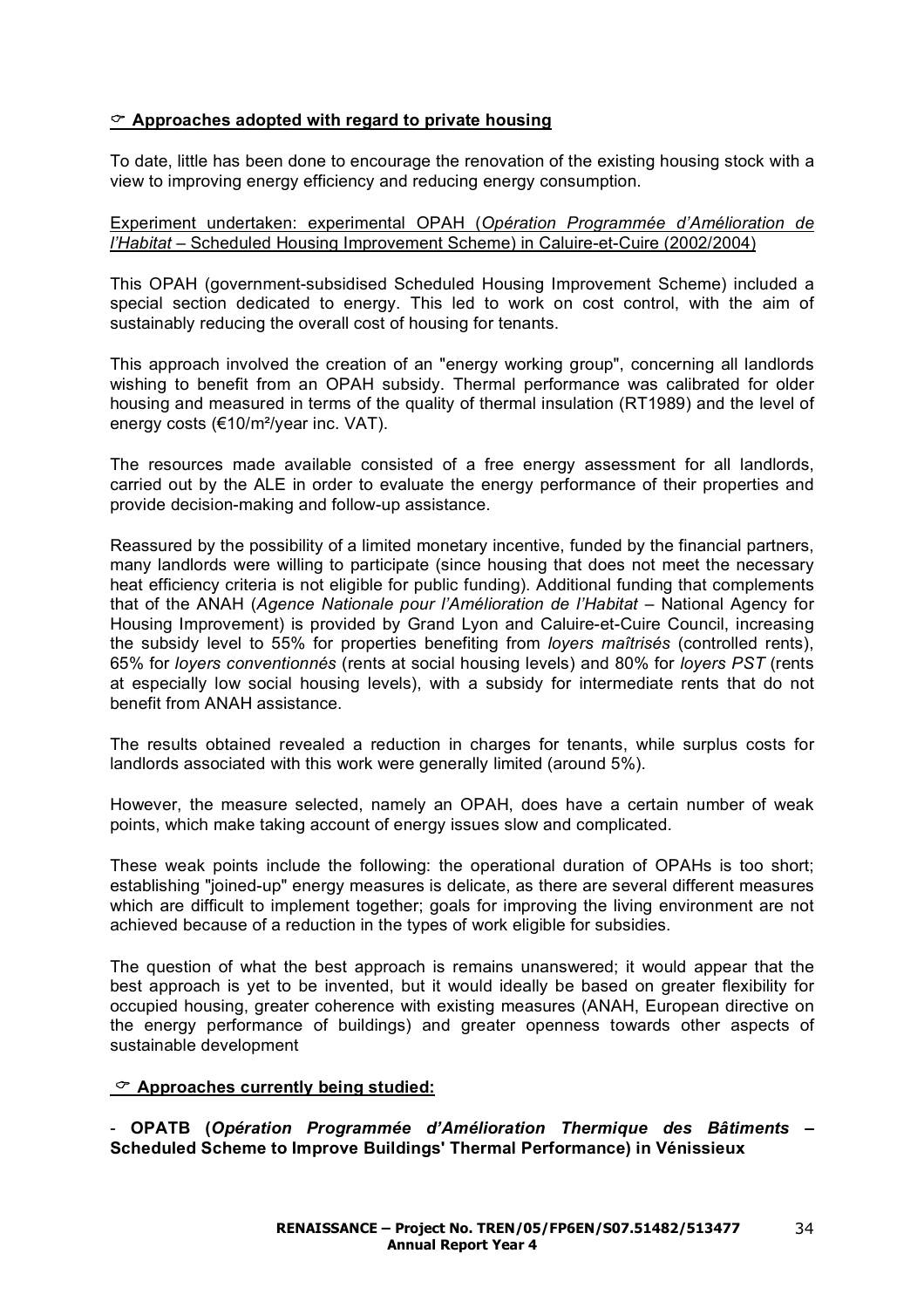A feasibility study is in progress on a 363-hectare site with 30,000 inhabitants in Vénissieux, one of the towns that make up Greater Lyon.

In addition to the questions raised in the previous section, concerning the type of measures that would make it easier to attain the necessary energy performance requirements, work has begun with regard to action processes:

- One option would be an overall programme covering all areas and aspects, bearing in mind that significant investment would be required of landlords, who would need a high borrowing capacity. Under this approach, few landlords would have the necessary financial capacity to carry out work, leading to poor results for the OPATB.
- An alternative option would be to carry out jobs sequentially, in order to spread costs and thus the financial burden for landlords, which might give more promising results. In this case, the time frame of the OPATB would not be suitable (too short).

Similarly, should the OPATB concentrate on energy classes or on increases in energy class? Should efforts to achieve high energy performance be concentrated on just those homes with the most serious energy problems, or should efforts be made to ensure that all housing is improved?

In this regard, the ANAH is still considering new options for its financial assistance in the context of OPATBs. It would seem that preferences are leaning towards targeting those households with major financial and energy efficiency problems.

#### **Action under way with regard to social housing**

#### - Launch of a study into energy and deprivation

In late 2006, ARRA HLM [the regional association of social housing organisations] launched – in partnership with ADEME, Rhône-Alpes Regional Council, the CDC (*Caisse des Dépôts et Consignations*), Grand Lyon, and social landlords in the Rhône-Alpes region – a study entitled "*Énergie et Précarité : Proposition de plan d'action pour l'amélioration de la performance énergétique dans le logement social en Rhône-Alpes*" ("Energy and Deprivation: A proposed action plan to improve the energy performance of social housing in Rhône-Alpes").

More precisely, this study aims to:

- provide detailed and realistic knowledge of the potential energy savings that could be made with regard to the region's social housing stock, and evaluate their environmental impact;
- categorise properties by degree of urgency and identify "heat black spots" which represent both a source of energy savings and a risk for tenants in terms of dangerously high expenses;
- measure the effects of rising energy costs on vulnerable social groups;
- identify the volume of investment required for each property category identified;
- take stock of market capacity (the way the construction sector is structured, available workforce, etc.) to absorb a massive renovation programme on a regional scale.

The results of this study will make it possible to assess the areas of action to be implemented in order to ensure that policies that France is committed to (which aim to cut greenhouse-gas emissions by a factor of 4) are respected.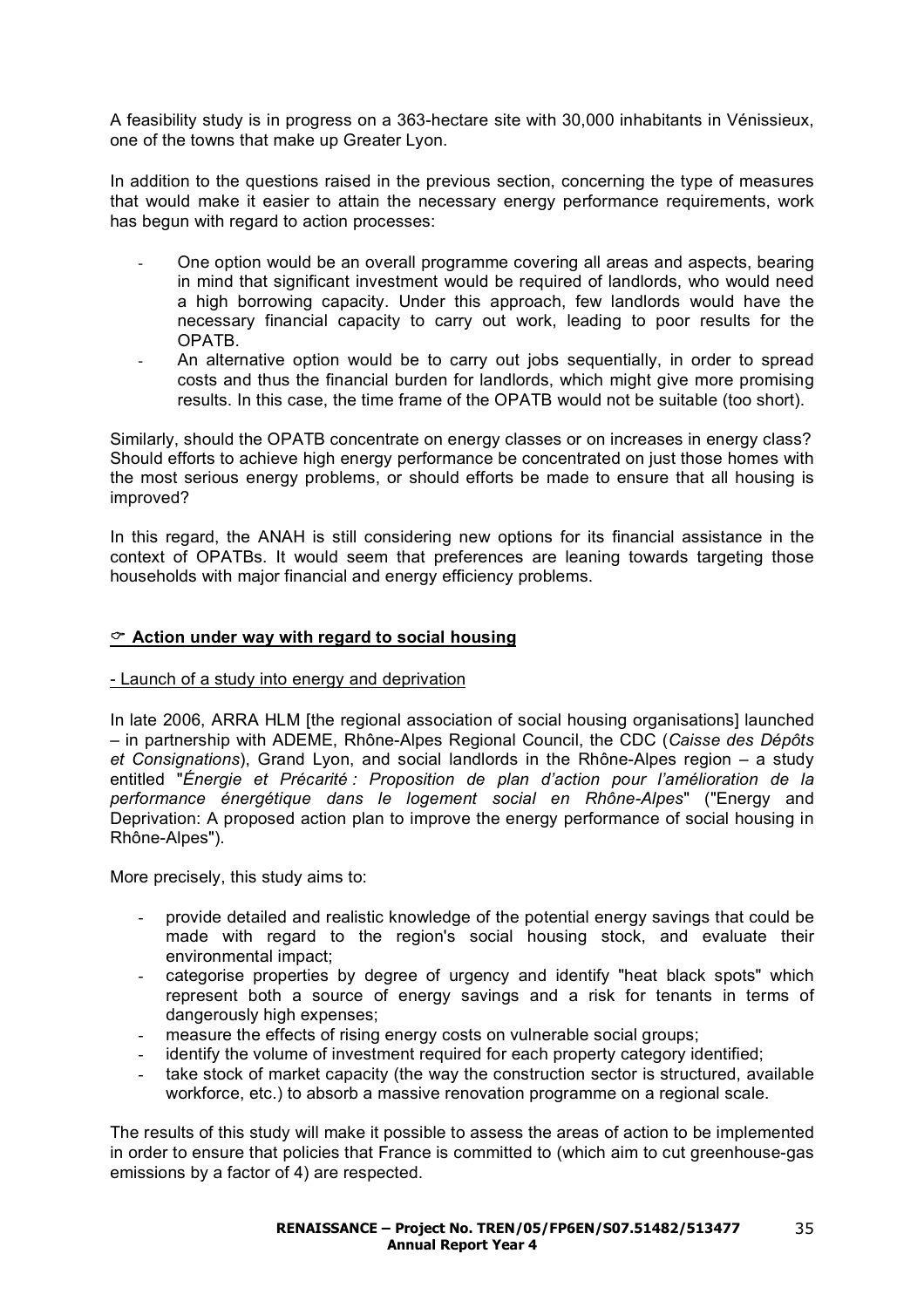In particular, this will involve assessing the funding levels to be mobilised by all partners concerned (the State, Regional Councils, Departmental Councils, EPCIs [intercommunal structures], ADEME, and the CDC).

All these parameters together (programmes of action, financial stakes, etc.) should lead to the establishment of a schedule and calendar of operations, with a view to achieving massive renovation of social housing by 2050.

## **3.2 LOCAL CONTEXT IN ZARAGOZA**

## **3.2.1 Regional framework (Aragón)**

A first version of an Energy Plan (Plan Energético de Aragón) was adopted published in 1994, and later replaced by new versions, with the latest covering the period 2005 – 2012 and setting up Kyoto Protocol related goals to accomplish, including a focus on windparks and in a lesser extent on other RES (Aragón is currently the third Comunidad Autónoma in Spain for wind turbines based energy production).

A "Plan for electric domestic appliances renewal" (Plan Renove de Electrodomésticos) which goal is to help people buying more efficient electric appliances has also been established in 2008, prior the approbation by the Aragón Government.in October 2008 of the Aragon Strategy for Climate Change and Clean Energy Horizon 2007-2012-2020 (Estrategia Aragonesa de Cambio Climático y Energías Limpias)  $^{22}$  that includes an examination of the different areas and sectors, including the residential and commercial sector, as well as proposals which are currently at draft circulation stage with the incorporation of suggestions in a process of public participation in which the Zaragoza Municipal Council, the Sociedad Municipales Ecociudad Valdespartera and Sociedad Municipal Zaragoza Vivienda are participating and contributing their experience, particularly that deriving from their participation in the Renaissance project of the Concerto initiative.

## **3.2.2 Local framework**

1) The **Ordenanza Municipal de ecoeficiencia energética y utilización de energías renovables en los edificios y sus instalaciones** *[Municipal Order on energy*  ecoefficiency and the use of renewable energies in buildings and their *facilities]* obtained initial approval in March 2007 and is being submitted to tender and public participation. The aim is to regulate heating systems, facilitating the incorporation of renewable energies and favouring energy efficiency in the residential and tertiary sectors so that, without detriment to comfort, the consumption of fossil fuels and electrical energy is reduced, saving and efficiency are developed, the local management of energies is improved, the compulsory incorporation of renewable sources is promoted (particularly ACS) and citizens are provided with adequate information. It applies to all restorations, renovations or changes of use of existing buildings, apart from special cases or renovation of buildings with an installed capacity of less than 20kW. Ask current state.

 $21$  Proposed by the Government of Aragon in October 2008 (at the Public Information stage)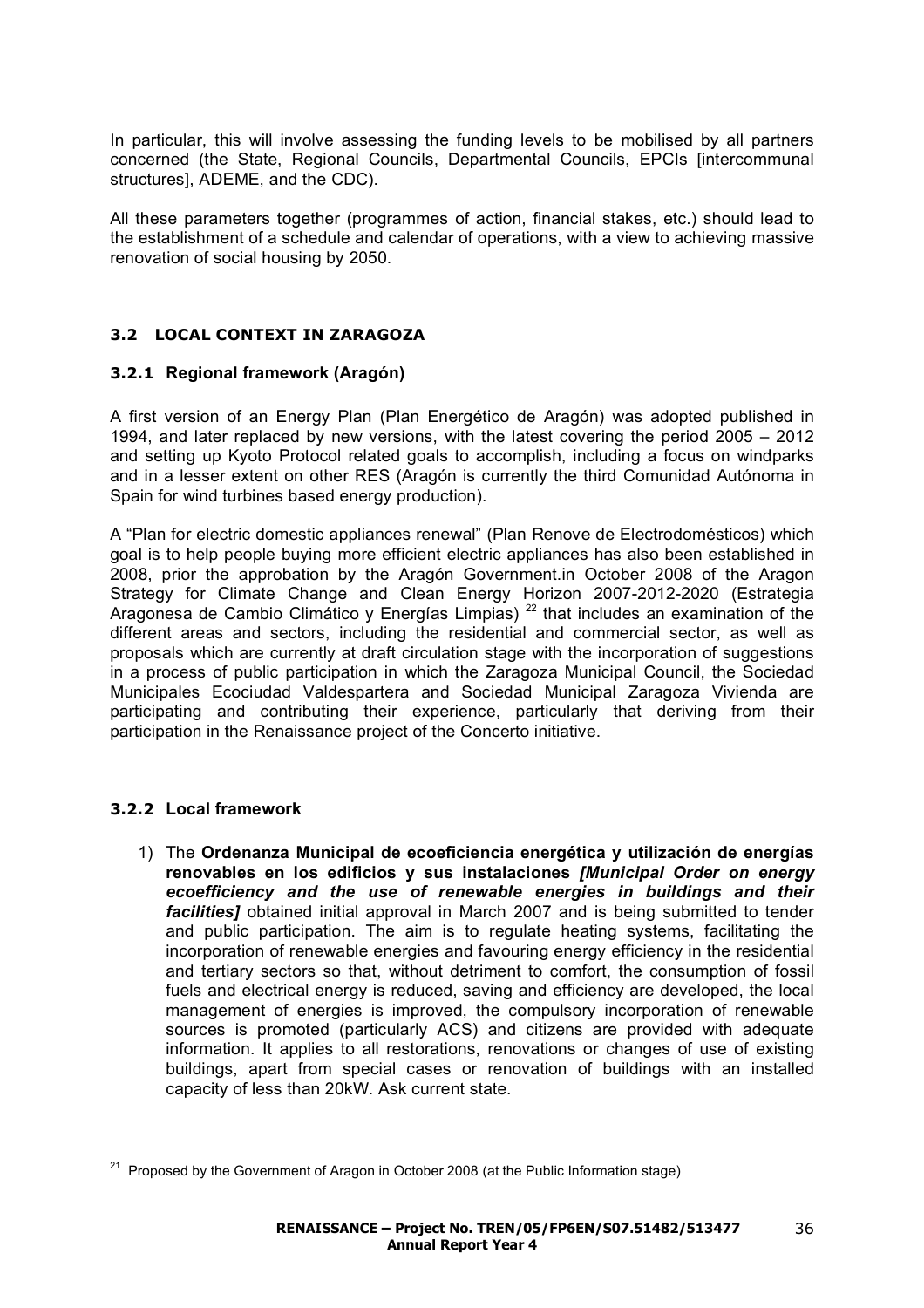2) The **Strategic Plan for Zaragoza and its area of influence** established, based on an appraisal of the city, a general aim for development up to 2010. Throughout the process, the concept of sustainable development was introduced as a vertebral and cross factor. Its economic, social and environmental lines of action were presented in 1996.

Based on this general objective, three strategic lines were developed:

1. Zaragoza, logistically important city and regional capital.

2. Zaragoza, suitable business environment with criteria for innovation, total quality and environmental sustainability.

3. Zaragoza, creative city of art, humanities and communication.

3) Zaragoza signed the **carta de Aalborg** *[Aalborg Charter]* and takes an active part in the main Spanish and international environmental networks. In 2001, it began developing the Agenda 21, focusing on the following priority objectives: Integrate nature into the city and its area of influence; improve the air quality; promote the development of clean technologies and adopt waste management operating systems; improve the water quality, reduce its unsuitable use and encourage its study. Some of its measures and indicators are related to the subject of this study, such as the development of non-motorised mobility, the integration of parks and green spaces or the indirect impact of water or energy measures.

## **4 EXPERIENCE-SHARING BETWEEN LYON AND ZARAGOZA: THE BENEFITS OF A PARTNERSHIP PROGRAMME**

The lessons learnt by each consortium from the other are numerous, various and extensive, reflecting the diversity of national as well as local/regional context and the actual richness of exchanges between partners, that took place mainly during those thematic workshops and site tours organised in parallel with each Program steering group meeting, i.e. every 6 months alternatively in Lyon, Zaragoza and Milano.

Main memorable issues addressed are those developed below.

## **4.1 WHAT FRENCH PARTNERS LEARNED FROM ZARAGOZA PROGRAMMES**

## **4.1.1 Social issues (residents involvement)**

With only new building developments in Lyon, with the impossibility to know future inhabitants before they actually move home, the issue of involving inhabitants and neighbourhood could not be dealt with in the same way as in Zaragoza, especially in retrofitted district of Piccaral. However, the approach used by Zaragoza partnership for involving residents proved being highly interesting for Lyon partners and a source of ideas for future developments, especially those considered in the district of Ste Blandine, close to Reniassance area.

The active participation of the Asociación de Vecinos del Barrio *[District Residents' Association]* and of Estudio Social y Técnico del Conjunto Urbano del Picarral *[Social and Technical Study of the Picarral Housing Estate]* in the Study of the 21 Estates examined throughout the city of Zaragoza deeply facilitated a personalised dissemination process by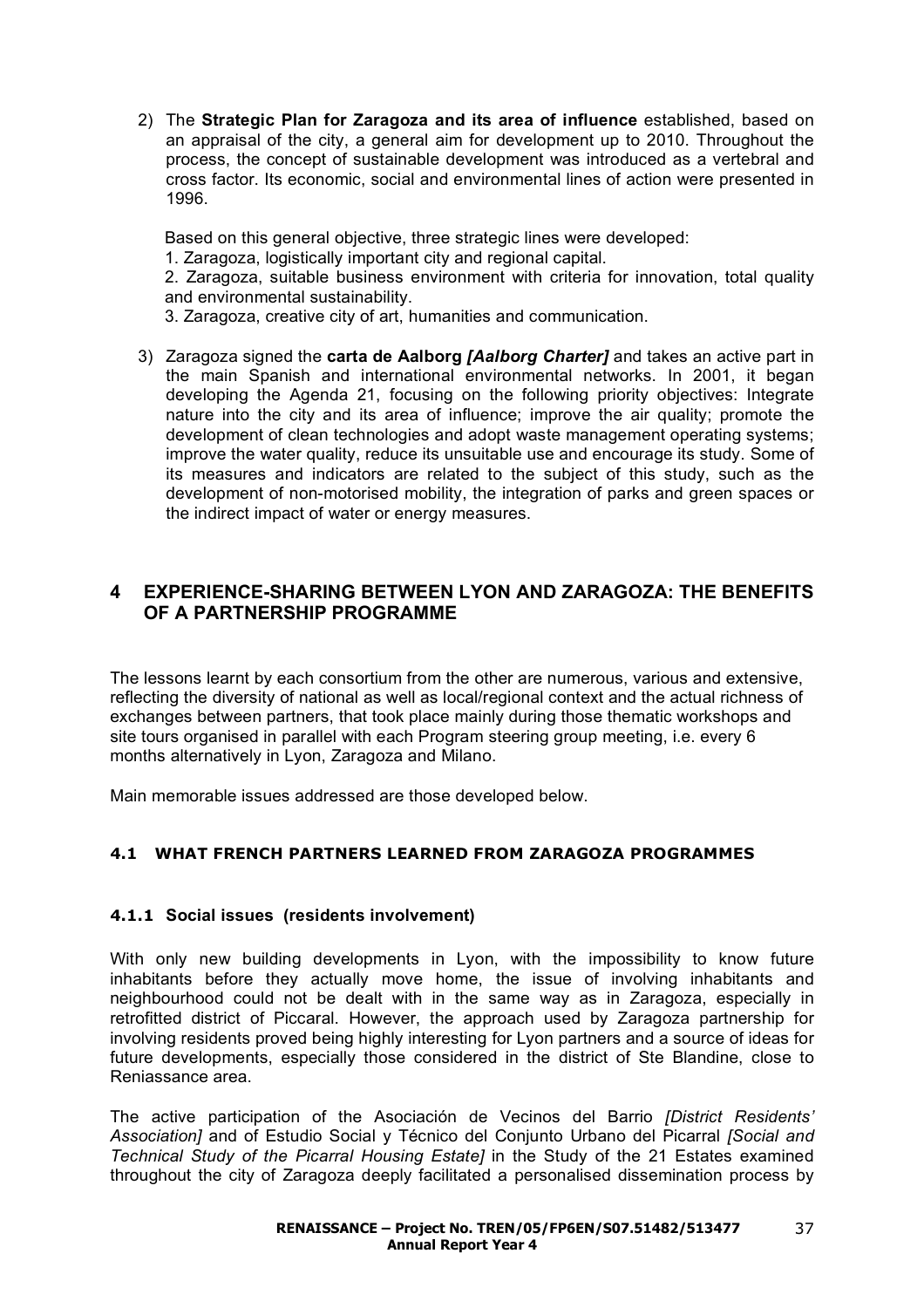municipal social and technical workers among owners and residents and therefore the future acceptance of other communities interested in the restoration proposals examined.

For that purpose, the Asociación de Vecinos del Barrio made premises available to the Sociedad Municipal Zaragoza Vivienda allowing it to set up a district information office open for one afternoon a week.

On the basis of this process, the Asociación de Vecinos del Picarral organised several "Jornadas de Revitalización Urbana" *[Urban Revitalisation Days]* in the district with the collaboration of Sociedad Municipal Zaragoza Vivienda for three days in the month of February 2008. During those days, various subjects arising from the studies conducted on the 21 housing estates, the experience of other Spanish cities and the restoration process itself were discussed.

## **4.1.2 Energy consumption monitoring system**

The monitoring process will be coordinated with this section in order to deal with the actual specifications of the project in Zaragoza and those deriving from the document SE\_matrix\_core\_indicators\_Zaragoza\_1.xls.

With this in mind, during the two years of the project, not only will actions within the scope of Valdespartera be increased but also an attempt will be made to set up an independent local monitoring system, not specified but advisable, through which monitoring will take place, including information and training, both in the area of Picarral and in the Colegio Público so as to supplement the actions in Valdespartera and in the Valespartera demonstration building.

The results on consumption will be compared to those of Lyon to confirm or re-evaluate the validity of indicators previously estimated.

Valdespartera also aims to create affinity groups working on local consumption and examining habits so that, based on dissemination and training by notice of meetings to be held in the Oficina de obras *[Workshop]*, until the Centro Demostrativo *[Demonstration Centre]* comes into operation, and working papers, the effectiveness of the various ways of interacting with users can be checked.

## **4.1.3 Skills exchange**

Renaissance project laid the foundations for a close and in-depth collaboration between Zaragoza and Grand Lyon urban planning Departments.

In spring 2006, the City of Zaragoza hosted an engineer officer from Greater Lyon for a week-long training and exchange session.

The exchange programme included a number of visits and meetings:

- -a grand tour of the newly-built Valdespartera district and of el Picarral and las Fuentes districts where major renovation works are currently under development
- a visit to districts in Madrid similar to that of el Picarral in Zaragoza,
- a meeting with an energy technical consultancy (URBIC) and a non-governmental organization (ECODES) both involved in Concerto-Reniassance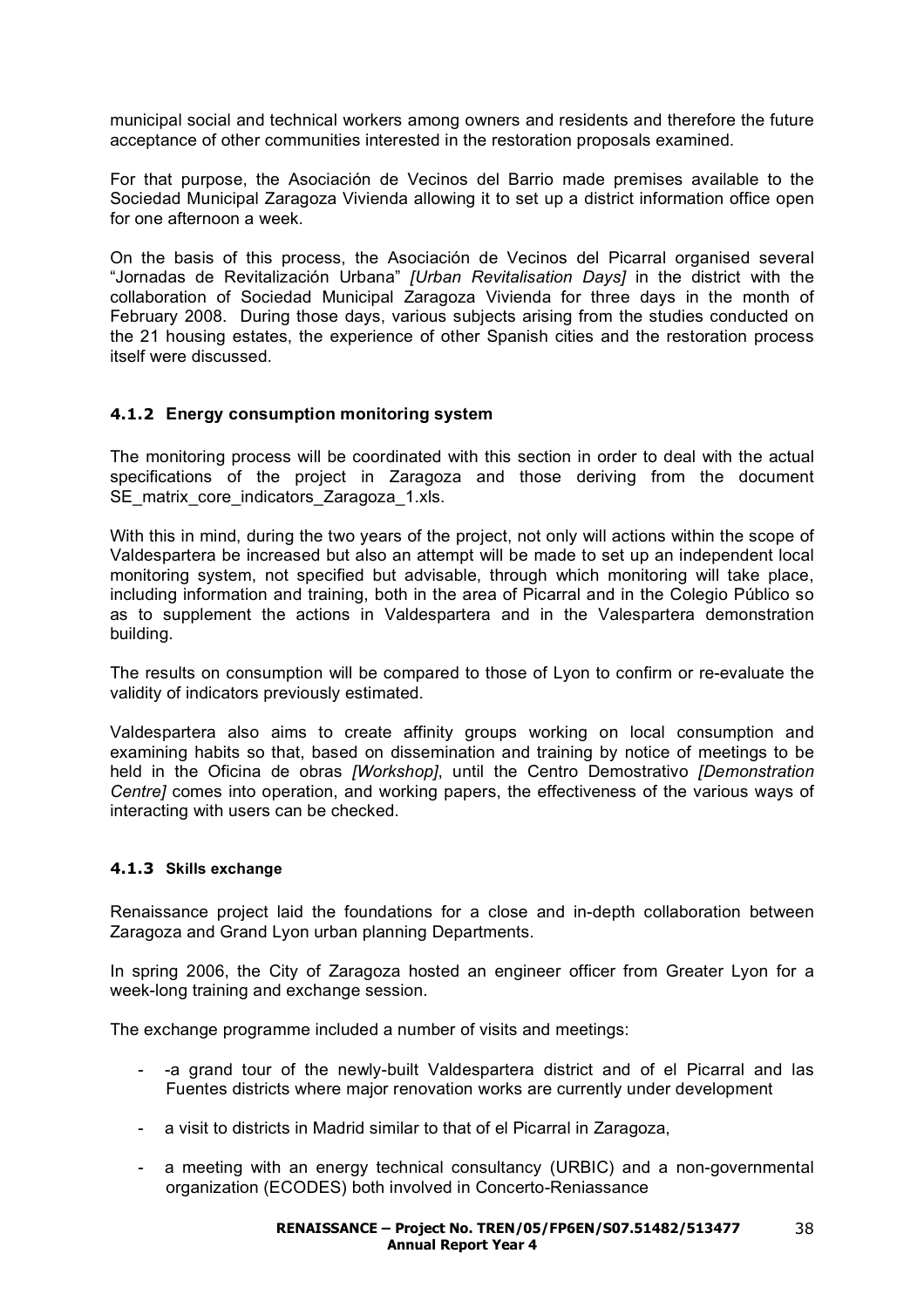. During this week, the French Greater Lyon officer made an in-depth presentation of the urban renewal projects being developed in the suburban Municipality of Vaulx-en-Velin, part of Greater Lyon, in which he was personally involved as project manager.

Officers from both Communities had a unique opportunity to share their experience and feedback, and to carry out comparative analysis of how urban planning is performed in their respective Cities in ancient districts as well as in those districts enduring an increasing impoverishment.

During these exchanges, the Greater Lyon officer also had the opportunity to watch a presentation designed and developed for inhabitants, as full part of housing renovation projects in districts being built between 1945 and 1960 with ambitious energy saving objectives.

One of the main lessons learnt from this exchnage is the need for a significant amount of resources (technical, economic, and social engineering) to make a success of an energy renovation project in old buildings.

For example, all renovation projects in Zaragoza were subject to public presentation in consultation meetings involving housing units inhabitants, and the project team was available each week in the districts to motivate inhabitants to get involved in the renovation and to answer any questions they might have.

This made obvious that such an information and consultation approach towards inhabitants had to be considered in Lyon-Confluence area as a whole, especially for the future major renovation program to be developed in the 20 000 inhabitants old district Ste Blandine, close to the Concerto area itself, with major socio-economic challenges if the medium-to-lowincome families, currently the main category, are to stay living in the renovated buildings.

Following this quite beneficial initiative, the City of Zaragoza invited two Greater Lyon representatives to take part in a French-Spanish conference on "Urban Revitalization of Social Housing Districts" held in Zaragoza from November 22nd to 24th 2006.

This conference was the closing event of the Interreg III-A program "Revitasud" targeted to renovation of those districts built just after World War 2 in the 7 border Regions along the Pyrenees mountains (Cataluña, Aragon, Navarra and Basque Country for Spain, Languedoc-Roussillon, Midi-Pyrénées and Aquitaine for France), with Zaragoza, Toulouse and Vitoria as main Cities involved.

Spanish participants in this conference revealed highly interested by the integrated approach of urban policy developed in France in general and particularly in Lyon, which is not restricted to "hard" issues like housing and town planning as such, but also considers in a cross-referencing way "soft" issues such as economics, employment, travelling and the environment.

As explained below, this resulted in an intensification of exchanges between Lyon and Zaragoza about all these crucial issues.

## **4.2 WHAT SPANISH PARTNERS LEARNED FROM LYON'S PROGRAMMES**

## **4.2.1 Urban planning and local social policies**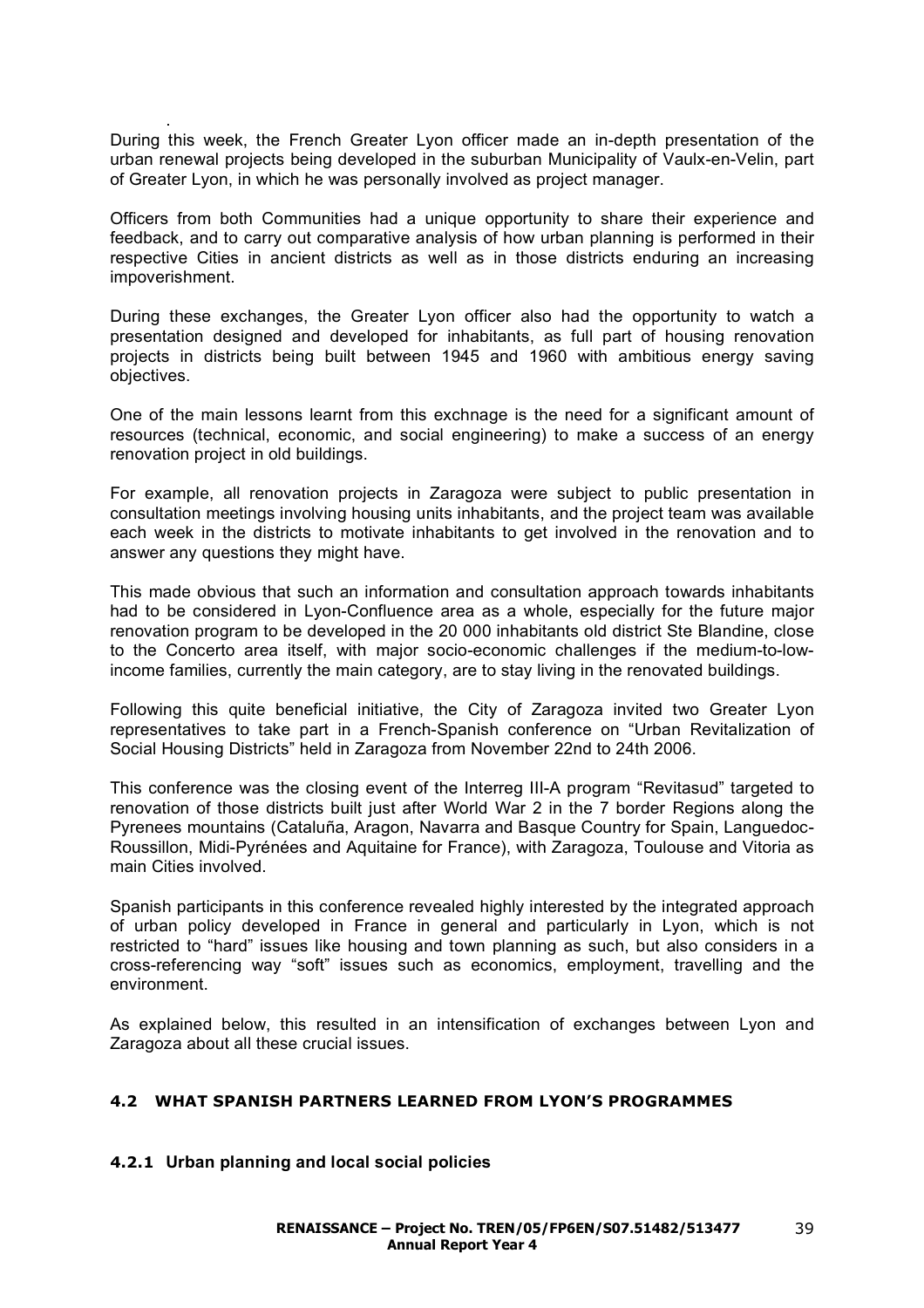Based on some specific topics addressed by Greater Lyon representatives during the conference mentioned above that revealed to be highly interesting for those participants from Zaragoza, exchanges of information on practice and analysis became more and more intense between both Cities in 2007 and 2008.

More precisely, the request was made by Zaragoza about four issues to be investigated more in-depth, to which French partners answered during the successive Concerto-Renaissance international consortium meetings that took place in Milan on July  $5<sup>th</sup>$  and  $6<sup>th</sup>$ 2007, in Lyon on 30<sup>th</sup> and 31<sup>st</sup> October 2007 and in Zaragoza on April 24<sup>th</sup> and 25<sup>th</sup> 2008.

These issues were:

## **1) How to favour functional and social diversity at territorial level?**

Greater Lyon representatives explained to their Zaragoza counterparts the role played in France by city planning tools such as the so-called "Territorial coherence scheme" (SCOT) which, as its name indicates, aims at favouring adequate conditions for a comprehensive coherence at territory level, by proposing planning/distribution of balanced urban and social functions (housing, economic activities, offices, leisure, public equipments, etc.), not only at the Greater Lyon level, but throughout the whole Lyon urban area.

This way of getting to grips with town planning and development is strongly rooted in the Lyon tradition, since the decisions of the SCOT are then adapted at the level of town planning projects, which are to contribute to a fair balance of urban functions and the various social components.

To achieve this, fine-tuned sociological analyses are made, for example as regards the way housing is distributed throughout the whole area, highlighting disparities as well on a geographical point of view (location) as on a social one (standard of living) with view to identify and develop strategies for restoring a more balanced distribution.

These approaches have been consolidated by previous changes in legislation, especially with the "Solidarity and urban renewal Law" ("SRU Law") passed in 2000 and known as "Voynet law" (from the name of Mrs Dominique Voynet, who was at that time Ministry of environment), which make it necessary to cross-reference the various components of the "development" concept, in order to avoid thinking with a sector-based approach, and to ensure all issues to be fully and coherently addressed.

Since this law is in force, municipal Authorities must prove that social housing represents at least 20% of the total existing housing offer in their area, with penalty for not reaching this target based on deduction on locally levied taxes made by the State for funding land and properties with view to increase rental social housing offer through building construction or retrofitting.

## **2) How to upgrade disadvantaged districts using environmental and social approaches**

Greater Lyon representatives presented to their counterparts from Zaragoza the legislative framework that made it possible launching large urban renewal operations, especially the "Urban renewal framework and programming Law" n° 2003-710 dated August 1<sup>st</sup>, 2003 which makes provision for major renovation works in neglected districts.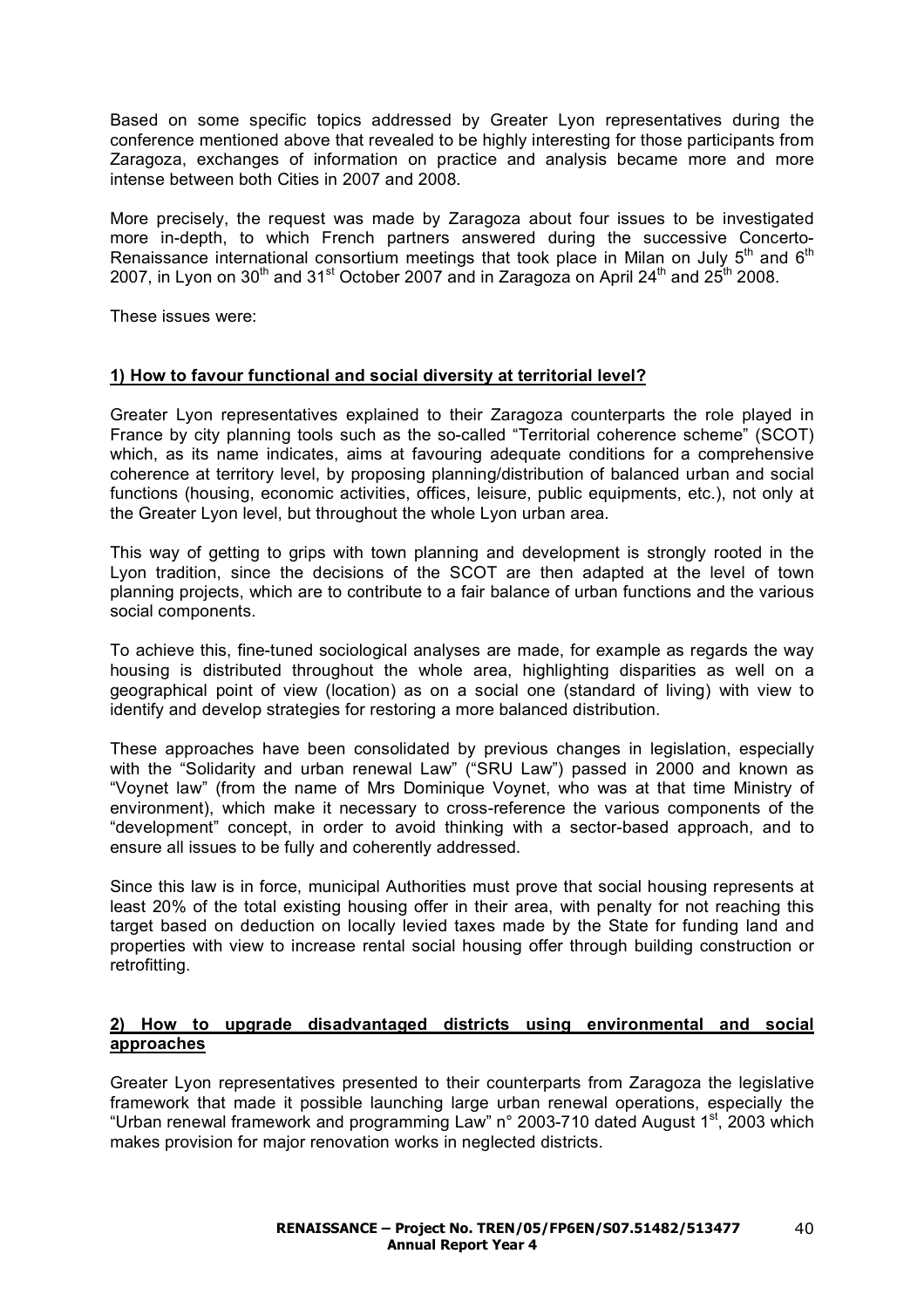This programme is mainly intended to sectors with large units built during 60s and 70s and makes provision for re-introducing social and functional diversity by means of demolitions/rebuilding of existing housing, redevelopment of public spaces and introduction of new facilities, trades and services within these districts.

Zaragoza representatives were particularly interested in the fact that:

- this approach aims at rallying all those people involved in the city so that all issues are tackled (transport/accessibility, social diversity, employment-based social integration, living environment, safety).

- the urban renewal policy includes a large component for social integration through employment. Among others, measures to encourage setting up new economic activities in the so-called "rough" districts have been put into place.

Finally, the dimension of restoring social balance (reduction in the proportion of social housing and introduction of a proportion of starter homes or mid-price rental homes for households with average incomes) also caught the attention of the Zaragoza partners.

## **3) Private/public mixed partnership, involvement of private developers**

In France, large-scale urban projects generally result from a public initiative and are run by local Authorities. As a consequence, urban development and planning largely depend on local political commitment, a characteristic that makes it possible, for those Communities with a high level of determination, to apply specific architectural, urban or environmental local standards.

For more than 15 years Greater Lyon has shown such a level of determination as regards urban quality and has more recently extended this major orientation to sustainable development.

To achieve this, a number of rules have been defined for each stage of urban projects, aiming at ensuring architectural and urban quality and taking sustainable development into account:

- comprehensive environmental analysis of the area before defining any urban project layout
- contractual obligations for developers, through a "development concession contract" defining ground plan to be followed, construction schedules, public space layout and public facilities programme,
- architectural, urban, environmental and landscape specifications, describing standards required for each section of the project,
- a tendering procedure specifically designed for selecting developers and builders on the basis of the above-mentioned specifications,
- making builders' obligations contractual in the framework of the land sale contracts and then at building permit process stage.

Methodology used and rules applied have been presented in-depth to representatives from Zaragoza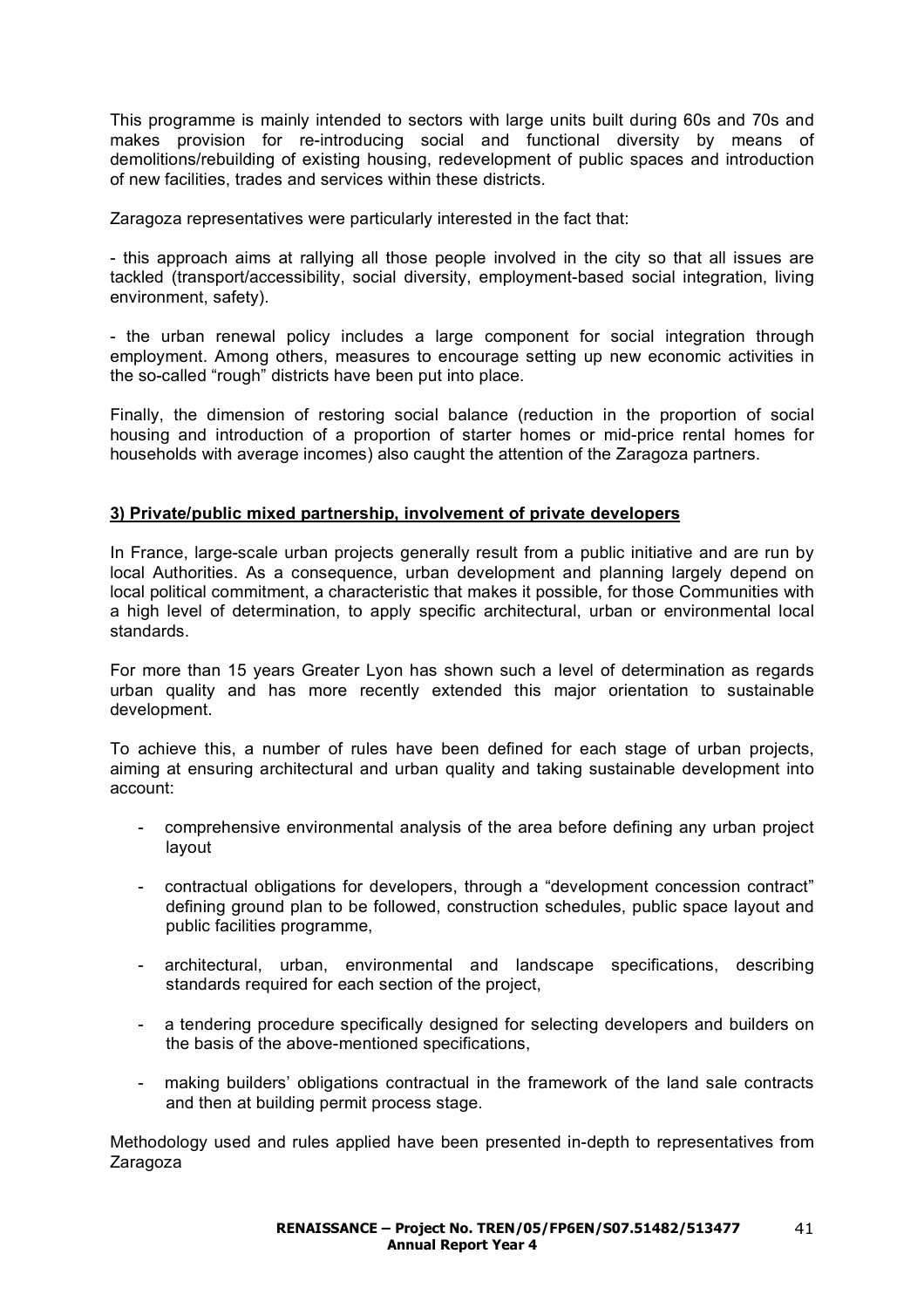## **4) Centralised monitoring and assessment procedure**

Zaragoza representatives asked for details about the way Greater Lyon and other French towns organize the assessment procedure for urban projects implemented in their area.

The capability of French local Authorities to finely assess the impact of urban projects on their environment is due mainly to the uniqueness of the project management.

The fact that most large-scale urban projects in France are run by the local public Authority makes it possible to provide assessments and obtain experience feedback that can then be considered as public policy evaluation measures.

In Lyon urban area, many assessments have been made of the various sections of town planning operations:

- public spaces management costs
- contribution of town planning programs to social diversity and to social housing new offer objectives
- contribution of town planning operations to a better geographical distribution among districts of public facilities available offer.

In conjunction with a town planning approach, especially through the Territorial coherence scheme (SCOT) which imposes to define urban development-related issues on the medium to long term, and with the decisions made concerning future local public policies, the organization of a strong and efficient public project management is one among favourite tools that makes it possible to correct urban and social dysfunctions in urban areas.

In order to complete Zaragoza partners' knowledge of approaches used in France by a concrete vision, Grand Lyon representatives organised for them during the PSG from April  $27<sup>th</sup>$  to  $29<sup>th</sup>$  2009a guided tour of a "Great town policy program", namely in the district of "la Duchère", which is quite typical of the urban policy that was dominating in the 60s and where a major urban renewal project is currently under development (see details at http://www.gpvlyonduchere.org/)

During this highly interesting tour, Zaragoza representatives had the opportunity to talk with the management team about its concrete implementation of this project and about specific approaches and tools used in French social housing districts.

Finally, these intensive exchanges between Lyon and Zaragoza had a significant and positive prolongation at national level, since Juan Rubio Del Val, Director of urban renewal and innovative residential projects at the Zaragoza Municipal Society for Urban Renewal was officially invited to sit as international guest in the selection Committee of the "Sustainable urban renovation and town planning call for projects" launched by the National Urban Renovation Agency (ANRU) and the State-owned bank Caisse des Dépots (CDC), on request of the French Ministry for Ecology, Energy, Sustainable Development and Land **Settlement** 

Not less than 57 applications were registered in response to this call, and the Committee, jointly chaired by the member of the Académie Française and former President Mitterrand's counsellor Eric Orsenna and the town-planner François Grether who was the main designer of the whole Lyon-Confluence urban project, selected 8 winners and awarded 2 special prizes during their session on June  $8<sup>th</sup>$  and  $9<sup>th</sup>$  2008.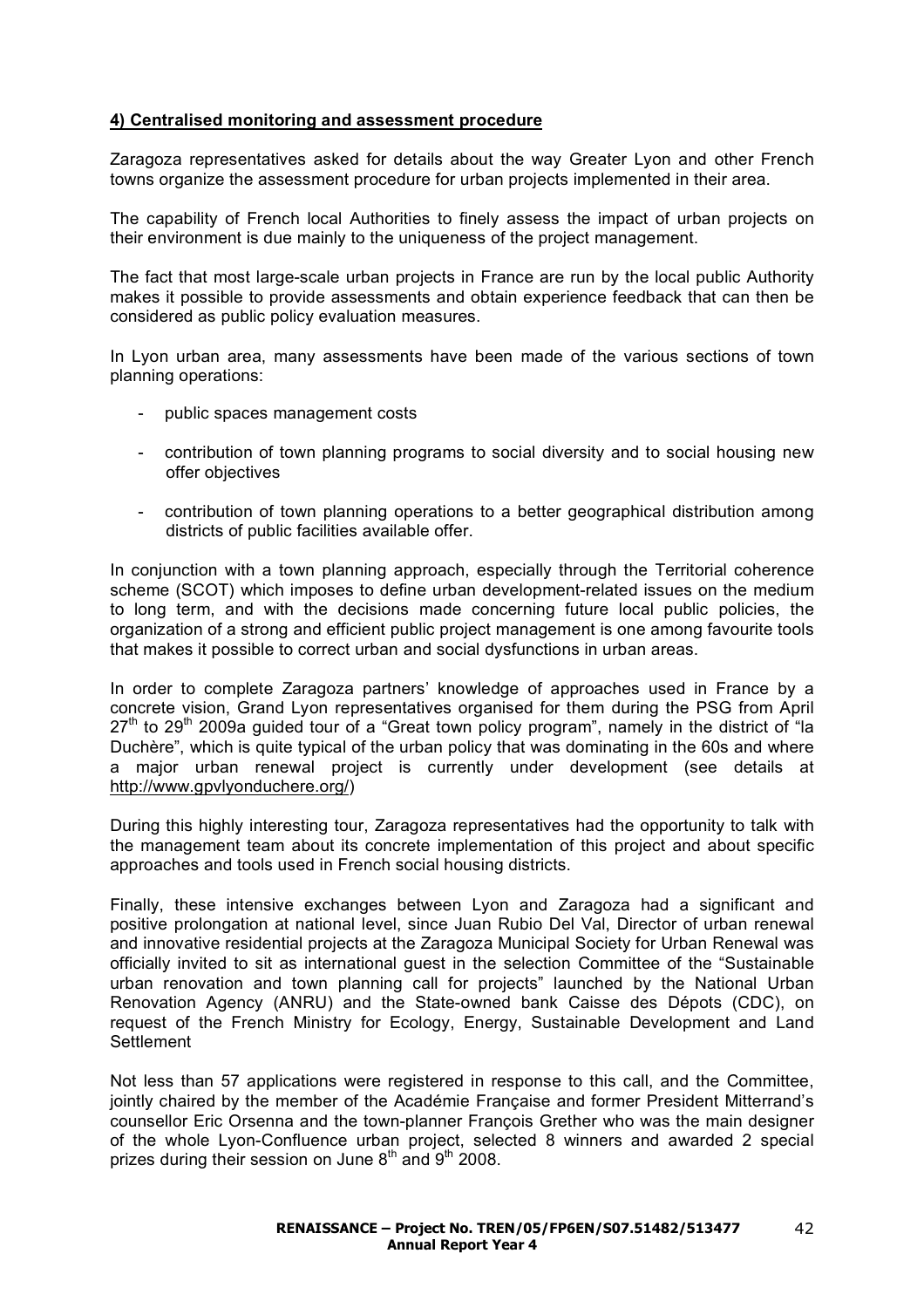## **4.2.2 Professional training scheme for upgrading workers knowledge and qualification**

#### Origin and context

One of the most original approaches developed by the French consortium for successfully implement their local low energy building policy lies in their strategy for ensuring the level of quality required by new technologies used and know how needed by low-energy techniques through a training program, specifically designed and developed by ALE and HESPUL for workers and team managers employed by construction enterprises working on blocks A, B and C as part of the Work Package 5 (see annual progess report WP 5.1 and 5.2).

From the early beginning of development of Renaissance, even at preparation stage, this has been identified by Zaragoza partners as of major interest for their own strategy: that is why they wished to actively follow the progress of these activities with view to learn from Lyon's experience and replicate and adapt to the Spanish context such training programs in their future activities.

Quality of works in the building sector has been quite an issue for a while in France, and a long time before low energy design and the integration of renewable energy facilities became of interest for the building industry.

Indeed, this phenomenon finds its roots in the accelerated industrialisation of the construction sector that was demanded by the need for quickly re-build those very numerous buildings destroyed during the World War 2, in addition to the phenomenal increase of population due to the post-war so-called "Baby-boom" in conjunction with the coming of large numbers of immigrants from former colonised countries and from European poorer countries like Spain and Portugal employed in the boom industries, including building sector.

From the 50s until mi-70s, the only objective was to produce as many dwellings as possible at lowest cost as possible in order to resorb the growing number of people and their families living in inacceptable conditions around the main conurbations lke Paris and Lyon.

This has clearly led to a loss of the traditional craftsmen's "quality culture" in the way of doing at working place, replaced by highly industrialised design and implementation techniques, symbolised by an increasing use of concrete and systematic pre-fabrication of major components that led to a continuous decrease of skills and ability required from workers and from works supervisors.

In a period of time when the issues of comfort and wealth were assessed in comparison with the living conditions endured by slum-dwellers, when energy was considered as endlessly available and cheap, and when the environment, local as well as global, did not even exist yet in minds, the consequences of this evolution in terms energy consumption were far from being understood and anticipated, with a general indifference to energy needs for heating and other purposes.

The first oil prices chock in 1973, at a time when a large majority of building were heated by oil or natural gas directly led to the first building "thermal regulation", i.e. minimum standards considering energy need for heating to be matched for getting building permits.

However, the calculation methodology used for assessing those projects applying for permits was completely theoretical and based on a so-called "reference building" for which no occupation scenarios were developed so as to have a link with ground reality. In addition, these calculated standards were never subject to control by monitoring the energy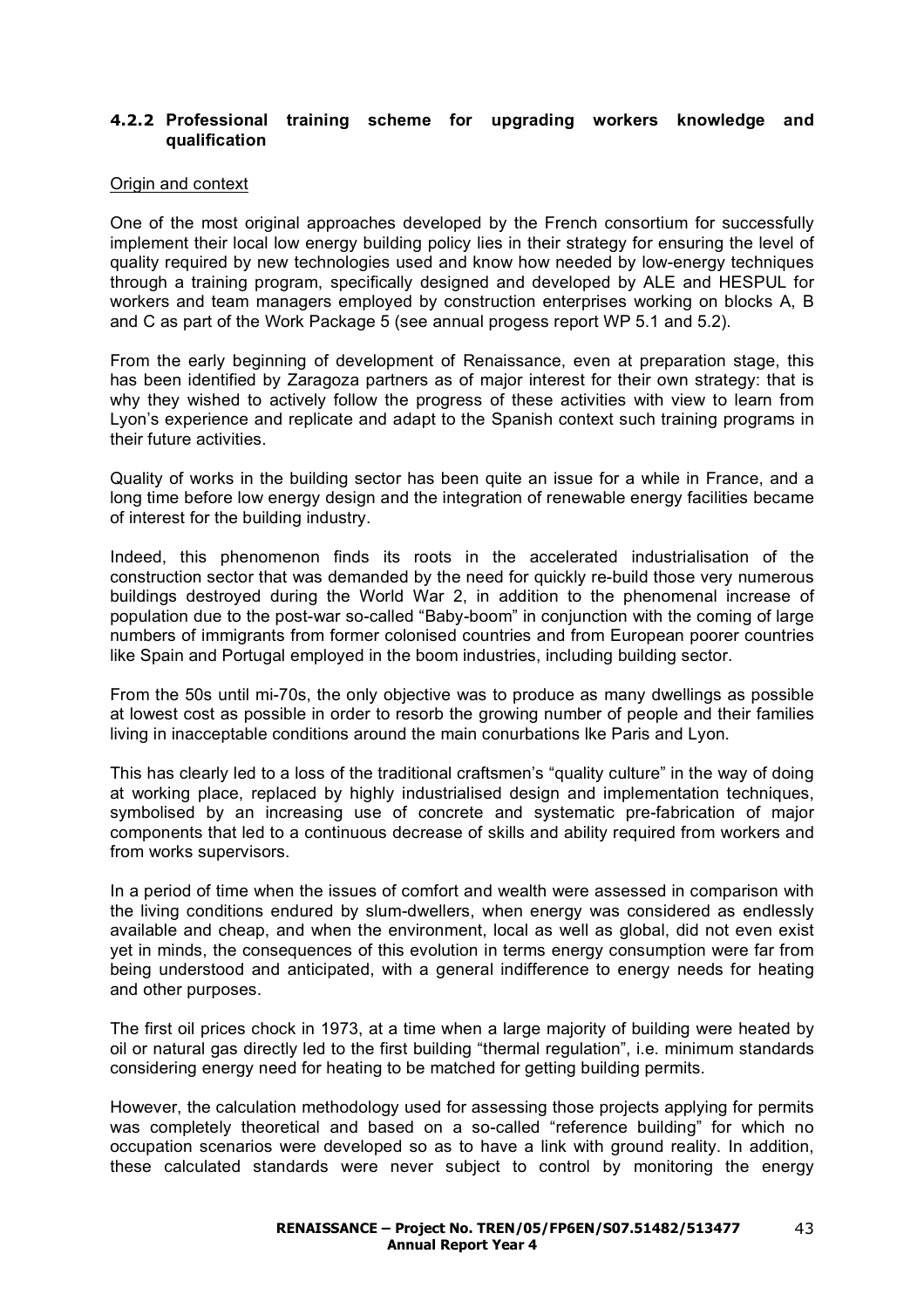consumption of buildings built, a way of doing that did not allow any return on experience on actual energy efficiency and practices.

When the very first projects of low-energy building developed in Lyon in the framework of the FP5 "Restart" program were being built and monitored in 2001-2002, it clearly appeared that the technical quality of implementation of construction works and of systems installation were as influential to actual results as occupiers' behaviour, and may ruin even the best quality of low-energy design.

This observation, correlated with other experiences endured by contracting owners under the "HQE ®" label (for "High Environmental Quality"), led the Lyon Renaissance partnership to address the issue of "how to ensure the quality of implementation works when dealing with low-energy buildings?" since the very early stage of European project development.

With Olivier Sidler from Enertech involved as master builder in the previous Restart program and in another Concerto I program with the City of Grenoble, the second largest City in Rhone-Alpes (SESAC), the idea came to focus not only on design phase by the mean of technical support to architects and engineers, including dynamic simulation and reviewing of all documents before building permit application (see WP 1.2), but also on construction phase itself by the mean of awareness-rising activites and of training sessions specifically designed and implemented for building workers, but also portfolio managers and businesses leaders.

Taking advantage of the long-lasting and quite positive relationships between Lyon and Grenoble Concerto parnterships and among individual partners from each team, reinforced by the presence of Enertech in both Consortia, the list of specific topics to be addressed and of individual crafts to be targeted by training sessions has been elaborated through close cooperation between French SESAC and Renaissance consortia.

By chance for Lyon, the SESAC demonstration activities in Grenoble started much earlier than those in Lyon, essentially because they were based on several medium-scale construction projects distributed over smaller constructors instead of a limited number of very large projects as in Lyon managed by only three developers, who in addition had to firstly become full contractors of the program with EC through an amendment agreed in 2006.

Thanks to this, Lyon had the unique opportunity to benefit from the very first experiences of training sessions developed and implemented by the Grenoble Local Energy Agency, subject to in-depth analysis and brainstorming on how to improve their contents as well as their pedagogical methodology so as to actually match the challenge of ensuring the best quality of the results in terms of energy consumption, but also of possible replication and dissemination over the whole building sector in France.

Although being originally developed since 2003 at local level and only for the purpose of the Lyon and Grenoble Concerto projects, this strategy revealed to be a major source of inspiration when the discussion came on low-energy building national policy in the framework of the so-called "Grenelle de l'environnement" process, from which major changes in these fields are being expected.

#### Objectives and means

## $\Rightarrow$  Pedagogical objectives

With the generally poor quality of work observed in the building sector as explained above, the introduction of low-energy building design and construction represents twice a challenge for building workers: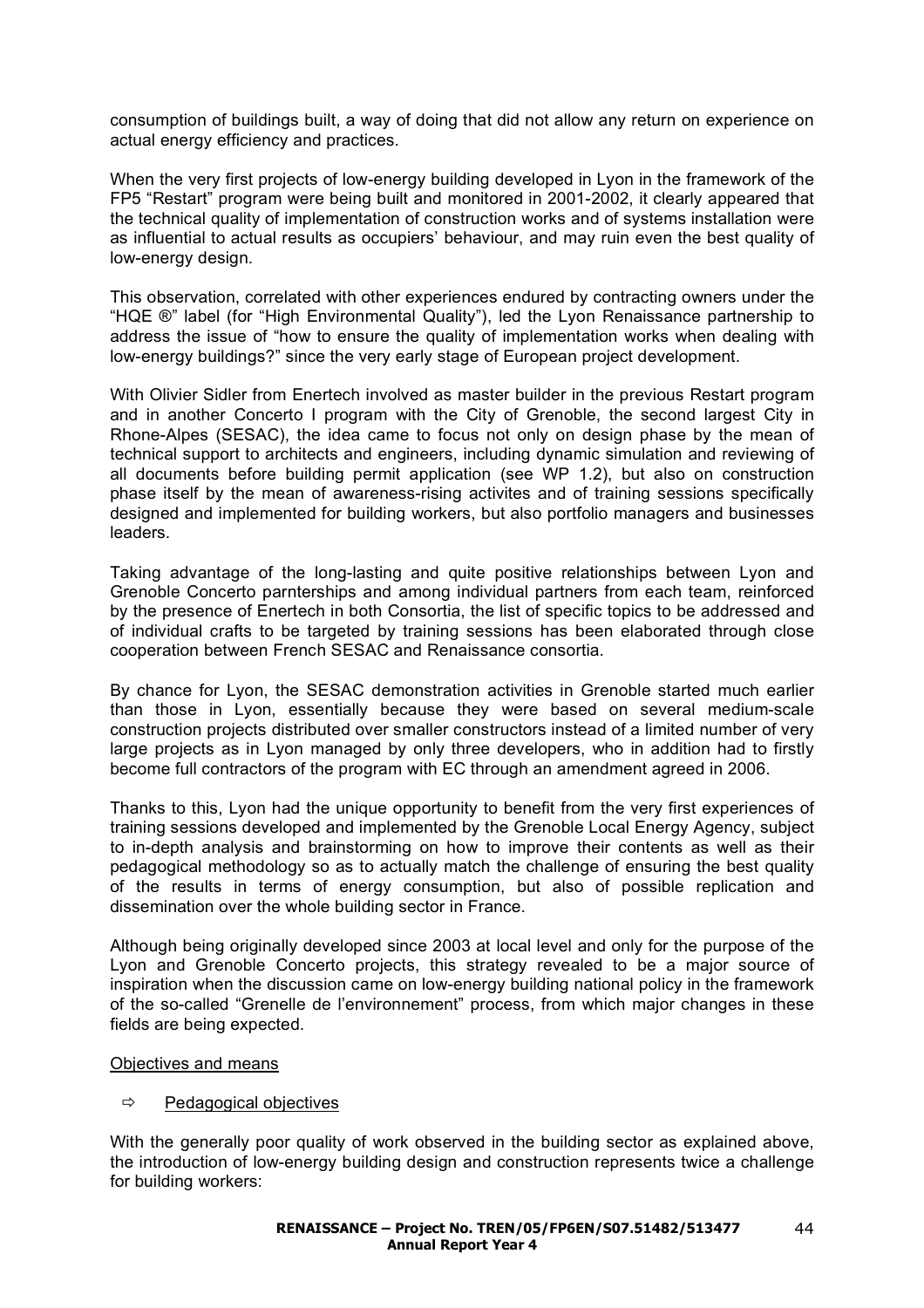- to become quickly familiar with new technical concepts and techniques that may be quite different from those that they learnt at school and used during all their professional life. One meaningful example of this can be found in insulation works, that have been made for decades in France on the indoor side of the walls, while low energy design recommands to insulate façades on the outdoor side so as to avoid thermal bridges, save available surface for living and decrease costs;
- to understand how important the quality of implementation works is for actually reaching the energy consumption objectives, which means that workers themselves must beforehand be aware of the reasons why they are asked to be more meticulous in their work. A good example of this is the crucial importance of air-tightness, which has previously never been an issue as such, contrarily to water-tightness.

To be short, both the questions of "How" and of "Why" doing differently than before must be addressed if the requested quality is finally to be matched, which means that technical, practical and "cultural" objectives must be simultaneously pursued when developing both contents and "pedagogical environment", including presentations, practical exercises and validation of acquired knowledge.

It must also be taken into account that workers in the building sector in France are generally unskilled and of low educational level, and very often not native French speakers, which makes it difficult for them sitting several hours in a classroom listening to a trainer, and that the pressure of time makes it difficult for their employers to let them leave the working place for such improductive activity as training is usually seen.

 $\Rightarrow$  Replication and dissemination objectives

With the possibility in mind of replication and dissemination beyond the purpose of helping reaching performance indicators in Concerto Renaissance area, exploratory early contacts had been taken with AREF, the authorized regional organisation jointly managed by workers trade-unions and employers organisations for collecting compulsory contribution paid by all sectorial entreprises based on their number of employees for financing training programs in the building sector.

Funds collected by AREF are used not only for financing direct costs of training sessions such as trainers' fees, classroom renting, trainees' travel and subsistence, but also for paying wages to employers for those employees who leave the workplace for training, which is a prerequisite for letting them attend training sessions instead of working at their place.

A small part of these funds are made available for experimentation of new contents and/or of innovative pedagogical set-up, with view to test in real scale these training sessions and courses to be later integrated in the basic catalogue on which professional training centres can then elaborate their own offer to building sector companies.

Although those training sessions designed in the framework of both Concerto Rebaissance and SESAC were obviously quite in line with this experimental feature, the negotiation with AREF were long-lasting and rather complicated, reflecting a general reluctance of building companies to innovation and changes in their pratice, especially when their order books were overloaded.

## $\Rightarrow$  Contents and pedagocial terms

In early 2008, both Lyon and Grenoble Local Energy Agencies worked together with HESPUL and Enertech as strategy and technical advisers for defining a specific training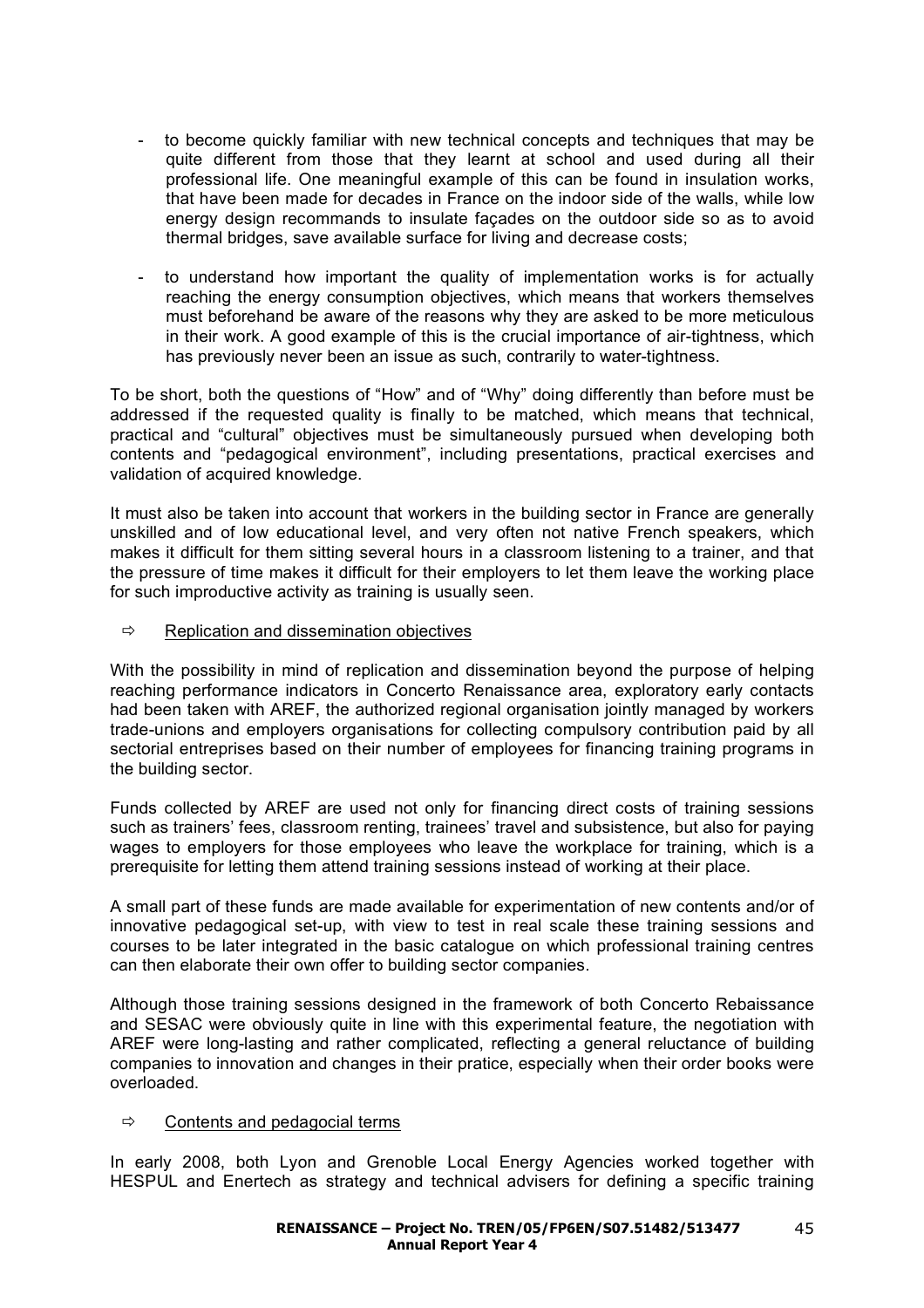program for those workers from building companies selected by Concerto SESAC and Renaissance developers.

The principle being to embrace both issues of "Why" and "How" as explained above, the first idea experimented in Grenble was to organise at the very beginning of each construction works a large meeting for all enterprises and workers with a general presentation on energy and climate threats and on means to combat them, including rational use of energy and renewable energy sources, and only then the technical training sessions with a small number of trinees (12 to 15). However, the choice for Lyon will be to do the other way: starting by technical sessions, close to the knowledge and daily concerns of enterprises and workers and then lead them to open their minds to larger issues such as energy and climate change, with view to compare which has better operate.

Taking into account the average knowledge of the different building trades concerned by changes or novelties In their practice due to low-energy techniques and requirements, a list of highly priority topics have been estabilshed as follows, with a particular focus on airtightness:

- external walls insulation, with focus on thermal bridges ruptors and facade airtightness
- dual-flow CMV / natural ventilation, with focus on shaft airtightness
- technical ducts treatment with focus on air-tightness
- primary and secondary heating networks (distribution and balancing)
- wood boiler rooms, including boilers settlement and wood storage
- solar DHW
- heating pumps of extracted air
- photovoltaic electricity
- metrology and metering
- electricity demand management
- green roofs

It must be underlined that three first topics have the same characteristic of involving several building trades who are not used to work in cooperation but rather in competition, such as façade contractor, window installer, insulation and sheetrock layer, electrician, plumber, CMV installer, , … , but who absolutely need to understand how each other work for avoiding any air-tightness defect.

The idea is therefore to organise common training sessions for all companies working in the same block on a multi-trade basis, which can be seen as major innovation in France where each trade is traditionnaly proudly ignorant from the others.

A technical working group comprising Concerto partners and experts from AREF and other experts if relevant will analyse and validate all contents before their implementation, and a specific session will be organised afterthought for analysing the lessons learnt from experience with view to develop training tools and sessions for trainers.

Practically, the training sessions will be organised on-site in the construction camp in a 2 to 3 days format with 10 to 15 trainees. They will require professional external trainers specially selected for their technical and pedagogical competences and include an indoor role-playing practical part and if possible a site visite for concretely illustrating acquisitions.

#### Provisonal conclusions

This rather amibitious training program has been thought and elaborated in the context of the French building sector and more specifically in close collaboration between French partners of Concerto SESAC and Renaissance programs.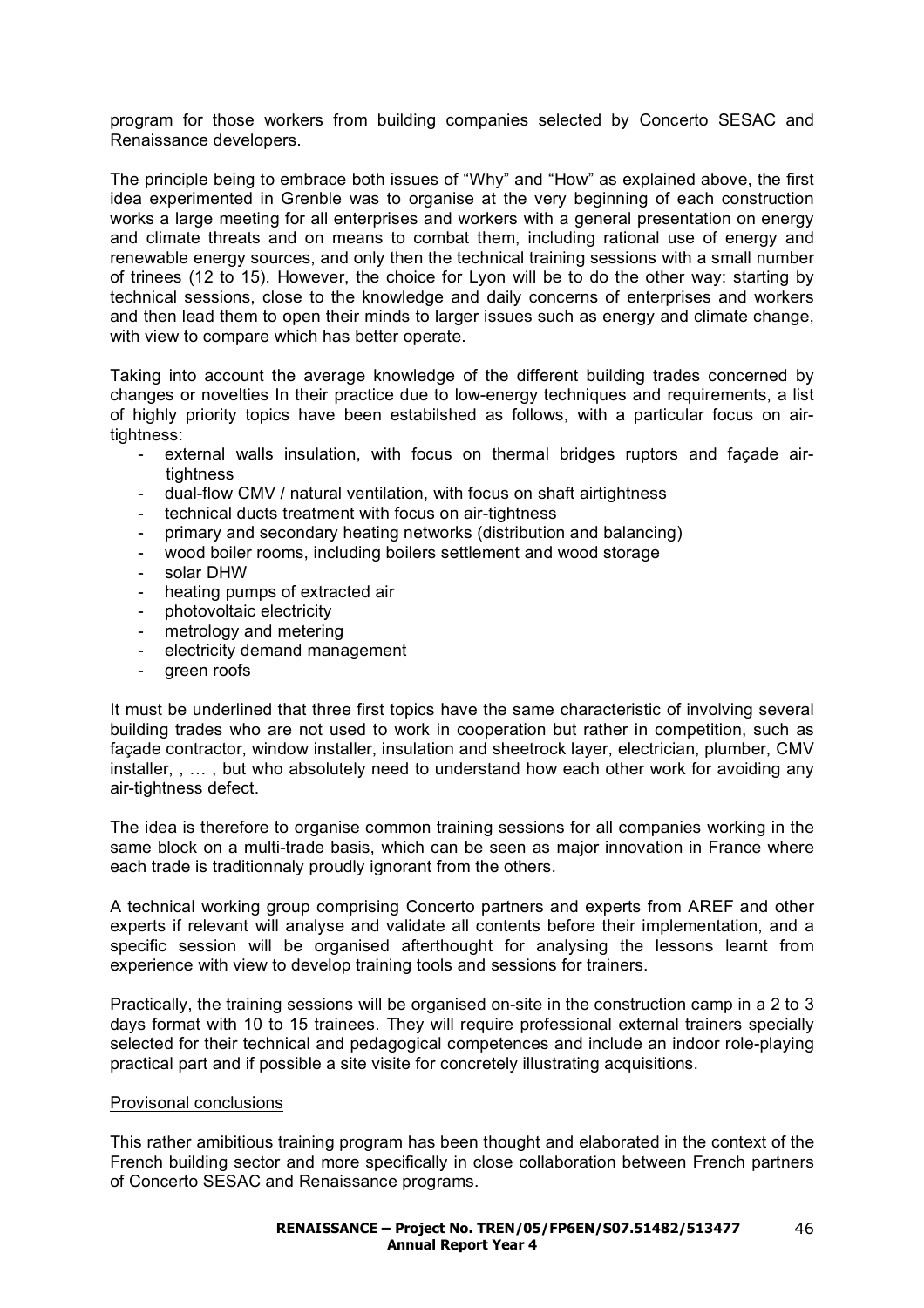It must be underlined that the framework of Concerto programs offered, despite of a very limited budget allocated to this topic, a unique opportunity for clearly defining the shape and experimentally implement such a crucial program for ensuring on the long term that climate and energy objectives will actually be met.

It is strongly expected that the results, even if they are disappointing with respect to initial ambitions, will be useful at national level for accelerating the development of the large-scale training program that is so much needed in France.

It would also be particulary satisfactory if these lessons learnt by French Concerto contractors in the French context could be disseminated and transposed in other countries like Spain, where problems regarding quality in the building sector are more or less equivalent as those faced in France.

That is why the first exchanges on these issues between Lyon and Zaragoza Communities will carry on during the next two years and will even be intensified when the return on actual experience will provide with many lessons learnt to disseminate.

## **5 THE BENEFITS OF RENAISSANCE PROGRAMME FOR LOCAL AND NATIONAL PUBLIC POLICIES**

## **5.1 IN FRANCE**

Even before the Renaissance programme operations were completed and the performance of these operations measured, it was clear that the new working methods in the building design phase (from operator selection to building permit allocation) were having a significant and positive effect on many different levels (local, regional and national).

## **5.1.1 Benefits of Renaissance project for local policies**

An evaluation is currently under way of the dissemination effect of the work carried out as part of WP 1.1 of the Renaissance project.

This has enabled a number of public policies to progress from the experimentation phase to the generalisation phase.

 **Creation of a new set of sustainable housing criteria for new-build developments** Having applied the new criteria for two years, the partners involved (Grand Lyon and ALE) drew up an initial report, which was judged to be highly satisfactory.

In order to take account of changes to French insulation and energy efficiency regulations, which set the requirements for 2005–2010 at the same level as the Greater Lyon reference criteria, it was decided to change the requirements of the these criteria.

At the end of 2006, the partners involved (ALE, Enertech) produced the updated version (version 2) of the Greater Lyon "*Référentiel habitat durable*" (sustainable housing reference criteria).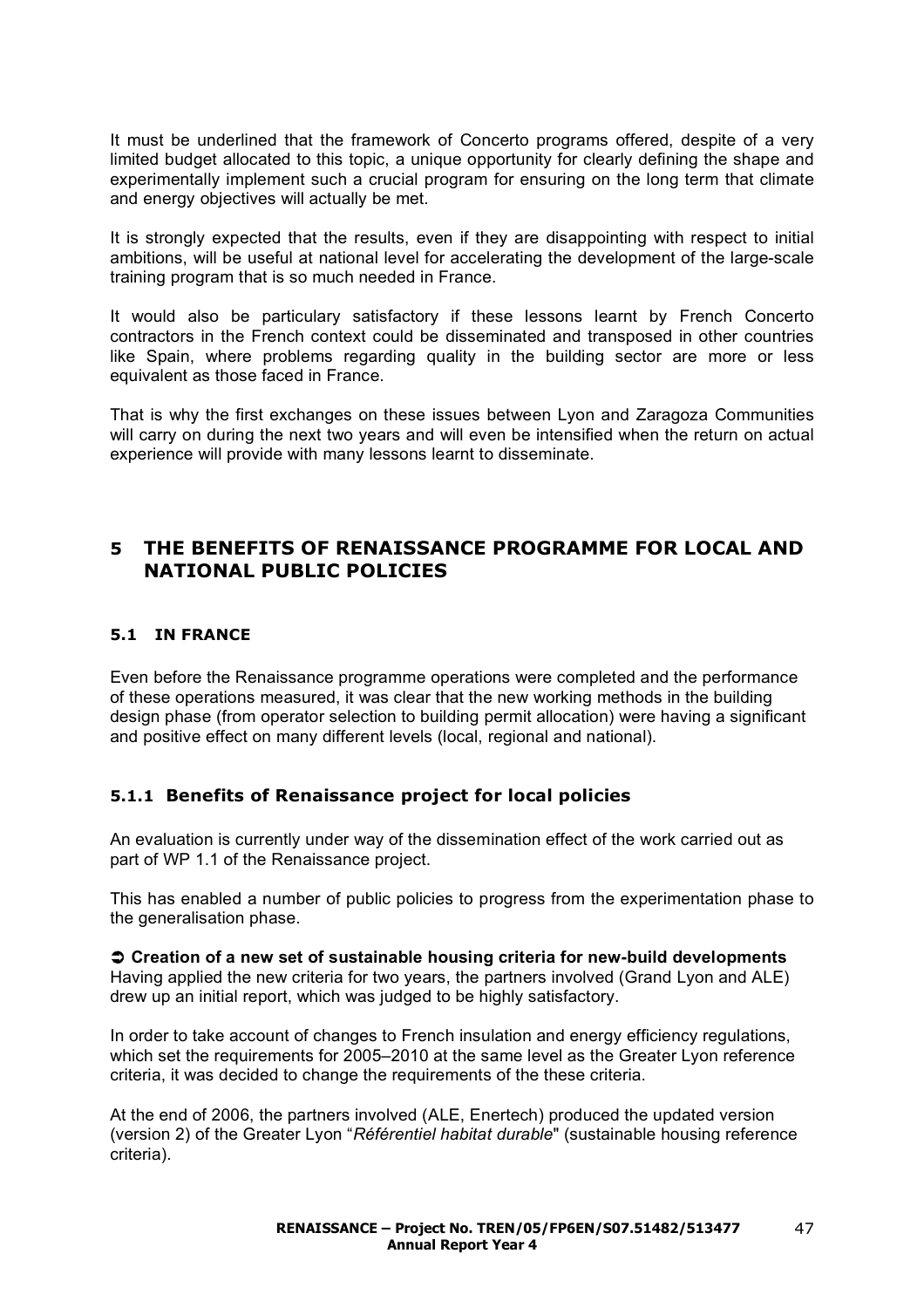This new version, which includes stricter building energy efficiency requirements, was created with the benefit of feedback from the design phase of the Renaissance project. It came into force on 1 January 2007.

| <b>THEME</b>                       | <b>CONTENT</b>                                                                                                                                                                                                                                            | <b>COMMENTS</b>                                                                                                                       |  |
|------------------------------------|-----------------------------------------------------------------------------------------------------------------------------------------------------------------------------------------------------------------------------------------------------------|---------------------------------------------------------------------------------------------------------------------------------------|--|
| <b>ENERGY</b>                      | Automatic Bioclimatic approach (Workshop 1),<br>Insulation: $0.6 \le U$ BAT $\le$ to 0.70 W/m <sup>2</sup> .K<br>Heating $\leq 50$ kWh/m <sup>2</sup> (PE, habitable surface area)<br>Hot water $\leq$ 30 kWh/m <sup>2</sup> (PE, habitable surface area) | <b>Result requirements</b><br>Equivalent THPE RT 2005<br>(According to standard THCE calculation<br>method)<br>Moving towards RT 2010 |  |
| <b>COMFORT IN</b><br><b>SUMMER</b> | A free strategy based on a combination of various<br>technical solutions<br><b>Medium to high thermal inertia required</b>                                                                                                                                | Quality of sun protection devices                                                                                                     |  |
| WATER                              | Specifications relating to pressure, plumbing fixture<br>quality, WC, etc<br>Rainwater management: collection if required for<br>watering                                                                                                                 | Reduced consumption                                                                                                                   |  |
| <b>HEALTH</b>                      | Free strategy but with an improved framework<br>(appendix 2)                                                                                                                                                                                              | Using markings such as<br>NF Environnement, CTBP+                                                                                     |  |
| <b>WASTE</b>                       | Specifications on storage premises, sorting labels,<br>external access                                                                                                                                                                                    | Waste disposal management                                                                                                             |  |

# **Summary of requirements**

Since 2005, more than 4,600 houses have been designed or built in accordance with these criteria across the Lyon urban area.

## **Creation of a set of "office" reference criteria, based on the objectives of the Concerto office programme**

Following positive feedback from the introduction of the housing criteria, Grand Lyon decided to expand the programme in the tertiary sector.

A set of office criteria was produced, in the same way as the housing criteria, with the help of ALE, Enertech and Hespul. These criteria were based on the objectives of the Concerto Renaissance programme for office building construction programmes.

The environmental performance objectives focus on the following areas:

- Energy: limiting consumption and moving towards renewable energy sources
- Comfort during the summer months: priority for passive treatments
- Water, visual comfort, acoustics, health, materials, waste, etc.

This new tool underwent experimental testing throughout 2007, with the aim to roll it out across all development operations managed by Grand Lyon and on land allocated to public or private developers by the Urban Community from 2008.

100,000 m² of offices were tested in 2007 (in the planning or design stage).

The environmental performance objectives focus on the following areas:

- Energy: limiting consumption and moving towards renewable energy sources
- Comfort during the summer months: priority for passive treatments
- Water, visual comfort, acoustics, health, materials, waste, etc.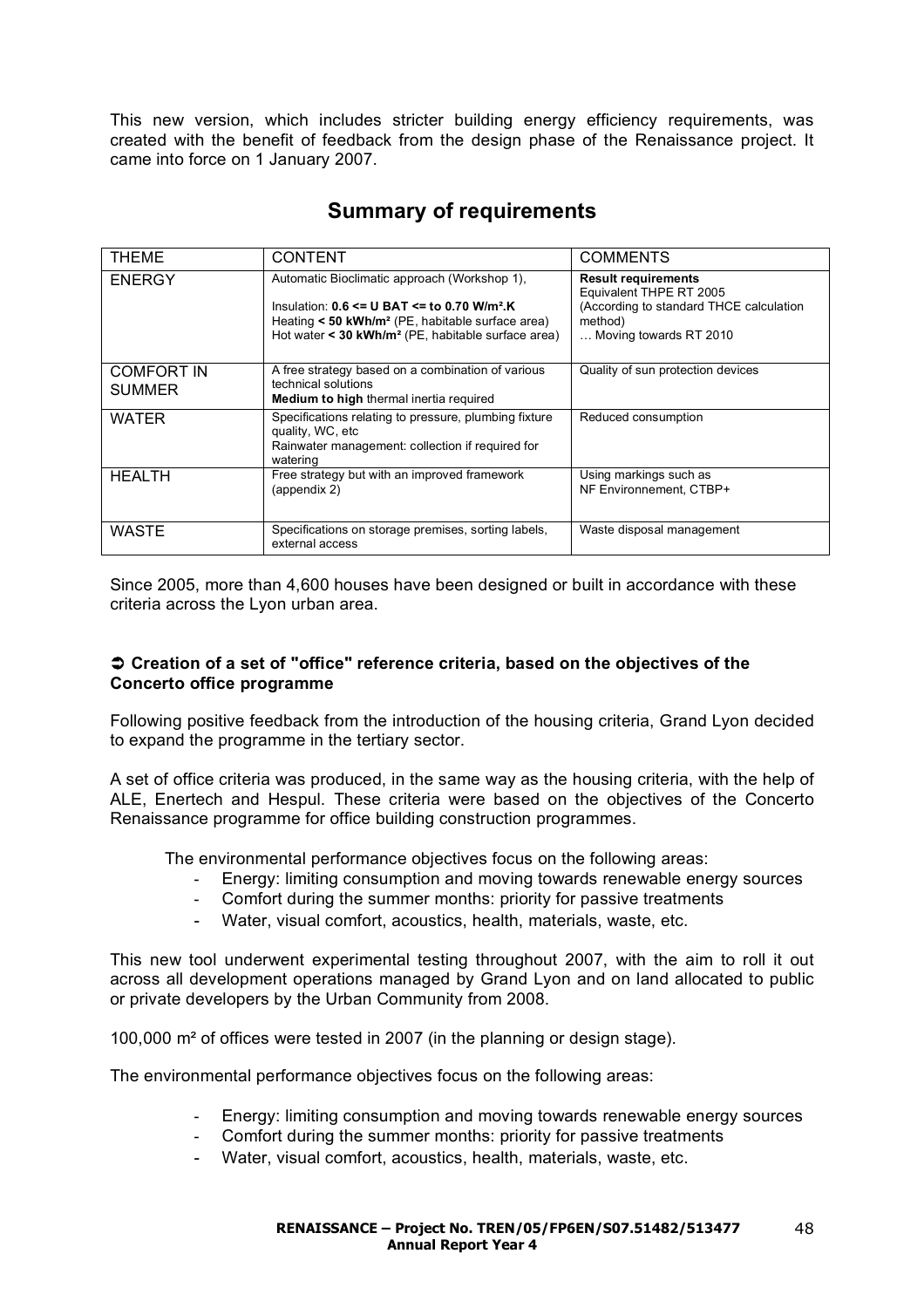# **Performance requirements**

| <b>THEME</b>                       | <b>CONTENT</b>                                                                                                                                                                                                                                                                              | <b>COMMENTS</b>                                                                 |
|------------------------------------|---------------------------------------------------------------------------------------------------------------------------------------------------------------------------------------------------------------------------------------------------------------------------------------------|---------------------------------------------------------------------------------|
| <b>ENERGY</b>                      | Bioclimatic, Insulation: U BAT < 0.70 W/m <sup>2</sup> .°C<br>Heating < 25 kWh/m <sup>2</sup> (surface area per year)<br>Cooling < 30 kWh/m <sup>2</sup> (surface area per year)<br>Inclusion of renewable energy sources<br>Consumption targets for lighting and other<br>electricity uses | Result requirements<br>Importance of limiting energy<br>consumption for cooling |
| <b>COMFORT IN</b><br><b>SUMMER</b> | A free strategy based on a combination of the<br>following technical solutions: thermal inertia,<br>sun protection devices, ventilation                                                                                                                                                     | $T > 28^{\circ}$ C for less than 80h/year<br>Use of dynamic simulation          |
| OTHER COMFORT                      | Improved visual and acoustic comfort                                                                                                                                                                                                                                                        | Natural lighting, sound level limits<br>and daylight factors                    |
| <b>WATER</b>                       | High-performance equipment<br>Rainwater collection study                                                                                                                                                                                                                                    | No result requirement                                                           |
| <b>HEALTH</b>                      | Use of non-dangerous products,<br>limits on the use of certain materials                                                                                                                                                                                                                    | Using markings such as<br>NF Environnement. CTBP+                               |

### **● Adoption of an environmental quality programme for social housing by the Rhône-Alpes region**

In 2006, the Rhône-Alpes region demonstrated its desire to push forward with an environmental quality programme for social housing construction across the region.

The Rhône-Alpes region asked the partners in the Renaissance project to draw up a set of environmental quality criteria for social housing based on the Greater Lyon reference criteria.

The Concerto/Renaissance project acted as a useful technical foundation upon which to build the regional programme (technologies, construction choices, equipment, etc.).

In order to make these programmes as transparent as possible for developers, collaborative work was undertaken to ensure harmony between both sets of criteria.

### **Study into the extra investment required to apply the environmental quality criteria for social housing.**

In addition to the creating a set of regional criteria, a suitable system of funding for social housing was also investigated jointly by the Rhône-Alpes region and Grand Lyon. This funding was designed to limit the financial impact of applying the environmental quality criteria.

The Urban Community appointed an external service provider to carry out a study into the extra investment required to apply the environmental quality criteria to social housing construction projects.

This study provided an opportunity to measure the following factors for different levels of energy performance:

- $\sum$  The financial impact for tenants:
	- $\checkmark$  Savings related to personal utility consumption (electricity, water, etc.)
	- $\checkmark$  Communal costs collected from tenants (maintenance of communal areas, maintenance of solar equipment, etc.).
- $\triangleright$  The impact on construction costs and the financial health of operations.

The results of this study show that housing projects constructed in accordance with the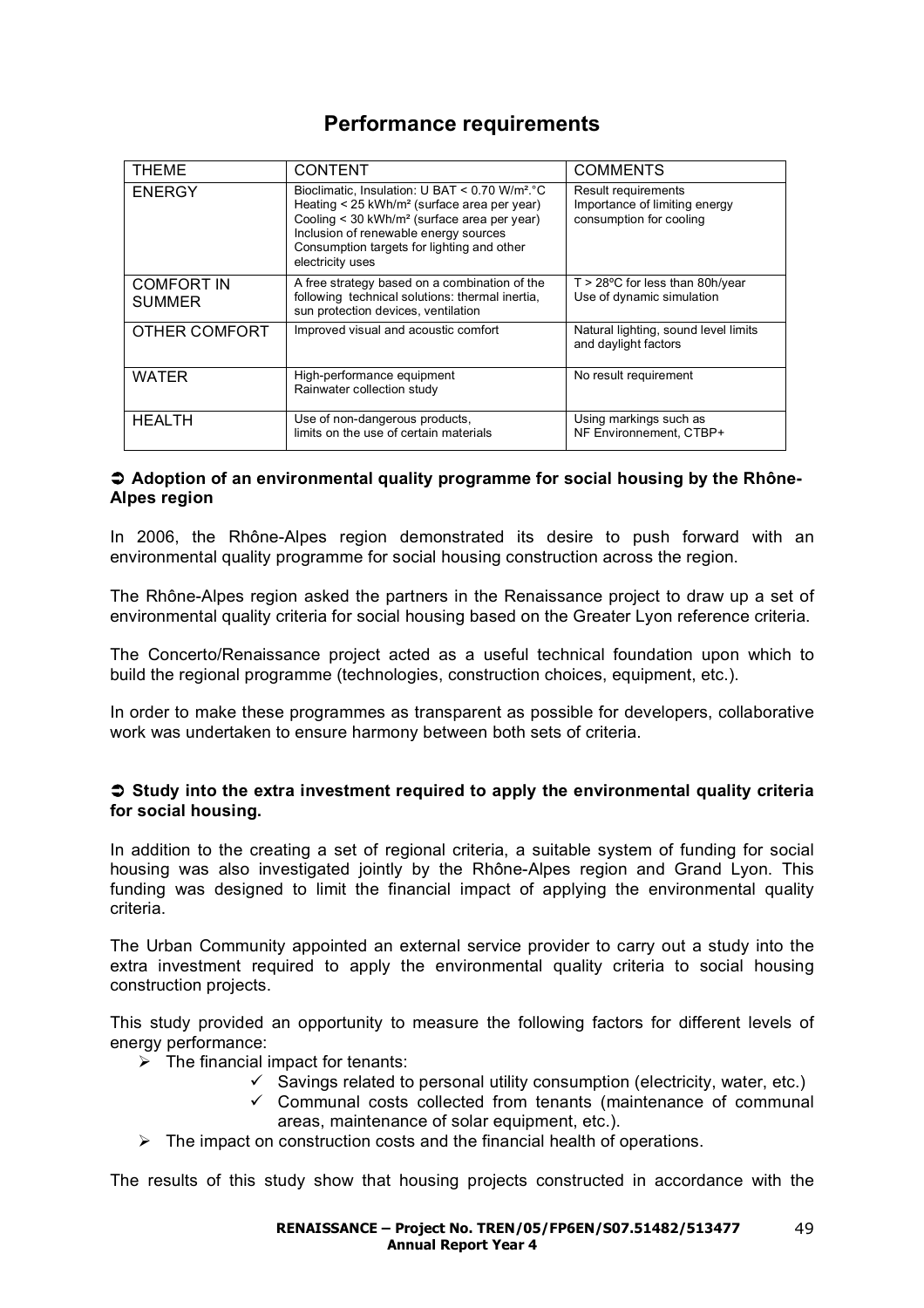Greater Lyon or Rhône-Alpes sustainability criteria offer a 20% to 46% saving on heating and water costs, depending on the level of performance achieved.

It was also shown that a higher level of environmental and energy performance results in lower costs and offers savings in a number of areas, thereby benefiting the operation as a whole.

Furthermore, this study produced a number of observations about working methods, and in particular:

- correcting or changing an operation designed using old concepts is expensive, whereas integrating environmental solutions in the design phase is often more efficient,
- there is still some way to go in the process of integrating global environmental indicators, but they are beginning to be introduced in construction projects. An obligation should be introduced to keep a documented record of these aspects – by making this a compulsory element it will raise awareness about environmental issues

This study provided an opportunity to build a cohesive funding and rental policy for Rhône-Alpes Regional Council and Grand Lyon. In this way, the study represents a significant step forward in the process of incorporating energy efficiency and renewable energy concerns into local policy-making.

At regional level, this funding scheme involves providing grants for social housing construction (a percentage of the extra investment required).

For Greater Lyon, the funding system is based on removing the cap on local margins, meaning that tenants will pay slightly higher rent in return for a reduction in rental costs above the increase in rent.

## **Towards an environmental quality programme for existing private housing**

## **- "Eco-renewal" in the Sainte-Blandine neighbourhood**

Under the initiative of SPLA Confluence, the developer of the Confluence operation, a working group has been created, with core members from the Concerto project (Hespul, ALE, Enertech, SPLA Confluence and Grand Lyon). This working group is currently investigating how to implement an eco-renewal project at neighbourhood level.

The aim is to conduct a pilot renewal project with "factor 4" energy efficiency. It is hoped that this pilot project will open the way for the scheme to be rolled out on a wider scale.

A quick overview of the tools and financial support available demonstrated the limitations of the current system and highlighted the need to offer an innovative, "all-in-one package" that offers technical expertise, operational solutions and suitable sources of funding.

This scheme will be carried out in conjunction with a number of volunteer co-owners, and will involve the provision of technical and financial support for a number of operations.

## **Capitalising on the innovation potential of Concerto in terms of energy policy**

Between 2006 and 2007, a number of feasibility studies on the use of wood-burning heating systems were carried out in neighbourhoods undergoing programmes of renewal: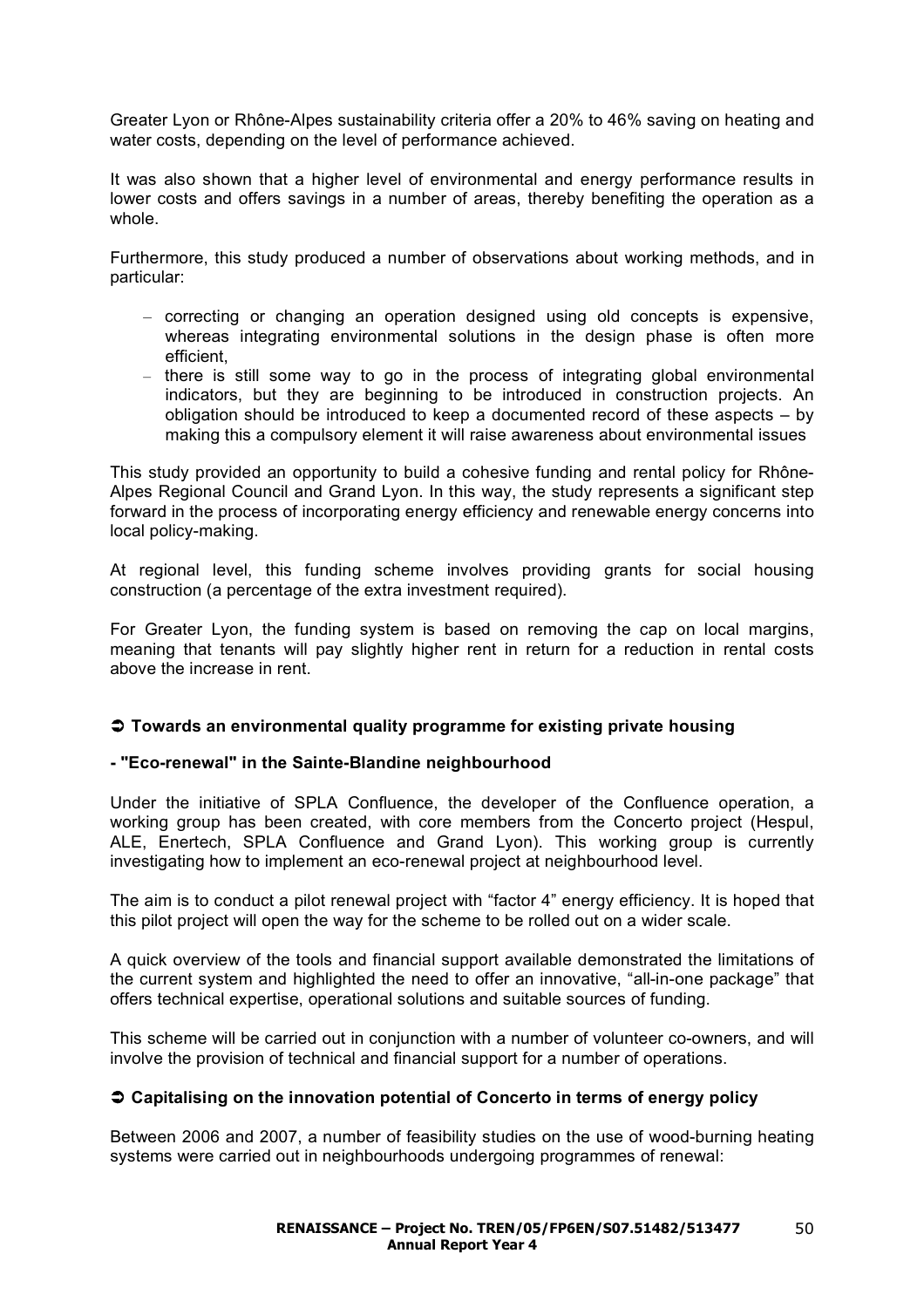- feasibility study into the use of a wood-burning heating system in the town of Sathonay-Camp (decision to introduce this facility by 2010/2011),
- Bron Terraillon urban renewal project: assessment of the existing system and proposals for changing the heating system, primarily through the use of wood-burning equipment.

The feedback from the Concerto programme on the use of wood-burning heating systems for sections A, B and C of ZAC Confluence changed perceptions towards the use of woodburning heating systems in urban areas.

### **Sharing experience with other developers**

The work carried out as part of WP 1.1 also had an impact on property developers, who were initially highly sceptical about achieving such high levels of requirement, but who were then able to see the feasibility of this type of project in practice.

The developers of sections A, B and C of ZAC Confluence are currently in a position to provide feedback on the amount of effort required to create a programme of this type, dispelling some pre-existing myths.

The Renaissance project specifications have been used to set the energy efficiency and renewable energy use requirements for operators at the Confluence site who are not part of the Concerto project.

The programme is expected to have a significant impact on new construction projects located in the ZAC: for example, the new headquarters of Rhône-Alpes Regional Council planned for the Confluence site will meet the same requirements as buildings constructed as part of the Concerto/Renaissance programme.

The bar has also been raised for the majority of construction programmes in the second phase of the Confluence site development.

To the north of sections A, B and C, bordering the new central square, Place Nautique, a second phase of housing, offices, facilities and public spaces is planned.

The buildings in sections E and F will include 240 to 250 houses, 6,000 m² of office space and crèche facilities. All of these buildings will meet the requirements of a set of environmental quality specifications. The energy efficiency aspects of these specifications are based on the requirements of the Renaissance project.

The energy consumption levels of some of these buildings will be significantly better than the thresholds set out in the specifications, with figures of between 28 and 60 kWh/m².

One of the projects even includes a plan for "zero energy" collective housing, which will be the first of its type in France.

In practice, the project will include the construction of a building with high thermal efficiency using extensive insulation: the energy needs of each home will thereby by reduced to less than 40 kWh/m² of living space per year. Heating needs will primarily be met through the use of an air heat pump.

The installation of more than 1,000 m<sup>2</sup> of solar panels on the roof will complete this "zero energy" project.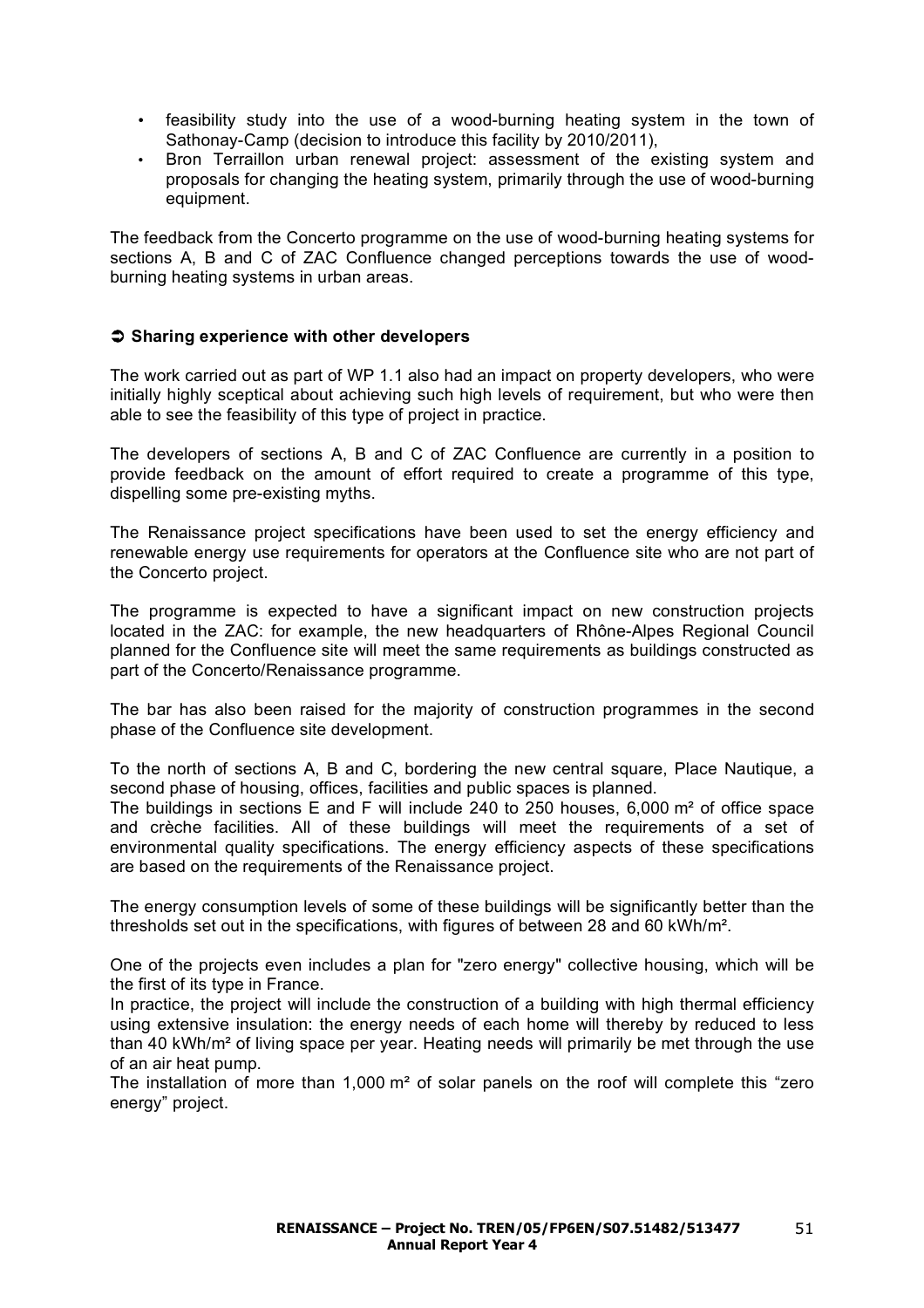## **5.1.2 Benefits of Renaissance project for national policy**

#### Monitoring of the Concerto/Renaissance programme by ADEME

ADEME is a public industrial and commercial body under the joint authority of two French government ministries: the Ministry for Ecology, Energy, Sustainable Development and Planning and the Ministry for Higher Education and Research. ADEME has four main missions:

- managing and providing funding for research and innovation. It is also involved in designing and managing zonal observation systems.

- providing information and raising public awareness about various environmental issues. As part of this responsibility, ADEME works with a number of partners to carry out wide-scale communication campaigns designed to change purchasing and investment mentalities, behaviour patterns and actions.

- providing advice to guide the decisions of socioeconomic actors. A key element of the agency's expertise role involves direct provision of quality advice through information centres (assistance for project managers, support for information centres and networks to provide advice through a reduced number of channels). ADEME also creates tools and methods designed to meet the needs of these actors.

direct help with turning projects into reality. ADEME offers a progressive scheme of financial support. It also encourages the application of regional and national criteria.

Its remit covers energy, air and noise, waste and soil and environmental management (sites and products).

ADEME has expressed an interest in participating in the Concerto programmes of French cities in order to:

- draw lessons from the feedback from these programmes,

- use these experiences to feed into future national energy efficiency and renewable energy policies.

This participation involves providing financial support for research, development and construction.

The *Prébat* request for proposals by PUCA: collating the experiences of French cities in the Concerto programme and engaging in direct communication with national public bodies

In 2005, ADEME and PUCA (*Plan Urbanisme Construction et Architecture* – Urban Development, Construction and Architecture Plan) launched a request for proposals under the name "*Prébat*".

PUCA is a government organisation whose board of directors includes representatives from several French ministries, including the Ministry of Ecology, Energy, Sustainable Development and Planning, the Ministry for Employment, Social Cohesion and Housing, the Ministry for Higher Education and Research and the Ministry for Culture and Communication.

The request for proposals was initiated as part of the climate plan programme and has two focuses:

- sustainable modernisation of existing buildings,
- construction of new "positive energy" buildings.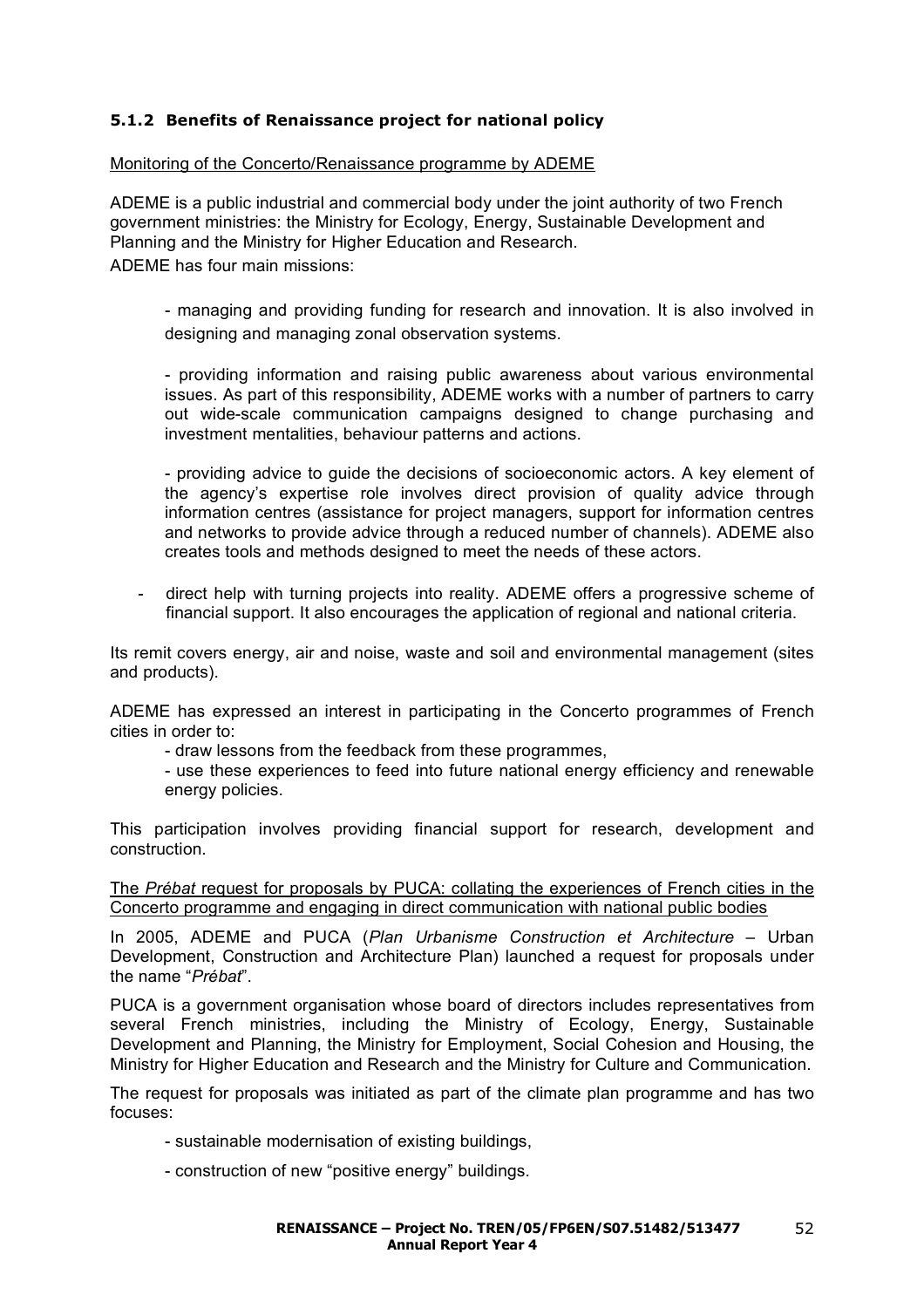Hespul association, one of the partners in Lyon's Concerto programme, submitted a proposal as part of the *Prébat.* This proposal, called "*Concert'action*", focused on the socioeconomic element of the four French Concerto projects, and more specifically on encouraging all actors in the building industry to understand the issues at stake and accept changes to their professional practices.

The Concerto projects offer wide scope for experimentation within a clearly defined framework, thereby providing an excellent opportunity to find appropriate solutions that, where possible, can be reproduced.

The objectives, methodology and structure of the *Concert'action* project were selected under the *Prébat* request for proposals and a contract was signed in 2005 by the Ministry for Ecology, Energy, Sustainable Development and Planning and Hespul, as coordinator of the *Concert'action* project.

The operational objective of the *Concert'action* project is to communicate the conclusions and recommendations drawn from feedback as widely as possible. The main recipients of these communications are other local authorities, project managers and members of the building profession in general. The scheme is designed to encourage these actors to make an environmental commitment by supporting them through the process and helping them to avoid the main pitfalls.

Another key target is political decision-makers and other parties involved in the legislative and/or regulatory framework, who will be sent proposals for changes to the law designed to encourage and support the dissemination of good practices.

Due to purely administrative difficulties with PUCA for making granted funding available. *Concert'action* work program had to be stopped and the contract finally cancelled in 2008.

However, the level of interest from all Concerto Cities involved and the unique opportunity made for them to exchange on their experiences have unquestionably help accelerating the level of understanding of concrete issues and improving the overall vision in France of those political decisions that are urgently possible and necessary for facing energy and clmate challenges.

## **The** *Grenelle de l'Environnement***: a parliamentary bill in progress**

The *Grenelle de l'Environnement* is a series of political meetings organised in France, beginning in October 2007, with the aim of taking long-term decisions about the environment and sustainable development.

This programme of debates was organised around six working groups of 40 members, divided into five colleges. The purpose of these colleges was to represent the actors involved in sustainable development: the government, local authorities, NGOs, employers and employees.

The working groups were divided into the following subject areas:

- Group 1 "Fighting climate change and controlling energy demand"
- Group 2 "Preserving biodiversity and natural resources"
- Group 3 "Creating a healthy environment"
- Group 4 "Adopting sustainable modes of production and consumption"
- Group 5 "Building an ecological democracy"
- Group 6 "Promoting forms of ecological development that support employment and competitiveness"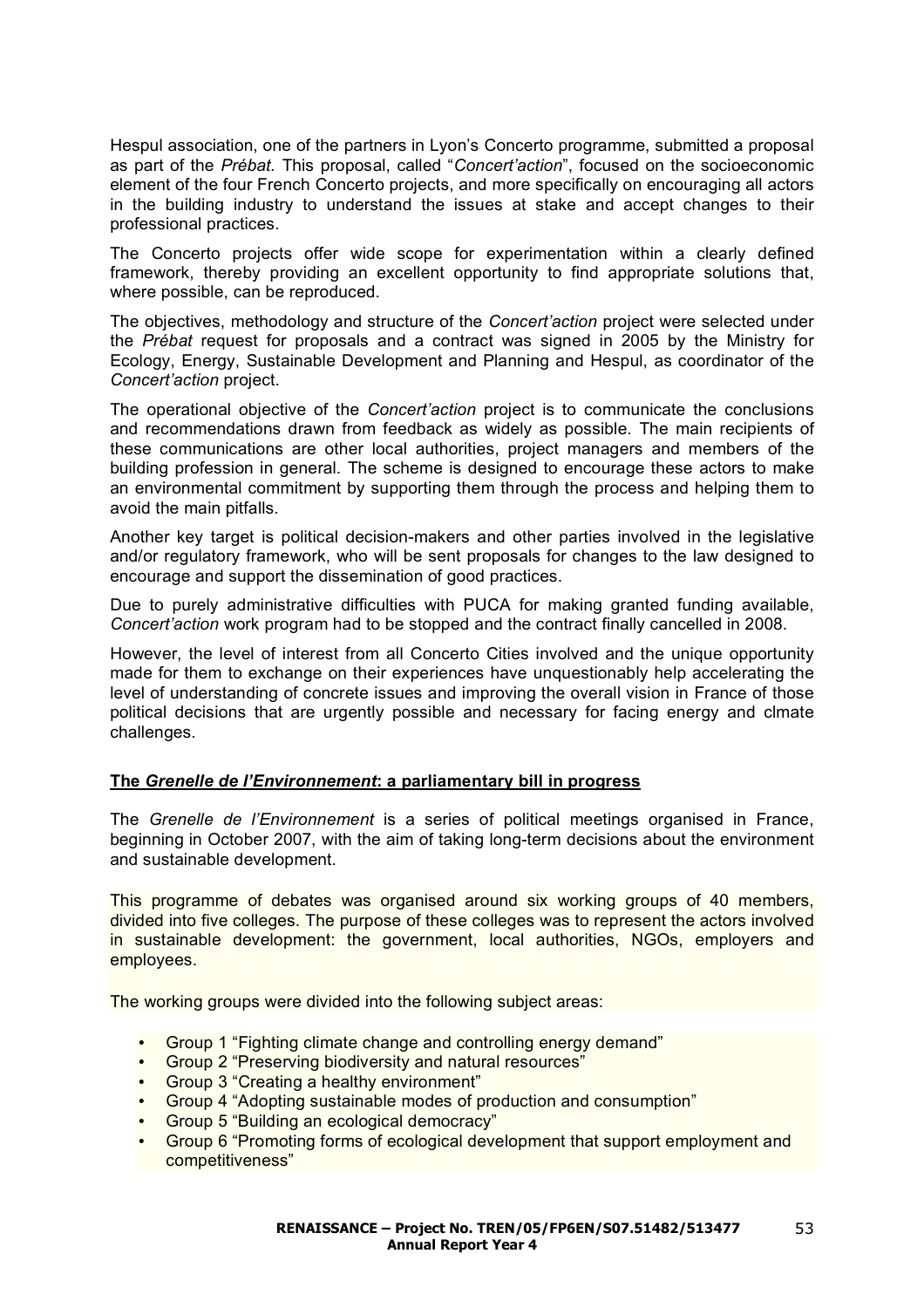Each group was then divided into workshops. Group 1, for example, was split into three workshops:

- Workshop no.1: Transport and mobility
- Workshop no.2: Construction and Urban Planning
- Workshop no.3: Energy and carbon storage

The minutes and reports of each group were published in September 2008.

In terms of energy efficiency, the report produced by Group 1 identified two examples: one was in Mulhouse and the other referred to the Confluence project in Lyon.

Hespul and Enertech representatives were present at the Group 1 workshops, and were able to contribute to the debate with feedback from the Concerto programme at the Confluence urban project.

The main contribution of the Lyon Concerto project was in the area of methodology. The decision made at the project tender stage by the Lyon Concerto team to focus on performance objectives was approved by all members of the Group 1 workshop and it was decided to include this methodology in the parliamentary bill.

### **At the end of the consultation phase, a bill under the name "Grenelle 1" was submitted to France's National Assembly. This bill includes a number of objectives for improving the energy efficiency of housing.**

These provisions can be summarised as follows:

#### **New-built developments**

The government's objectives state that:

- the "low-consumption building" standard applies to all new homes for which a building permit is applied for before the end of 2012 and, provisionally, to all new public and tertiarysector buildings before the end of 2010.

The "low-consumption building" standard represents average energy consumption levels below 50 kWh/m² per year. This threshold will be adjusted depending on a building's location, characteristics, usage patterns and greenhouse-gas emissions.

- the "positive energy building" standard applies to all new developments for which a building permit is applied for before the end of 2020. Unless otherwise stated, the "positive energy building" standard represents a level of energy consumption that is lower than the quantity of energy produced from renewable sources.

The purpose of these standards is to reduce energy consumption and  $CO<sub>2</sub>$  emissions. The standards will also be adjusted for buildings that use wood as a material, whilst ensuring that only certified wood is used.

The government has also set the objective that all new buildings constructed as part of the national urban renewal programme (law no. 2003-710, dated 1 August 2003, on urban planning and direction and urban renewal) comply with "low consumption building" standards.

In order to help achieve these objectives, the government will provide additional support for people buying properties that exceed the regulatory requirements. This will be administered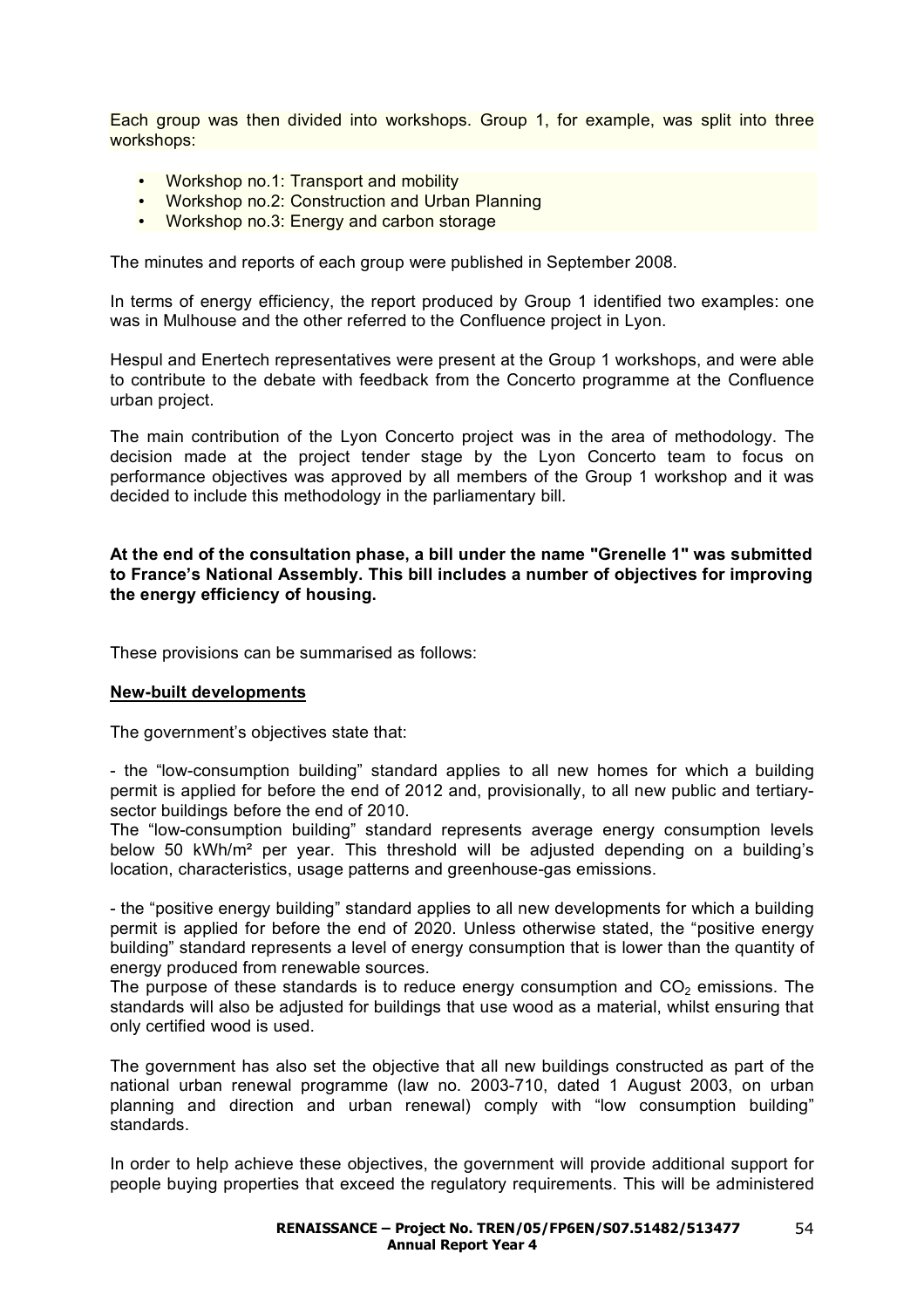as part of the ownership support system set out in article 200 *quaterdecies* of the general taxation code and the zero-rate loan scheme set out in article 244 *quater J* of the same code*.* Any benefits provided as part of the ownership support system set out in article 200 *quaterdecies* of the general taxation code will require the purchaser to provide proof that the property in question meets the relevant energy efficiency regulations*.*

## **Existing buildings**

 The government's objective is to reduce energy consumption among existing buildings by 38% by 2020.

## **Public buildings**

All government and public buildings will undergo an energy audit by 2010. Based on the outcome of this analysis, the government and public bodies will be required to renovate all their buildings by 2012 and to deal in particular with the least energy efficient premises. This renovation will form part of a tailored programme designed to meet the specific needs of each authority and public body, with the aim of reducing energy consumption by 40% and greenhouse-gas emissions by 50% within ten years.

Although their independence will be respected, local authorities will be invited to commit to an energy performance renovation programme under the same conditions and the same timescale as apply to central government.

Energy performance renovation works will be carried out on 50 million square metres of government buildings and 70 million square metres of public body premises. These works will be subject to a call for tenders that will favour public/private partnerships and energy performance contracts in particular.

From 2010, each ministry will be required to submit a report on the implementation of these provisions, and the government will present a general report to Parliament that outlines the energy efficiency works carried out on government and public body buildings, comparing the results with the objectives set.

## **Social housing**

The government has set an objective that all social housing should eventually be renovated, starting with 800,000 social housing units with energy consumption levels greater than 230 kWh of primary energy per square metre per year. These will undergo energy efficiency renovation works by the end of 2020, with the aim of reducing their annual consumption levels to below 150 kWh of primary energy per square metre per year. The extensive renovation timetable is as follows:

| Year                           | 2009   | 2010   | 2011   | 2012-2020   |
|--------------------------------|--------|--------|--------|-------------|
| Social housing units renovated | 40,000 | 60,000 | 70,000 | 70,000/year |

In order to achieve this objective, a system of reduced-rate loans will be introduced for social housing leasing bodies. The conditions for the renovation programme will form part of agreements between the government and the bodies concerned. These agreements will set out how the renovation works will be funded through savings gained once the works have been completed. The government will be able to provide additional support for these agreements through financial grants of up to 20% of the total cost of the works.

Social housing leasing bodies will commit to encouraging the use of renewable energy sources.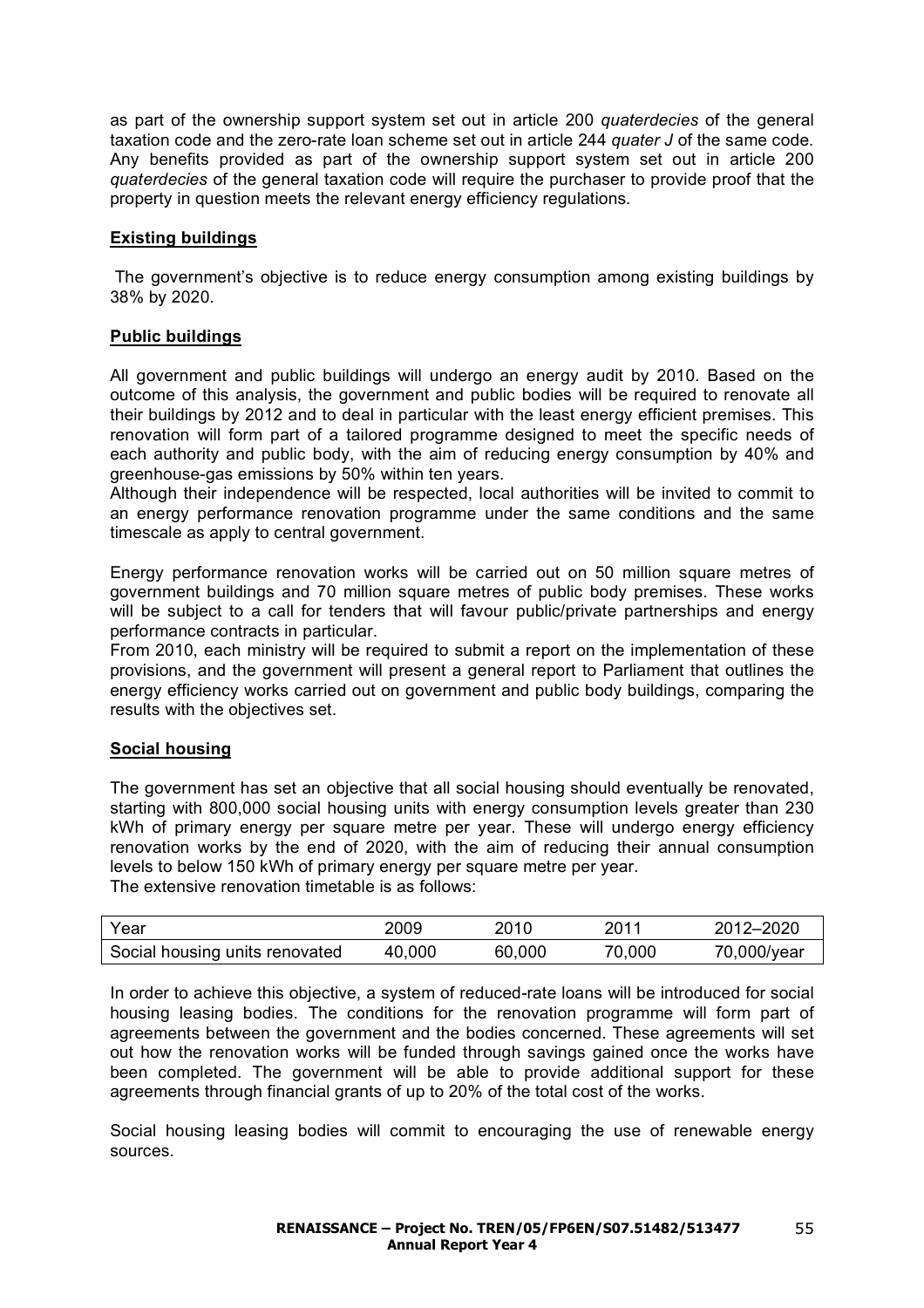## **Private housing**

 In order to accelerate the programme of energy efficiency renovation for existing residential properties, the government will introduce specific actions including a set of financial incentives designed to encourage renovation works. In particular, the following plans are in place:

- the government will look to set up agreements with the banking and insurance sectors to fund energy saving investment through future income from savings; these agreements will include the provision of personal loans that can be repaid through the resulting energy savings; the government will also encourage the simplification and development of energy performance contracts, with the aim of distributing these contracts subsequently:

- the income tax credit set out in article 200 *quater* of the general taxation code will be changed to encourage owners to complete energy performance renovation works on rental properties and to purchase the most energy efficient equipment:

- the owners of large quantities of tertiary-sector properties, particularly holding companies, will be required to comply with the energy saving certification system.

The government will oversee a programme of consultation between landlords and tenants to decide how the energy savings resulting from these investments will be shared.

In addition to these measures, the government will carry out a study of financial incentive systems designed to encourage households and co-owner unions to undertake extensive energy efficiency renovation works on old buildings with poor energy efficiency ratings. These systems will favour the use of innovative funding methods, which consider the income from future energy savings. The study will also look at the possibility of introducing compulsory renovation work requirements in the future.

The government will encourage all actors involved in energy efficiency renovation works to form a group responsible for monitoring and adapting energy efficiency renovation sites in the residential and tertiary sectors.

A professional training, recruitment and qualifications programme will be created for all those working in the construction industry. This programme will be designed to encourage energy efficiency, acoustic and air quality renovation works.

Public research programmes in this field will focus on a new generation of low-consumption buildings and high-performance renovation techniques.

## **5.2 IN SPAIN**

#### **5.2.1 Benefits of the Renaissance project for local policy**

#### 1. **Plan Parcial de Valdespartera** *[Valdespartera Master Plan]***.**

The Master Plan developed with the support of Renaissance-Concerto in Zaragoza Valdespartera district that affects the entire development; i.e. almost 9000 VPOs, was approved at national level as a pioneering one, setting an example to follow in other Spanish locations. It is a Master Plan that specifically includes aspects affecting the performance of homes, starting with the layout of streets and space between buildings. Maximum deviations are established in relation to the geographical South of the main facades, level of glass, minimum insulation, solar protection, quality of windows, separation of irrigation channels, efficiency of facilities, etc.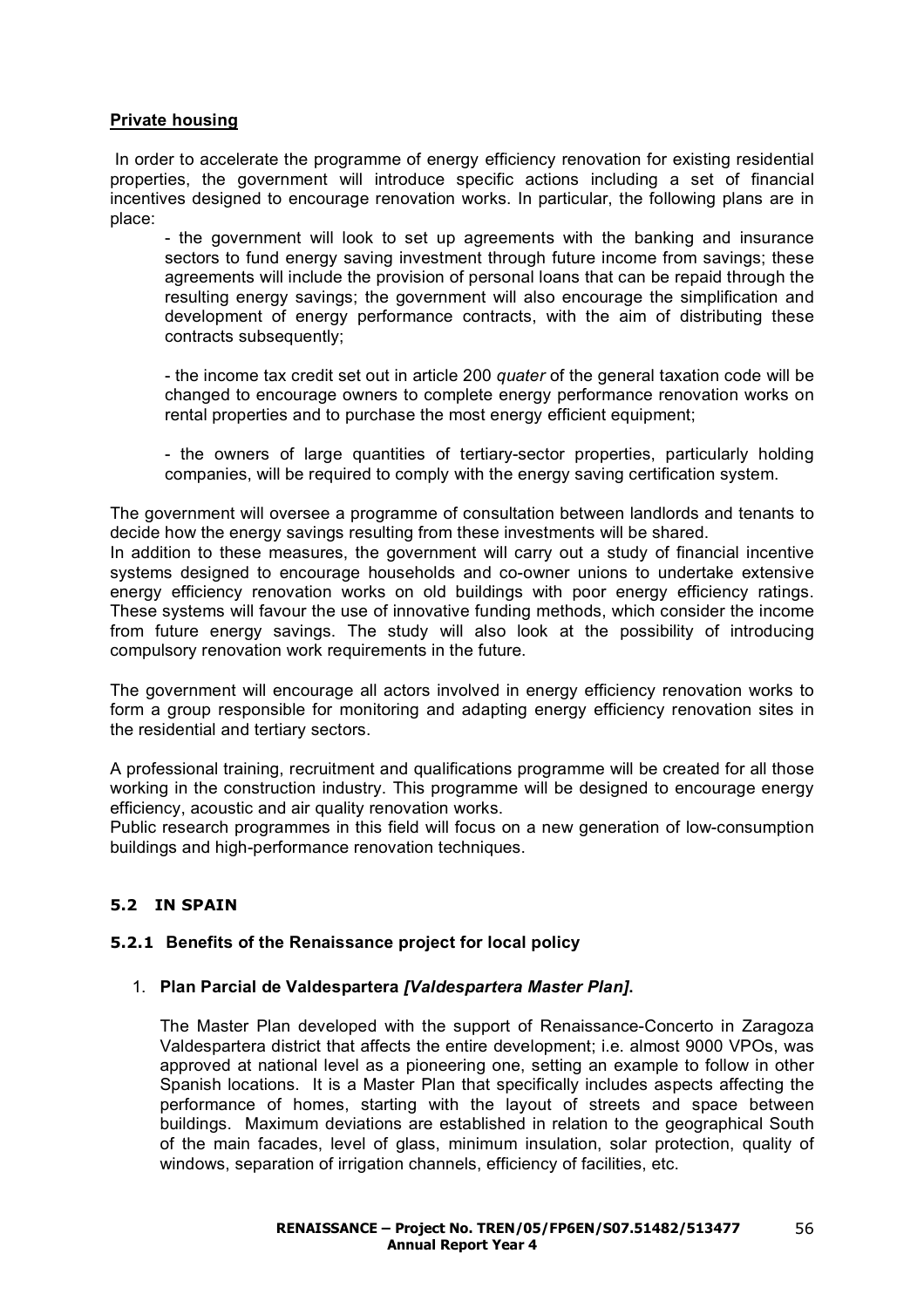The effect of this initiative is confirmed by measures such as the order published recently for the city of Málaga (Nov 2008) laying down preferential criteria for the orientation of facades.

### 2. **The Ordenanza Municipal de Fomento a la Rehabilitación Urbana** *[City Council Regulation on the Promotion of Housing Restoration]*

#### *1.- Presentation.*

Promoted from the Agenda 21 municipal office and taken over by Sociedad Municipal Zaragoza Vivienda, the City Council Regulation on the Promotion of Housing Restoration intends to improve Zaragoza housings energy efficiency and to increase savings by installing and / or changing different kinds of sources of energy demand such as boilers, enclosures, windows, etc...

Thus, this regulation organises the way subsidies will be granted depending on many aspects commented below.

#### *2.- Regulation contents.*

The regulation defines different actions that may be subsidised and the way the subsidies will be granted, including the typology of buildings and restorations, as well as minimum economical requisites.

The scope of regulation includes any building over 70% of residential use and exceeding 40 years of age. This condition may be cancelled in case of disabled persons accessibility works, introduction of RES or some RUE-related actions (adjustment to the new Spanish Energy Standards such as CTE).

Many types of works are specifically addressed by the regulation, including inner patios (new or existing), glazed balconies (green-house effect), previously non ventilated rooms, stairs and hallways, elevator installation, parking increase or fire prevention.

Finally, the regulation text specifies the percentage of works costs that may be subsidised, describes application procedure and reduces the number of documents needed for application.

#### *3.- Influence of RENAISSANCE onthis regulation*

Renaissance influence is clearly present in the new regulation, since it incorporates lessons learnt from experience in Picarral, including the difficulties encountered there for integrating outdoor lifts or restore enclosures, and tries to improve two aspects:

- What are main objectives of restoration works ?

- What is the most efficient way for works development and application for subsidies ?.

#### *4.- Main chapters related to Renaissance.*

The main chapters in this regulation (which just encourages restoration) are the ones related to RES and RUE.

As far as RES are concerned, projects involving RES are significant in the text, since RES installation evades the 40 years requisite and guarantees preferential treatment for subsidies in all actuation zones and types, including fixed 50% subvention.

On the other hand, RUE is also preferentially treated (exactly equally), and applicable subsidies may reach up to 60% of the total costs, possibly exceeded only for disabled persons accessibility works (up to 70%).

#### *5.- Conclusions.*

This regulation, that has significantly been fed by Picarral experience, intends helping users to adapt their buildings to more efficient standards, supporting them during the whole process, from building licence application to subsidies, that can reach high percentages of costs, especially in cases of accessibility, RUE and RES.

#### The law can be downloaded at

http://www.zaragozavivienda.es/021departamentos/3rehabilitacion/01presentacion.htm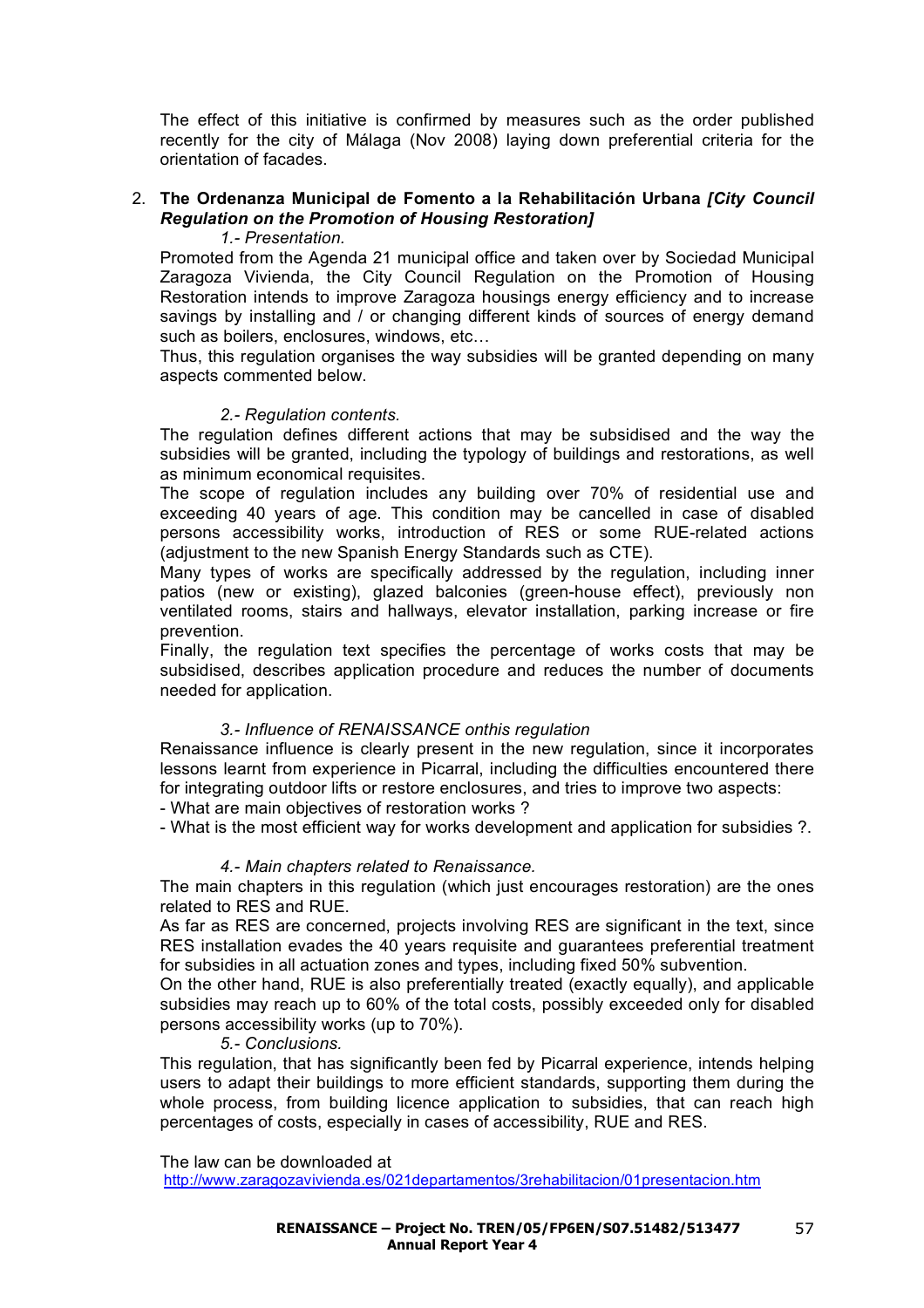Other measures being implemented locally with agreements with the regional and national government are as follows:

- **Propuestas de Rehabilitación de 21 Conjuntos Urbanos de Interés**  *[Restoration Proposals for 21 Housing Estates of Interest]*: affecting over 8,000 homes built between 1950-1965 in the districts comprising the expansion of Zaragoza in the '60s. As well as the aid they can receive under the Order, new assistance has been incorporated to carry out restoration measures in 4 Housing Estates in which the Pilot Projects have been established (Picarral, Virrey-Roisellón, Alférez Rojas and Girón), declared to be ARIs (Areas of Integral Restoration) and establishing an agreement with the Ministry of Housing, the Government of Aragón and the Zaragoza Municipal Council so that the financial assistance for these four estates is increased to up to €30.000 per home.
- **Intervención en Edificios en Precariedad Fisica y Social** *[Aid for Physically and Socially Precarious Buildings]*: this measure proposes to improve the quality of life of the occupants of precarious homes through social planning measures as a means of the dignification of life. The necessary mechanisms are promoted to intervene in situations of serious physical and social risk and funding is obtained through the municipal budgets that earmarked €750,000 in 2006/2007. This project has been incorporated into the same agreement with the Ministry of Housing and the Government of Aragón established in the ARIs in order to prioritise those measures on social and physical precariousness in the historic centre of Zaragoza. These two measures have been combined in another measure described below.
- **Convenios de Declaración de Áreas de Rehabilitación Integral** *[Agreements on the Declaration of Integral Restoration Areas]* (signed by the Ministry of Housing, the Government of Aragón and the Municipal Council). This groups the two fields together (Housing Estates of Interest and Historic Centre of Zaragoza). The aim is to finance the measures involved in the restoration of buildings and homes in the ARIs in order to develop residential use, applying provisions on the elimination of architectural barriers, promotion of accessibility and improvement in energy performance.
- **Intervención Integral en la Manzana Armas- Casta Álvarez- Sacramento**  *[Integral Intervention in the Armas- Casta Álvarez- Sacramento block].* This consists of a Guideline aiming to obtain the renovation and urban improvement of this area of the historic hub so that this measure constitutes a strong point of reference as well as an area of regeneration. Actions have been planned for that purpose making it possible to live in the centre of the block by building 82 VPA homes *[regional subsidised housing]* (occupied by different types of residents favouring integration), a public space inside the block of 1,300m2 in which planned outdoor activities will take place, a public square of 1,000 m2 and a Music Centre to be enjoyed both by residents of the district itself and by other citizens.
- 3. The **Ordenanza Municipal de ecoeficiencia energética y utilización de energías renovables en los edificios y sus instalaciones** *[Municipal Order on energy ecoefficiency and the use of renewable energies in buildings and their facilities] 1.- Presentation.*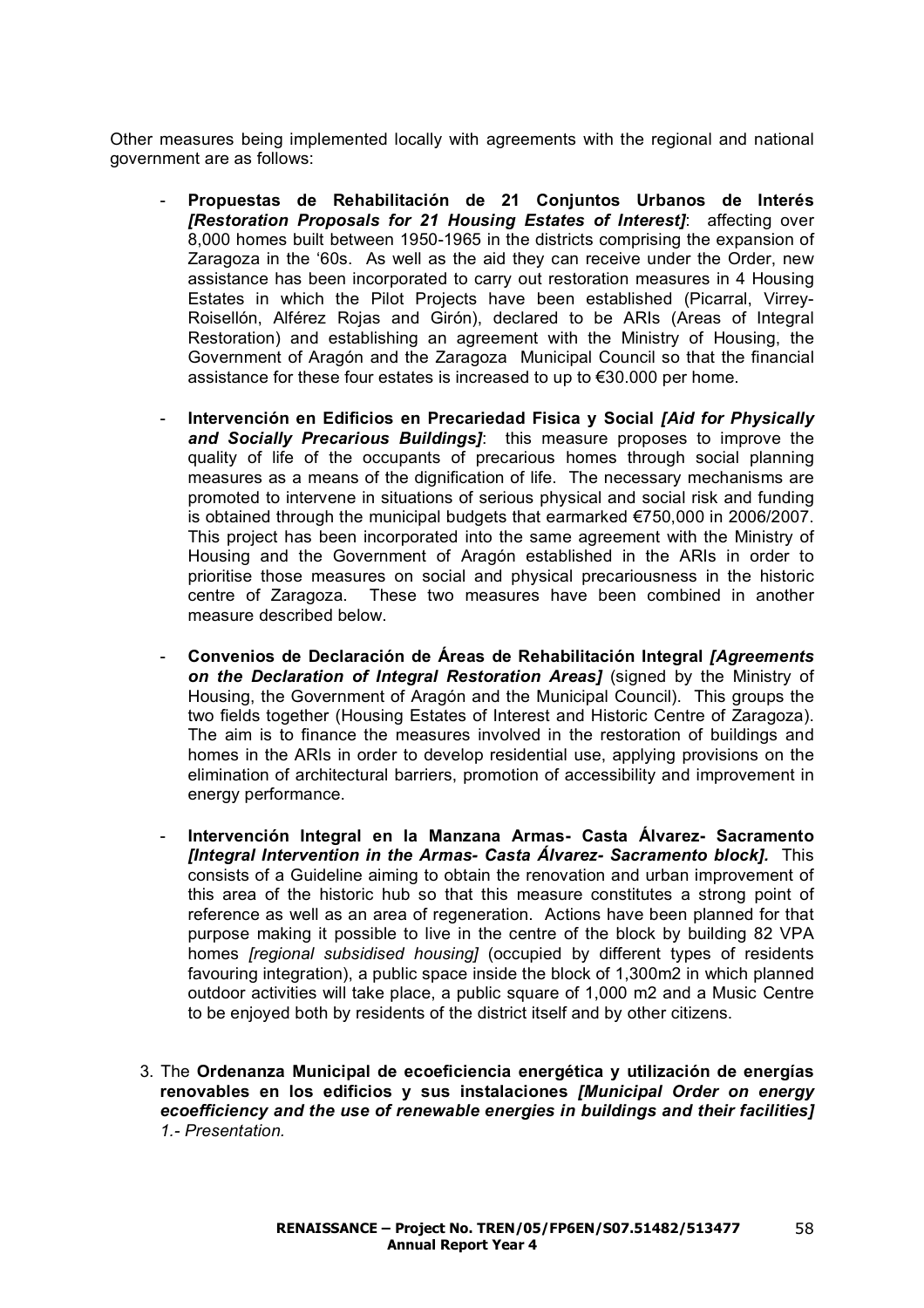The Municipal Order on energy eco-efficiency and the use of renewable energies in buildings and their facilities intends to set minimum rational criteria in order to achieve energy demands reduction aiming to their causes and promoting RUE and RES.

*2.- Contents.*

This regulation obtained initial approval in March 2007 and is being submitted to tender and public participation. The aim is to regulate heating systems, facilitating the incorporation of renewable energies and favoring energy efficiency in the residential and tertiary sectors so that, without detriment to comfort, the consumption of fossil fuels and electrical energy is reduced, saving and efficiency are developed, the local management of energies is improved, the compulsory incorporation of renewable sources is promoted (particularly DHW) and citizens are provided with adequate information.

It applies to all restorations, renovations or changes of use of existing buildings, apart from special cases or renovation of buildings with an installed capacity of less than 20kW.

This Order is obligatory for developers, constructors and construction employees for any new or restoration construction that will require energy for their common uses, with power over 20 kW.

As a consequence of this, some requisites become obligatory in terms of glazing, orientations, power production systems, comfort conditions, etc.

For example, the following aspects show current requisites in Zaragoza, derived from all this Order:

• Glazing percentages depending on orientation (minimum or maximum).

- Minimum façade surface orientated to South ± 35º.
- Shading devices in orientations West ± 30º.
- Minimum shadows over windows in summer and maximum ones in winter.
- Considerations on green zones and forestation to be placed.
- Air changes and ventilation considerations.

• In power production facilities, new ideas on tele-management and minimum efficiency are introduced, in order to reduce consumptions.

As far as solar thermal facilities are concerned, there are some requisites on production and characteristics, as well as the chances to change this facility and place for photovoltaic or other RES systems.

*3.- Renaissance influence over the Order.*

UNIZAR (GEE) has worked on RUE and RES for a long time, so some initiatives have taken place in Zaragoza by means of collaborations with City Council and DGA (Aragón regional government).

These include:

- Previous experience of bioclimatic urban planning in Barrio Goya (THERMIE 1995)

- The Strategic Diagnosis Plan for Zaragoza (Diagnóstico Plan Estratégico de Zaragoza) was published in 1996 as first follow-up of the 1994 Aragon Energy Plan.

- Autonomous Community Order (13/11/2006) subsidies for energy savings and diversification, rational use of energy, use of local and renewable resources and energy infrastructures for the year 2007.

- Valdespartera Master Plan.

- Municipal Order on energy eco-efficiency and the use of renewable energies in buildings and their facilities

Main activity on this topic was Valdespartera Master Plan, which has been included in Renaissance project as a key stone. Experiences and demonstration carried out under this project have turned City Council to awareness and collaboration with UNIZAR in the elaboration of energy regulation like this Order.

*4.- Key chapter analysis.*

Under Renaissance point of view, main chapter is the one related to solar gains and blockings, ventilation and others, which corresponds to chapter 10 "Energy saving and efficiency measures".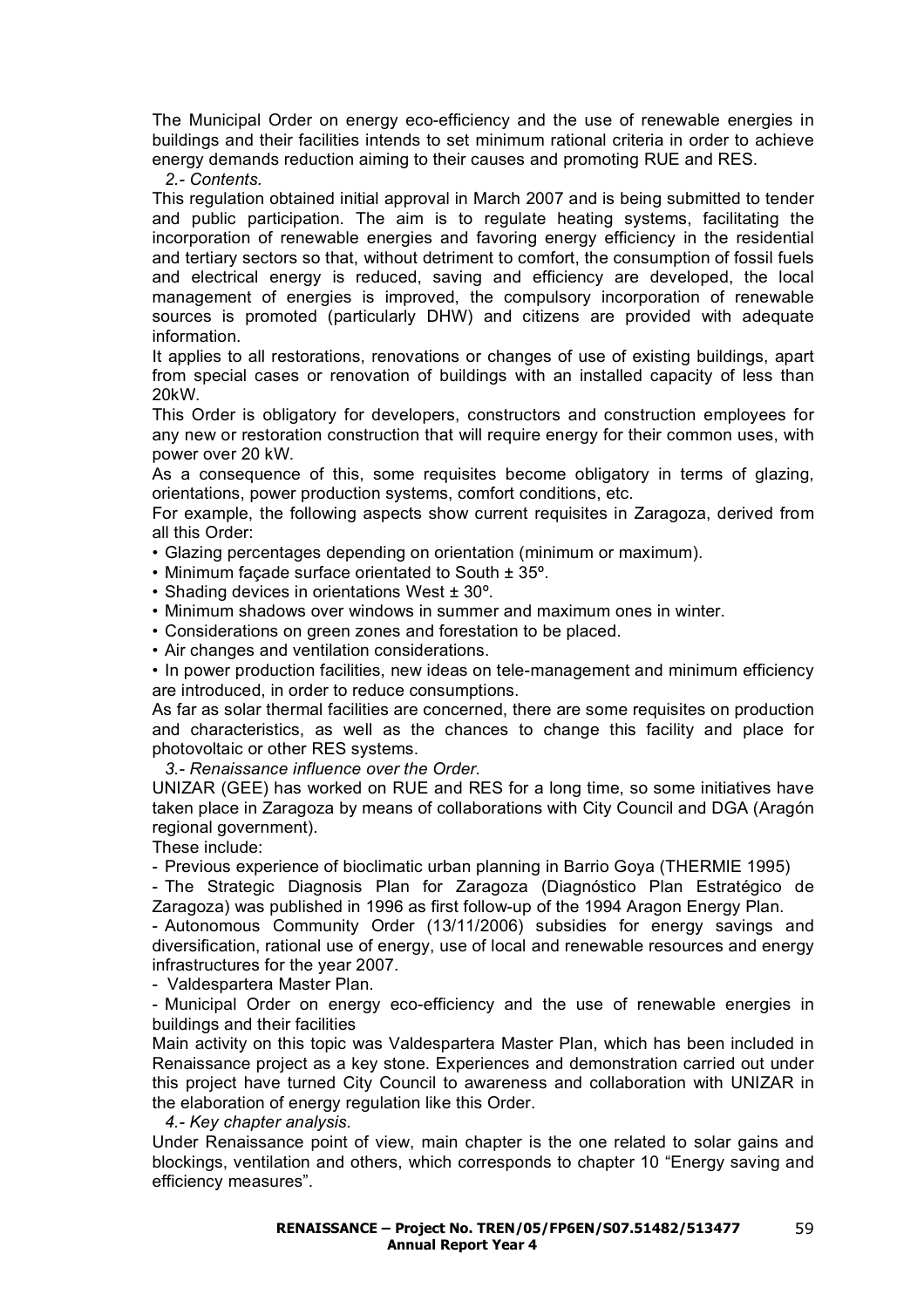This chapter establishes the arc South  $\pm$  35 $^{\circ}$  (Samp arc) as the one related to solar gains, so that shadows at noon on December the 21st are limited, as well as the existence of 25% of the total amount of enclosures in this arc.

Also, facades in the arc will have at least a glazing percentage of 40%, while North will have as minimum as required for lighting and health questions, and other will not exceed 20%.

There are also some instructions on green zones and forestation and some reductions for enclosures transmittance, referring to enclosures placed in separations between buildings and dwellings (limited to 0,8 W/m2 K).

Finally, windows in North and West will be installed with double frame and maximum transmittance at 2,6 W/m2 K.

*5.- Conclusions.*

This order intends to place Zaragoza one step forward general Spanish regulation in terms of energy saving and efficiency, profiting Renaissance experiences and City Council willingness.

The law can be downloaded in

http://www.zaragoza.es/ciudad/normativa/detalle\_Normativa?id=245

## **5.2.2 Benefits of the Renaissance project for national policy**

Thanks to the RENAISSANCE project, Zaragoza, a pioneering city in bioclimatic actions (see the THERMIE 1995-2000 project of Barrio Goya, 3,500 VPO *[subsidized homes]*, 300 monitored), has drawn up the first MASTER PLAN specifying the bioclimatic criteria which take into consideration the orientation of buildings, solar protections, cross ventilation and an estimate of the energy demand for heating and cooling. During this period from the start of the programme to the current date, a substantial change in the regulations has taken place as a result of the transposition of the WEEE directive and actions such as Renaissance have been far more ambitious than the regulations in force at the time (see  $\S 2.2.2$  for details):

- Código Técnico de la Edificación *[Technical Building Code]*23.
- Real Decreto 47/2007 sobre Certificación Energética [*Royal Decree 47/2007 on Energy Certification]*
- Real Decreto 1027/2007, new RITE (Reglamento de Instalaciones Térmicas en Edificios) *[Regulation on heating facilities in buildings*]
- Estrategia Española de Cambio Climático y Energía Limpia Horizonte (2007-2012- 2020)24 *[Spanish Strategy on Climate Change and Clean Energy Horizon (2007- 2012-2020)]*.
- Estrategia Aragonesa de Cambio Climático y Energías Limpias Horizonte (2007- 2012-2020)25 *[The Aragonese Strategy on Climate Change and Clean Energies Horizon (2007-2012-2020)]*

<sup>&</sup>lt;sup>23</sup> Real Decreto 314/2006 of 17 March 2006, approving the Código Técnico de la Edificación. See ANNEX 3 CTE, DB-HE Documento Básico de Ahorro Energético belonging to the Código Técnico de la Construcción (March 2006).

 $27$  Proposed by the Government of Aragon in October 2008 (at the Public Information stage)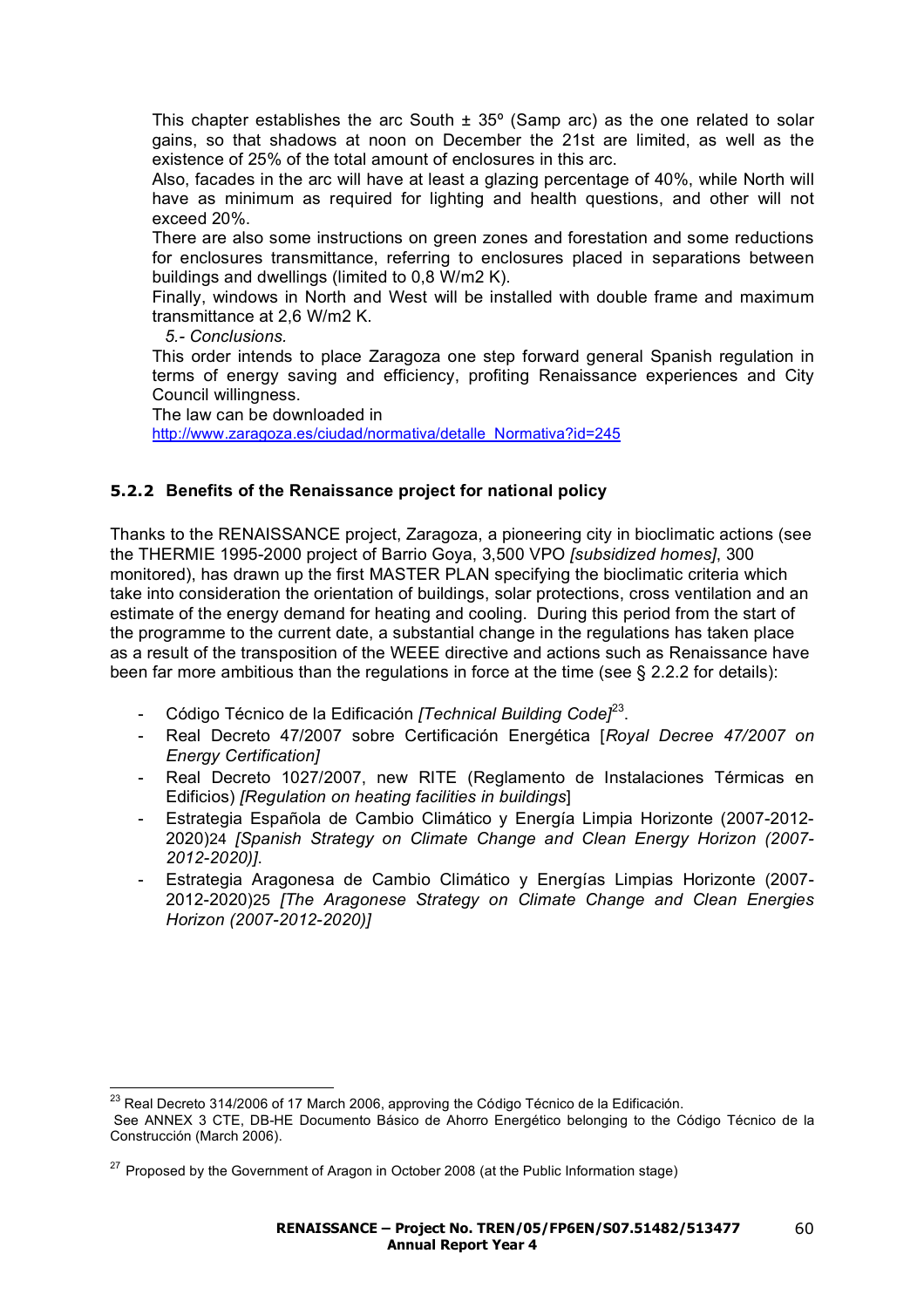## **6 RESISTANCE AND OBSTACLES TO CHANGE: DIFFICULTIES ENCOUNTERED AND MEASURES TAKEN TO OVERCOME THESE DIFFICULTIES**

The collaborative work carried out between the French and Spanish partners led both sides to observe that whilst resistance and obstacles to change were not identical in both Communities, they were similar in nature.

The obstacles encountered can be divided into three categories: social/cultural barriers, legal barriers and economic barriers, with a separate report for each Community.

### **6.1 BARRIERS IN LYON**

### **6.1.1 Social / cultural barriers**

### **Resistance to innovation: myth or reality?**

The question of social/cultural barriers is a difficult one to address because the source of resistance is not always clear.

For example, it is a widely held view that the general public is not yet ready to accept certain patterns of behaviour related to the use of high-performance equipment or systems, and that resistance is therefore mainly on the part of the user.

However some surveys show that, in fact, awareness of renewable energy and energy consumption limitation techniques is high among the general public.

It is therefore difficult to measure whether the reluctance of property developers to move towards energy efficient building techniques is the result of a genuine lack of interest in this type of housing among users or whether, in fact, it is an assumption about users' expectations that continues to be propagated without objective analysis.

Surveys carried out as part of WP 1.5 have shown that some end users see environmental quality programmes as a current "trend" and that they see a benefit in following such programmes.

Buying an environmentally friendly product is seen as a positive step. Such a purchase is seen as both environmentally friendly and innovative, giving the purchaser comfort, in the same way as the energy efficiency of an individual's home will enable him/her to make financial savings.

Yet other experiences suggest that the population remains reticent about accepting energy efficiency programmes and the use of renewable energy sources.

This was the case in the Lyon urban area with a 20 MW collective wood-burning heating system project designed to supply a whole district of the city of Lyon: the project was postponed in order to carry out a wide-scale consultation programme on the use of woodburning heating systems in urban areas.

The Renaissance project, which includes plans for three wood-burning heating systems in the basements of buildings, was not met with the same level of resistance.

Any reservations about the use of this heating method and the issues of supplying and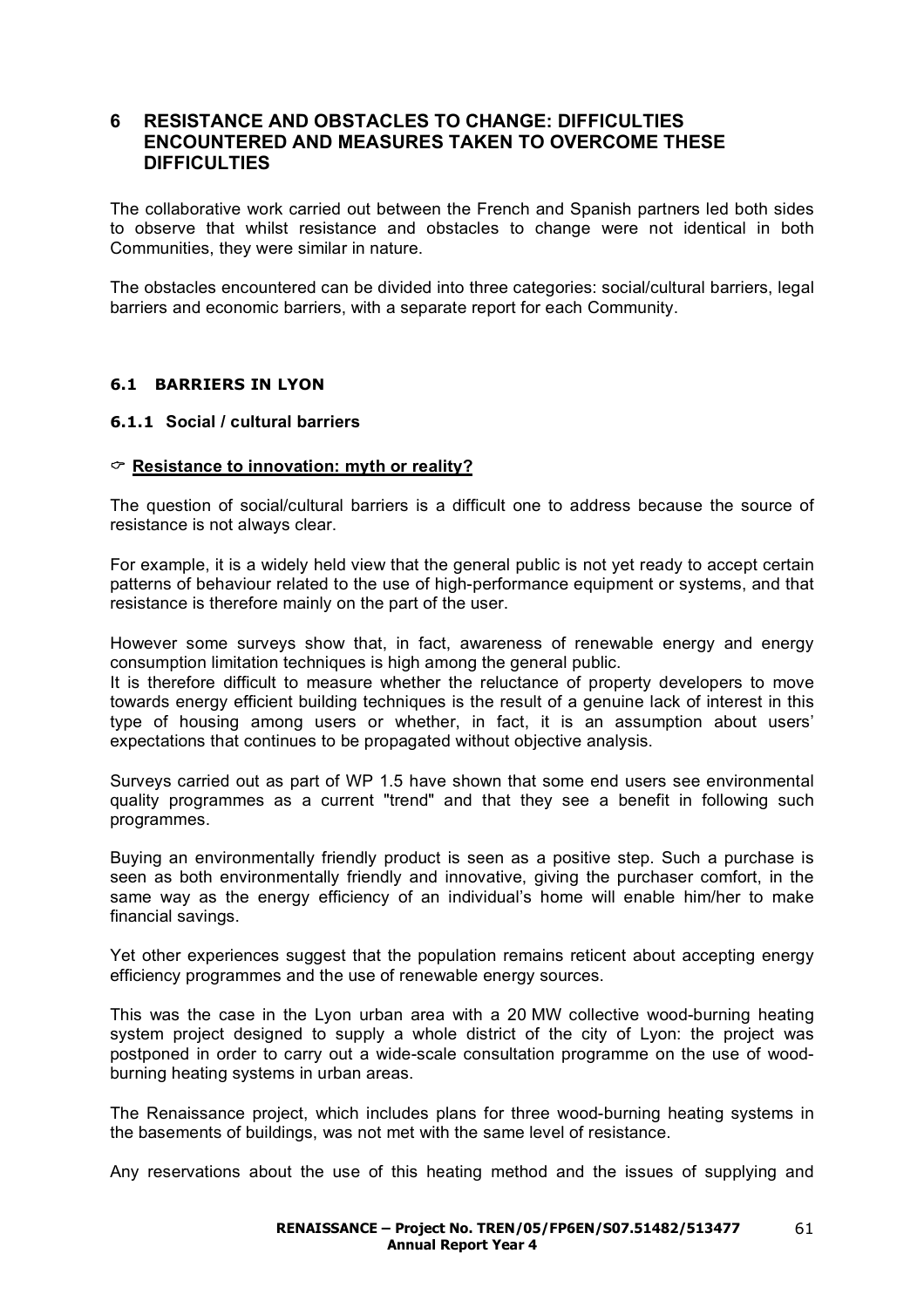installing this type of equipment on the part of the developers were raised at the design phase and the parties involved were quickly reassured.

As for house buyers themselves, they do not appear to be resistant to this type of heating. Finally, attitudes towards energy innovation are therefore contrasting, with progress made in some areas and enduring resistance in others.

Feedback from the Renaissance programme points to the existence of two types of cultural barriers:

### **Traditional boundaries between Architects and Engineers trades and skills**

Architecture is traditionnally considered in France as an artistic discipline and taught as such, with architecture schools legally depending upon the Ministry of Culture and not of Housing, Industry or Environment, and students not given any technical teaching during their whole cursus.

Opposite to this, building and civil engineers are exclusively taught technical issues related to their specific branch and often focused on individual technical systems without holistic approach.

Practically, Architects and Engineers are not used at all to work simultaneously in a cooperative way on the same project design, but sequentially with no back and forth process and if ever generally on a conflictual range.

When architectural and aesthetic elements of a building are chosen without any consideration of technical constraints, it may then be very difficult and costly, and sometimes impossible, to later make up some major defects only with technologies and active systems.

This type of organisation is particularly not suitable when a project requires a high level of energy efficiency and environmental quality, which msut become commonplace as soosn as possible. If energy efficiency objectives are not taken into account at the early stage of the architectural design phase, it becomes significantly more difficult to meet targeted level of performance and the project becomes more expensive.

The long-lasting design phase of blocks A, B and C of ZAC Confluence suffered from the historical unadapted distribution of roles between architects and engineers, but, thanks to the framework of Concerto that put a financial and contractual pressure and to the local Renaissance consortium organisation that involved all developers as full contractors, this disadvantage could be overcome, at least partially, and finally a more cooperative way of working could be initiated.

The experience gained within Renaissance has indeed demonstrated two major recommendations to be crucial:

- the earliest energy efficiency and more generally environmental quality is considered. the best and cheapest results are
- traditional boundaries between architects and engineers trades are not consistent with climate and energy requirements and must change into a closer and more cooperative way from the outset of a project.

 **Distorted image of constraints put on architecture and design by energy efficiency and environmental quality**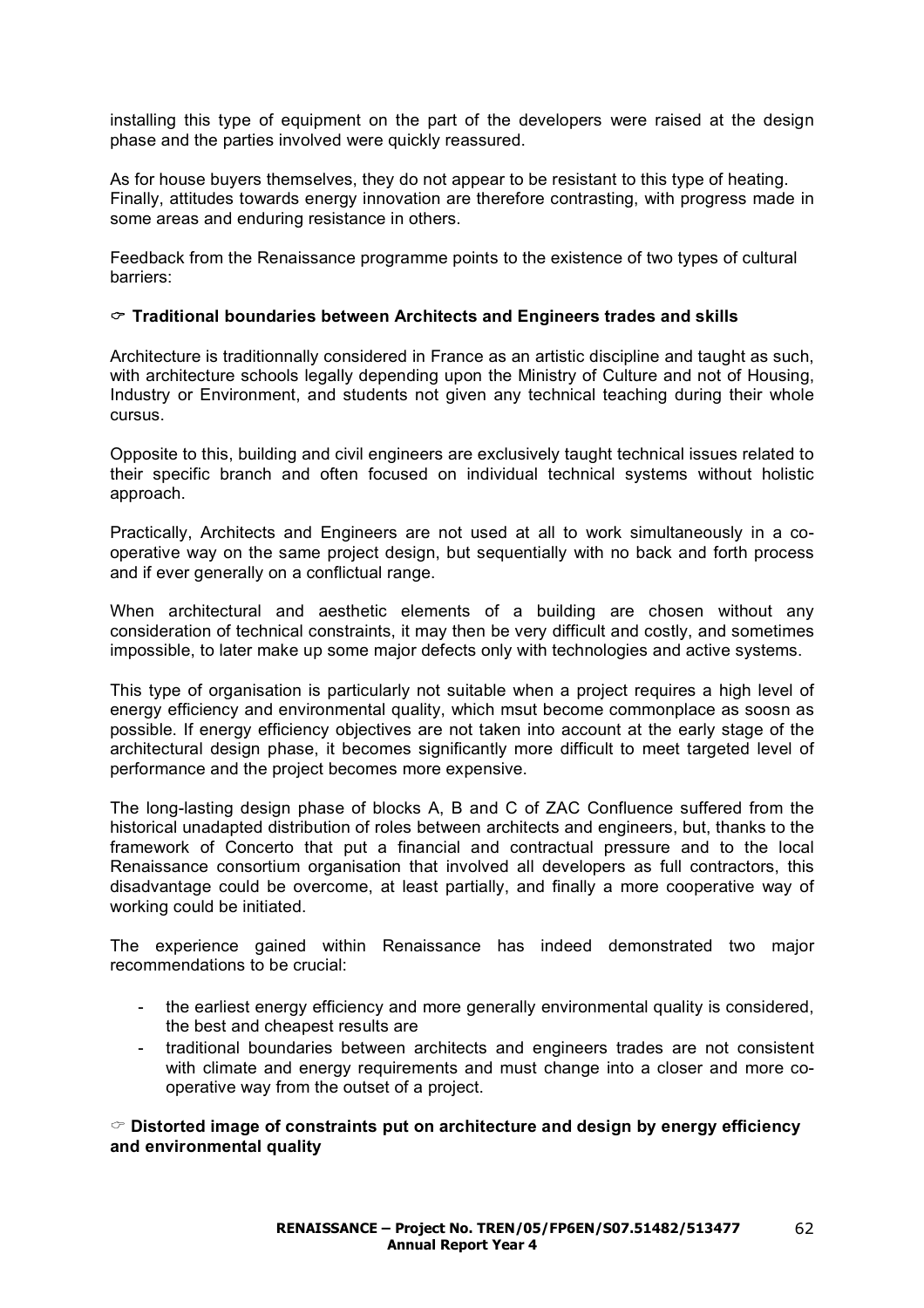The Renaissance project highlighted certain types of behaviour and resistance towards environment quality and energy efficiency improvement programmes due to the perception that the associated technical constraints can limit architectural creativity and lead to poorer architectural choices.

This argument, popular with some in the architectural community, is also echoed among property developers who occasionnally assert that, in addition to increasing costs, these building performance improvement techniques and materials will scare off their potential purchasers.

Such assertions are based on a conservative vision that environment-friendly and low-energy buildings design are only additional costs without any social and/or financial benefit, and therefore is contradictory to willingness-to-pay from their usual clients.

However, the basic increasing trend of energy prices, either for market (offer vs demand) or policy-driven (energy taxes) reasons, should lead to a better value of low-energy building including from an economic (cheaper operation costs) and social (low-income families protection) point of view.

## **6.1.2 Legal / administrative barriers**

## **Incorrect calculation methodology of energy needs in thermal regulation**

Generally speaking, low-energy building design and construction suffer in France of a very complicated and inadapted legal framework and of a general reluctance to change environment that considerably slow down and limit the penetration of new technologies and good practices needed for France to be actually in position to comply with those objectives that are recurrently claimed to be shared by decision-makers as well as the building and energy industries.

Detailing all these barriers should take hundreds pages and would largely exceed the scope of the report, but the main one is probably the demonstrated insconsistency and the inappropriateness of the current "thermal regulation" (RT 2005) with those environmental and social ambitions put forward by politicians, not only on a quantitiave point of view (how many kWh/m2.yr?) but much more damaging on the long term because of a faulty calculation methodology based on theoretical bias scientifically incorrect when dealing with low-energy, to the point that dual calculation of energy performance must made for obtaining building permit on the one hand and for knowing provisional consumption for heating on the other hand.

This major problem has actually been been brought to light in the frame of Concerto-Renaissance project and explicitely reported during the Grenelle de l'environnement process, but clarification and correction that are now urgently needed for implementing a regulation consitent with objectives are not on the table yet and will expectedly endure long-lasting, difficult and controversial discussions before coming into force.

## **Inadapted regulation and rules for PV systems implementation**

## **- Grid connection**

Although Renaissance project is not sufficiently advanced to be able to confirm this issue (the project is at the end of its third year and the solar panels have not yet been installed), the problem is sufficiently widespread in France to merit discussion.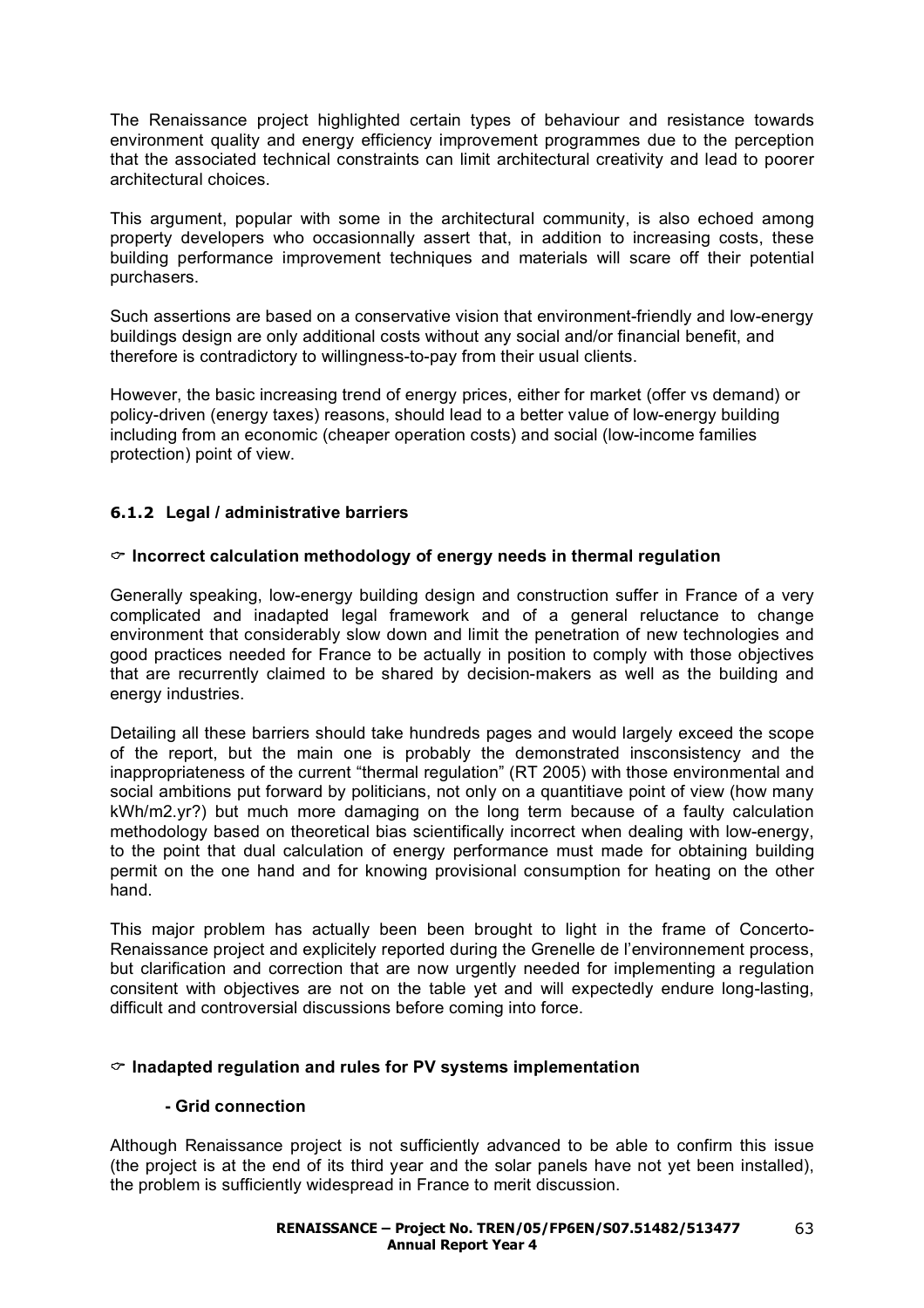Grid connection application and approval procedure is stil very complicated, with the main grid operator (ERDF, a 100% subsidiary of EDF operating 95% of distribution grids in France) taking an inexplicable long piece of time for processing contracts, despite some progress made since a couple of years.

In addition, together with the regulation in place for grid connection and for feed-in tariffs application, the fully vertical organisation of operational departments inside ERDF itself and between ERDF and the department of EDF in charge of purchasing renewable electricity (EDF-AOA) creates an absurd and inextricable situation in the case of new urban development areas like those in Lyon-Confluence.

Indeed, although consumers and producers of electricity connected to the low-voltage grid should logically be considered both as "users", with the direction of the current inside the meter as single difference, they must apply for grid connection to two different departments inside ERDF, which have absolutely no link one with each other and do not cooperate.

While it is quite natural and usual that developers of new buildings give ERDF all data needed for calculating technical characteristics (including transformers, trenches, wires, connection stations and individual meters) of local grid for consumption and for quoting related implementation costs without knowing the name of the final user who will be either the future owner or even his tenant, such an application for an anonymous third party is considered by ERDF as legally impossible in accordance with the regulation currently in force, which impose that only the future producer of renewable electricity himself is allowed to apply for grid connection and feed-in-tariff contract.

In the case of medium size PV systems like those planned on top of the three blocks included in Renaissance, with several hundreds kW of nominal peak power, it will obviously be necessary to them into account when sizing (and quoting) local grid, and to create specific lines and stations for connecting them to the grid.

Following the rules currently in force meaning that grid connection application for PV system can start only when the final user is clearly identified, the "logical" procedure would lead to undertake studies and works only after all buildings are completed and inhabited, trenches filled up, street and pavements covered and excavators parked away.

Common sense however dictates that underground cable installations should be designed to accommodate PV systems production capacity from the outset, in order to avoid destructive, costly and finally absurd roadworks after project completion.

In the case of Lyon-Confluence Renaissance project, this easily avoidable situation could be anticipated thanks to the long-lasting experience of Hespul, who early enough advised SPLA to alert ERDF so that they could take PV in consideration when sizing the grid, but even this revealed highly complicated given their vertical organisation.

Since building integrated PV (BIPV) technology is likely to quickly develop in France, particularly because of the significant BIVP premium associated with feed-in-tariffs that is said to be of a strategic importance by the State himself with the so-called "positive energy building" concept in the outlook, there is an obvious an urgent need to change the rules for application.

## **- BIPV-related rules and practice**

In order to benefit from the maximum feed-in-tariff from EDF at 0.6 €/kWh, PV modules must be an integrated element of the building (one of the constituent parts of the building itself).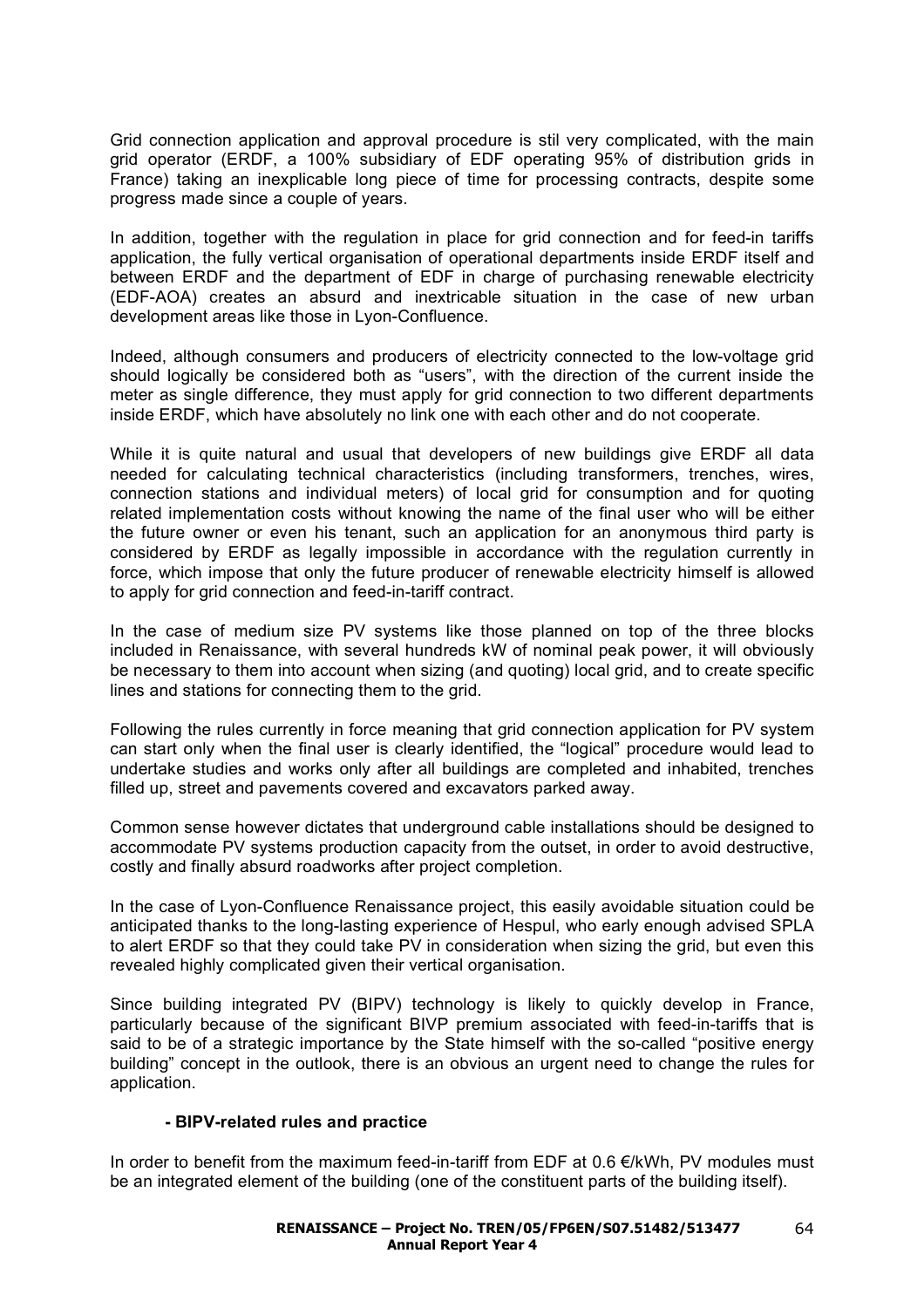The PV system owner is responsible for gaining approval, and must submit a statement confirming that PV modules are an integral element of the building.

At present, this statement is processed by the regional Department of the Ministry for industry, research and the environment (DRIRE) who confirms whether the installation is considered as building-integrated and approves the relevant pricing level.

Facing a quickly increasing demand for approvals, DRIRE are no longer able or willing to continue processing these cases.

Furthermore, the Ministry for the Environment is currently examining a new intermediary feed-in-tariff in the range of 0.40-0.45 €/kWh that should apply to non-integrated PV systems attached to a building.

In light of these two elements, the current system and approval process should be reviewed.

Another obstacle to the use of solar panels is the process of obtaining technical certification for solar panel systems.

In France, the new building insurance system compulsorily provides a 10-year guarantee, which certifies that a building meets all the relevant construction quality requirements.

This 10-year guarantee is based on the certification of systems and materials used to construct the building, and of implementation rules. This certification, supposed to represent a guarantee of quality of a given product or system, can be awarded by a unique authorised State-owned public body, the "Scientific and Technical Building Centre" (CSTB).

Without this certification, insurance companies will generally not provide the 10-year guarantee, even if the product or system has been certified in another country. Unfortunately, the certification process is abnormally long, complicated and expensive: to-date, only one single PV module has received certification!

This position represents a genuine obstacle to the development of BIPV systems in large buildings, in contradiction with the signal given by the feed-in-tariff structure, and may also constitue an infringment to the EU internal market rules.

#### **- Restriction to installation of modules in heritage areas**

In theory, the current French legislation does not prohibit installation of solar panels on the walls or roofs of new or existing buildings. However, in areas under the control of an *Architecte des Bâtiments de France* (senior architects responsible for overseeing construction work in heritage areas), specifc regulations may be in place with view to preserve the character of a building or of the area in which it is located.

These regulations are sometimes interpreted as suggesting that solar panel installations may not be "in keeping" with the building being preserved or restored, leading to a refusal of works planned.

In some French cities, there is a gradual reconciliation under way between those who wish to defend architectural heritage and those who wish to promote the use of renewable energy sources, with each side ready to consider the opinions of the other and find the best compromise. However, more often than not, historical preservation and environmental preservation remain irreconcilable.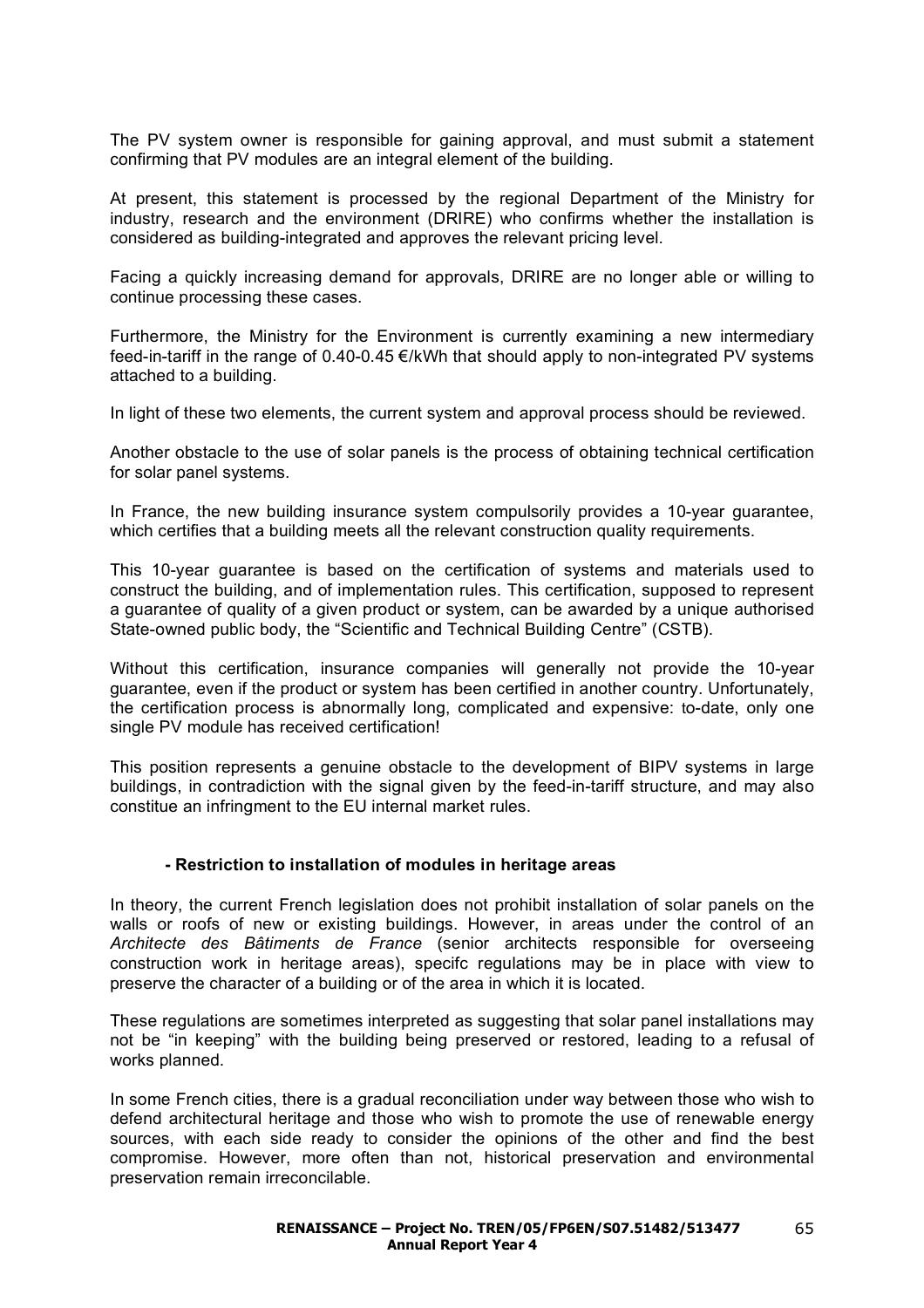## **6.1.3 Economic barriers**

In general, one of the main reasons for resistance to environmental quality programmes in France is the idea of extra investment that such programmes generate, and Renaissance programme did not avoid this phenomenon.

During the tender competition phase, some of the developers/construction companies announced that they would rather withdraw from the competition than run the risk of the extra levels of investment required to meet the demands of the Renaissance project and the high environmental quality requirements for sections A, B and C.

Once the developers had been chosen, the question of extra investment remained a central point of debate for some time, although the impact was different for each section.

It soon became clear that the levels of extra investment required varied significantly from one programme to the next, depending on when and how the Concerto requirements were integrated into the building design process.

This point, already dealt with in depth above, confirms that the earlier these energy efficiency and renewable energy use requirements are considered in a project (through bioclimatic design), the less extra investment they require.

Detailed information is not available yet about the level of extra investment generated by the Renaissance project for Blocks A, B and C, primarily because developers use to consider these data about costs confidential, particularly as regard to their competitors.

An attempt was made to identify the design and engineering costs that could be directly attributed to the Concerto programme for the three developers. However this attempt was unsuccessful because it was impossible to distinguish between those costs incurred through independently selected energy efficiency solutions and those required by the Renaissance project.

Feedback from the design phase shows that each of the developers of the three sections had a very different approach to the question of extra investment.

Some of them saw this as genuine costs wundermined the balance of the project, whilst others saw this investment as a relatively minor element which could be absorbed by the final sale price of the building and existing financial support systems.

What is certain is that without the grant scheme created by the Renaissance project, it would not have been possible to apply such strict levels of requirement in 2004/2005.

Interestingly, whilst the specifications were difficult to comply with in 2004/2005, it seems that in 2008, almost all programmes included in the phase two of the Confluence projects have achieved those levels required in the first phase (sections A, B and C) or even higher without any grant system in place.

This seemingly exceptional quickness of progress in environmental quality programmes at the Confluence site can be explained by the fact that it is an experimental site, where the urban project requires constant innovation and improvement.

It can also be explained by the fact that some of today's high-performance technologies did not exist or were only at the prototype stage in 2004/2005 and that, in the space of three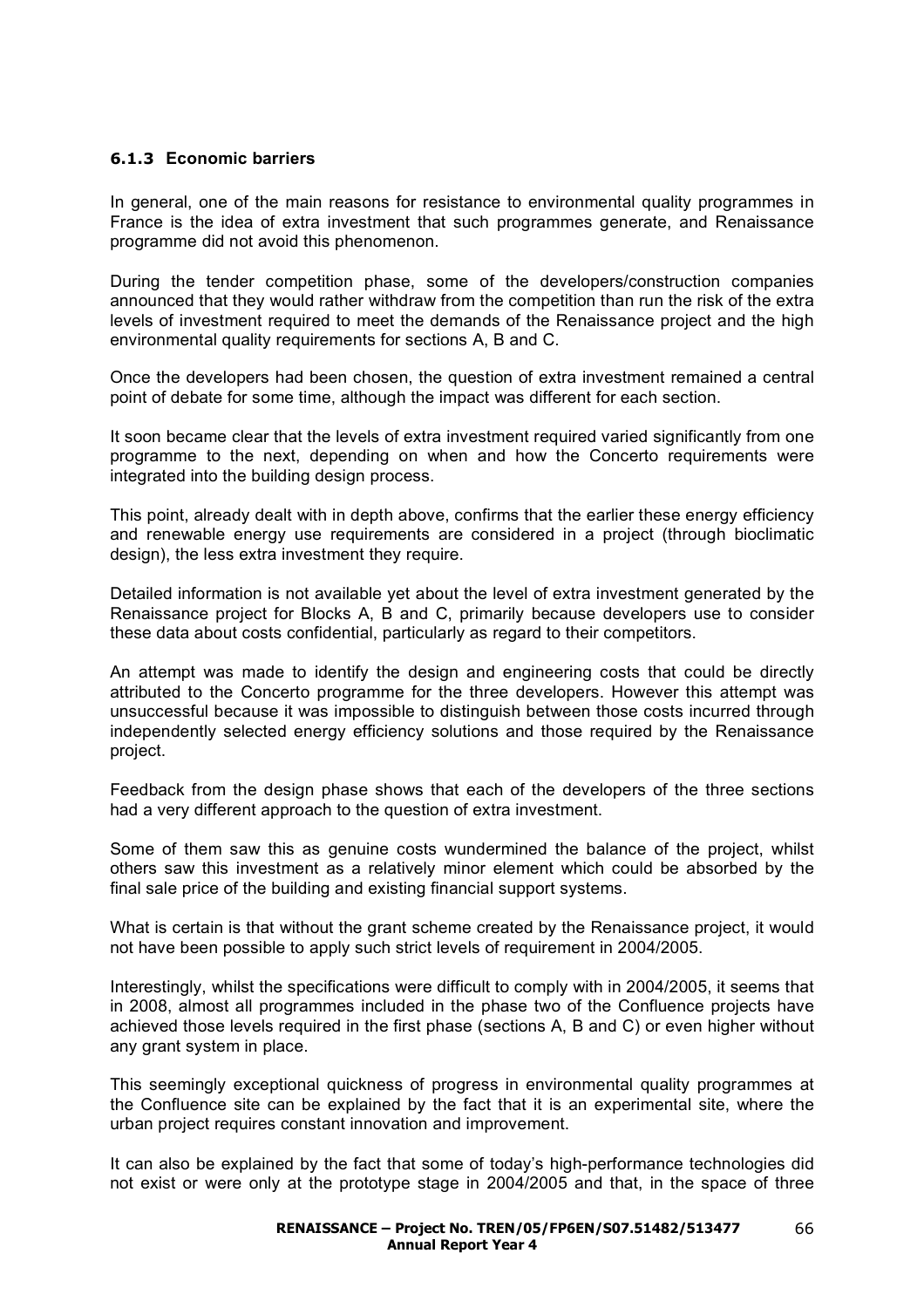years, these technologies have become more widely used and less expensive through mass industrial production.

## **6.2 BARRIERS IN ZARAGOZA**

### **6.2.1 Social / cultural barriers**

We are generally faced with a demotivated society, in which it is difficult to change habits. The lack of communication between neighbours is also a communication barrier, preventing good interaction between them, which is a fundamental part of our project as it is based on the direct relationship of the EEG with the residents and between the residents themselves.

User's lack of perception of the need for buildings that significantly reduce the demand for energy and the absolute advisability of assuming targets consistent with the foregoing.

## **6.2.2 Legal barriers**

Rigidity of the national regulations badly supported by the corresponding regional and local initiatives.

**Legal difficulties due to the Ley de Propriedad Horizontal** *[Law on Horizontal Ownership]* **that do not facilitate the execution of works.** Social housing in Spain, most of which is jointly owned, is governed by an old Law, the Ley de Propiedad Horizontal, based on ownership. This fact combined with the shortage of public social housing for rental (in Spain there are only some 200,000 public homes for rental) makes it a very different situation from that found in France. In order to restore a building, the agreement of the majority of the owners must be obtained, which makes it difficult to achieve and slows down restoration initiatives somewhat more than if the building were public property.

#### **The planning instruments are not prepared and do not relate to restoration.**

The lack of systematic restoration policies implies that energy wasting (if their inhabitants can pay for the energy required to provide comfort) or situations of poor quality of life for their inhabitants (when they may simply resign themselves to putting up with uncomfortable conditions) will continue. This second scenario has been the norm for these suburbs in previous decades. The option for individual solutions to improve climate comfort, without affecting the improvement of construction, leads to a vicious circle, which is extremely serious for the users (individual electric facilities, heat or heating pumps using butane gas or the like) which are at the same time extremely wasteful from the energy point of view.

Compared to current buildings, within the framework determined by the Código Técnico, maintaining comfort in these homes involves multiplying consumption by a factor of 2.47 for the more extreme climate of Zaragoza. To fix ideas, we could summarise this data with a simple but categorical statement: maintaining this housing sector without restoration implies "approving" buildings that use twice the energy currently permitted in newly-constructed homes.

In Spain, if we manage to ensure that the new Código Técnico is applied to the restoration of districts built in the period 1945-1960, major changes would be required as the building guidelines for these districts, before the first oil crisis, with a low demand for environmental quality and low building budgets, can only as an exception comply with the requirements of this legislation in indicators such as casing transmittance or use of solar energy for air conditioning or sanitary hot water.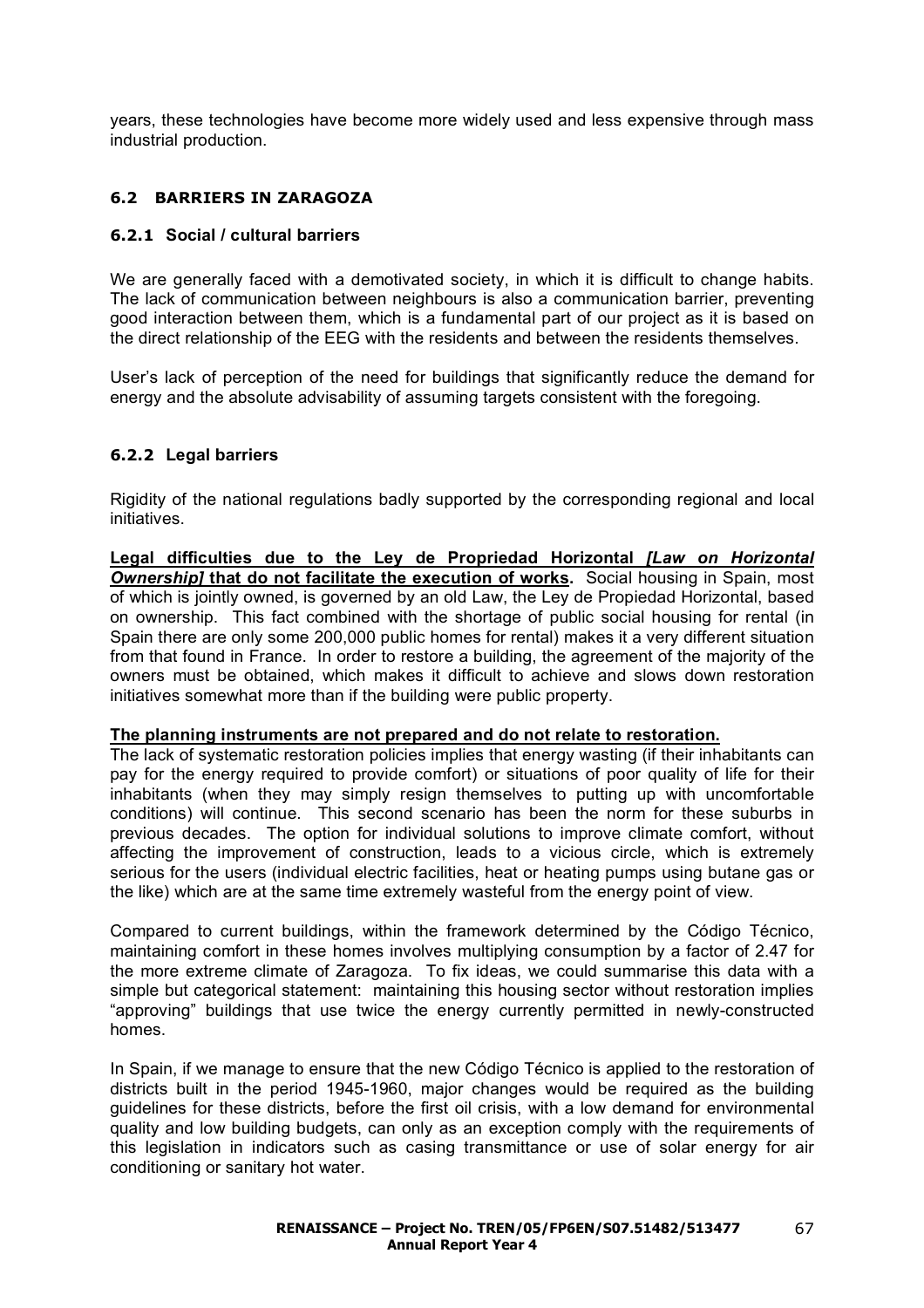**The difficulty in installing a lift in a public space.** Many of the buildings that need to eliminate this greater architectural barrier lack sufficient space in the common yards or staircases to install a lift and comply with the current regulations on minimum stair width. They would need to install a lift outside the building and in that respect there are no clear legal tools to do so at national level, as there are only local initiatives that depend on municipal desire.

## **6.2.3 Economic barriers**

In building new social (protected) housing, there is little room for manoeuvre due to the maximum price fixed by the regulations on the sale of this type of housing on the market which dissuades the private developer from introducing environmental improvements beyond the Código Tecnico de Edificación as they are not profitable.

The current economic climate establishes a series of economic difficulties far surpassing any we might have been able to examine in the original situation.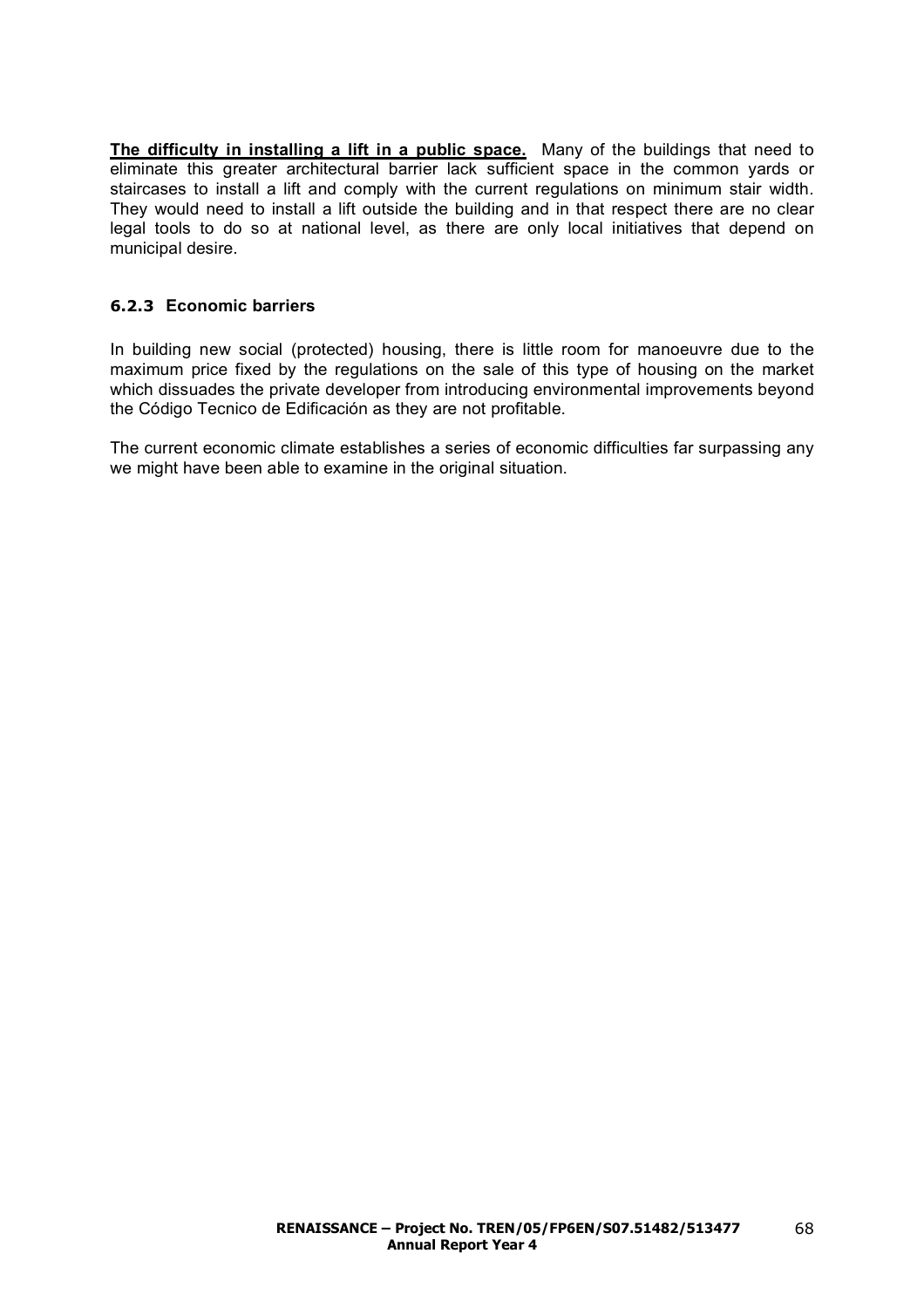## **7 RECOMMENDATIONS TO NATIONAL AUTHORITIES**

In line with the obstacles and areas of resistance identified above, the recommendations for national authorities can also be divided into three categories: social/cultural, legal and economic.

## **7.1 RECOMMENDATIONS TO FRENCH AUTHORITIES**

## **7.1.1 Recommendations from a social and cultural viewpoint**

As stated in section 6.1 on cultural barriers, the main obstacles identified are the stage at which environmental quality concerns are considered in the architectural design process and the perception among the public and within the property and construction industry that architectural design and environmental quality may be incompatible.

The key to changing behaviour patterns and encouraging acceptance of new types of housing based on energy efficient buildings, low energy consumption and renewable energy sources can be summarised in one word: education.

### **General public awareness raising and education:**

Public authorities will have to play a major role in informing the general public and raising awareness about energy efficiency elements of construction. There are numerous not-for profit associations working towards these goals on a local level, but they often do not have sufficient resources for the task.

The national Government and local Authorities together will therefore need to take the baton and provide a single, relevant source of information and education to the general public, with a large national "Environmental education Plan" so as to spread a consistent message to the public and provide national communication support coordinated with local education Plans within each local authority, including a programme of actions tailored to specific local contexts, in partnership with key actors in the area.

Although an ever increasing portion of the population is aware of environmental issues, there is a lack of facilities on an individual level to be able to contribute to the global effort.

It would therefore be sensible to focus communication on taking the "right action" or promoting "eco-citizenship" to individuals. A programme of this type already partly exists in France but needs to be strengthened.

## **Opening architecture courses to energy-related issues:**

One key target is to move towards a new organisation of tasks within contractor teams, with the aim of including technical design office at as early a stage as possible.

The traditional distribution of tasks between architects and design offices has been subject to lengthy negotiation and has been fixed for many decades within each corporation, and cultural barriers are, by their nature, difficult to break down because there is little scope for manoeuvre.

However, one area of action that could help to change certain professional practices is education, particularly in architecture schools that should systematically integrate more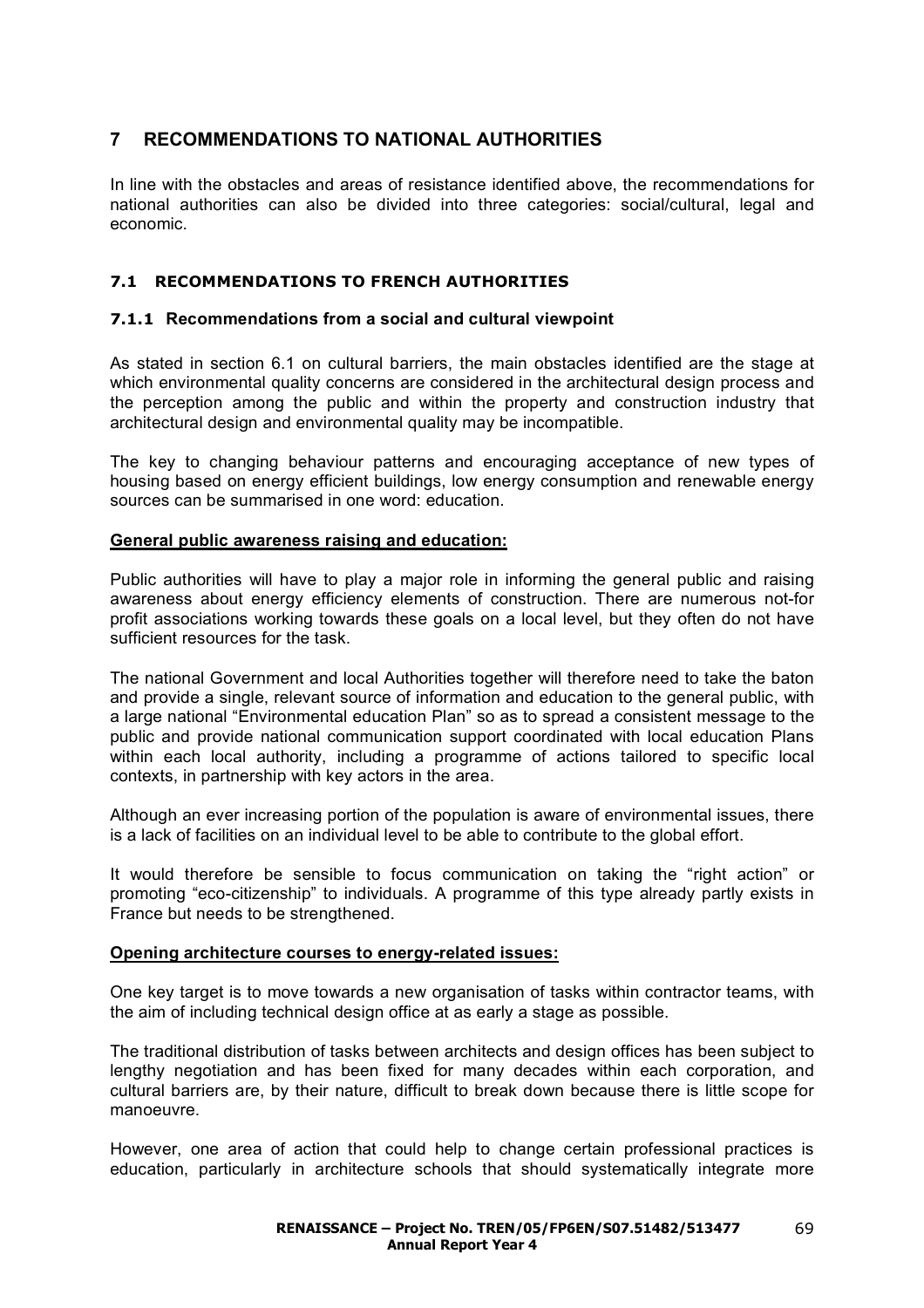energy-related technical issues and courses, preferably given by building and civil engineers so as to favour direct exchanges and cooperation between those two worlds so as to make possible to change professional practices.

## **Low-energy building project management:**

The most effective way for developing acceptance of the idea that environmental quality programmes can add to the architectural quality of a building is to "plead by example", and programmes such as Concerto can have a significant impact in this way by creating buildings that are "exemplary" both in terms of architectural quality and energy efficiency and proving that these two elements are actually compatible.

Our recommendations are aimed at project managers with the following message: a high level of environmental and energy quality can and must be combined with a high level of architectural quality, and a building should always be designed with both these elements in mind.

Design teams should always integrate architectural and technical staff at the same level of responsibility and in a co-operative manner, so that architectural quality should never be disregarded because of environmental and energy quality - and vice versa.

## **7.1.2 Recommendations from a legal viewpoint**

With numerous changes and improvements expected from the follow-up of the so-called "Grenelle de l'environnement" process as explained above, the main recommendation to decision makers should be **to resolutely embrace and apply all those recommendations included in the final report of the "Energy-Cimate" working group published in October 2007** (i.e. just before the "Final round tables"), above all those concerning the definition of energy objectives in the new and existing buildings including the implementation of a consistent calculation methodology, and to be aware that any reduction in ambitions or in the speed at which changes must be done in the future legislation could jeopardise the actual possibility to reach those crucial objectives resulting from the imperative need of "Factor 4", and therefore question their actual willingess to take those appropriate measures, even if they might disturb long-lasting habits and behaviour or irritate some well-established interests.

In addition to this quite general but essential recommendation, **a range of very specific update to legal and administrative framework applying to solar technologies, specially PV** that is expected to quickly become mainstream in the building industry, should be undertaken as soon as possible, such as:

- To really simplify and rationalise all procedures applying to grid connection and feedin-tariffs,
- To clarify and make transparent all BIPV-related procedures concerning tariffs and certification for insurance
- To remove or at least significantly lighten constraints weighing on solar systems installation in heritage areas

## **7.1.3 Recommendations from an economic viewpoint**

Currently, innovative energy efficiency solutions and renewable energy sources increase building construction costs by between 6% and 20%, depending on the specific level of requirement.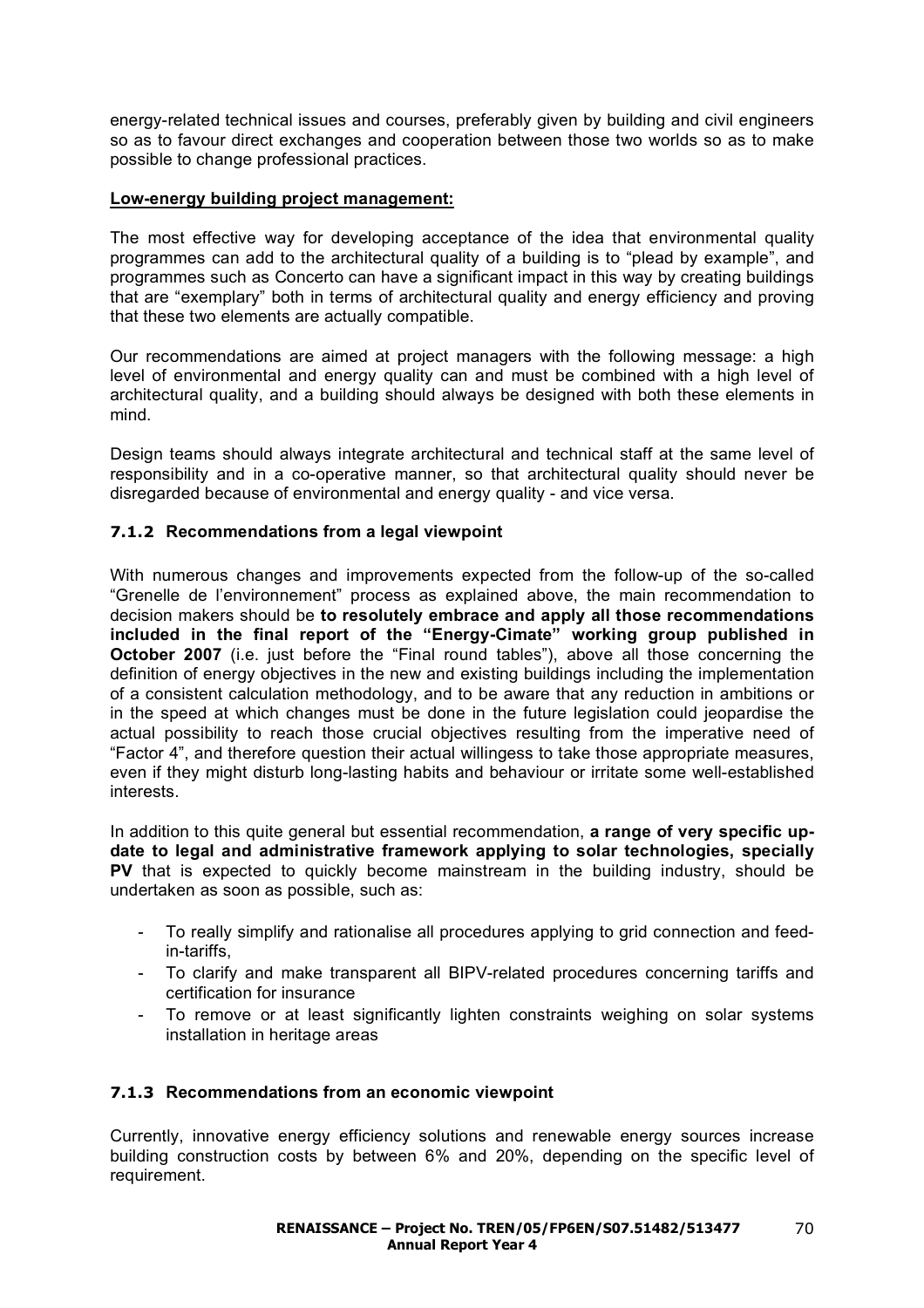As a result, a short-term priority should be to investigate how to reduce the cost of environmental quality, both in terms of the technical solutions and high-performance materials used, and in terms of design engineering.

As far as technical solutions and materials are concerned, it will only be possible to lower the production cost of these by rolling them out in higher volumes. The higher the numbers manufactured, the lower the production costs will be.

In the same vein, it may also be worthwhile to use innovative, non-reproducible techniques.

In terms of design engineering, the current structure of contractor teams, traditionally comprising an architecture firm and a technical design office, will need to be strengthened with the inclusion of a specialist building environmental quality design office. This current lack of environmental quality expertise in some technical design offices leads to increased contractor costs.

## **7.2 RECOMMENDATIONS TO SPANISH AUTHORITIES**

## **7.2.1 Recommendations from a social and cultural viewpoint (refurbishment)**

These two aspects are much related:

Social Barriers, situation and recommendations:

- $\checkmark$  In some population, the social and economical characteristics oblige to do a social supervision by specific and trained personal (social workers, mediator, and educator).
- $\checkmark$  In this districts and buildings, the work from the very beginning has to start in connexion with the people that live there. The programs, even if they cover long periods, request some time for diffusion and have to promote the active participation (you can't wait for the tenants to go to the office, you have to give them some proposals).
- $\checkmark$  We must support the more active agents located in the area where we are acting, promoting the initiatives that are already started (modernising small shops, implantation of new productive activities).
- $\checkmark$  Pursue a major implication in the refurbishment works, propitiating that this initiatives serve as employment measures in the areas where we are acting (training schools, professional training specialised in this type of works).
- $\checkmark$  Dedicate resources to professional training in different disciplines so they can specialise in management of urban refurbishment, offering them some practice in the existing organisations

Cultural Barriers, situation and recommendations:

- $\checkmark$  In compare to the new development plans, these districts haven't got integral actuations and are considered inferior (the new public politics assure this point).
- $\checkmark$  Meanwhile the refurbishment is considered just a maintenance cost and not a real inversion that improves the quality of live in a short time, it won't exist a real culture of rehabilitation.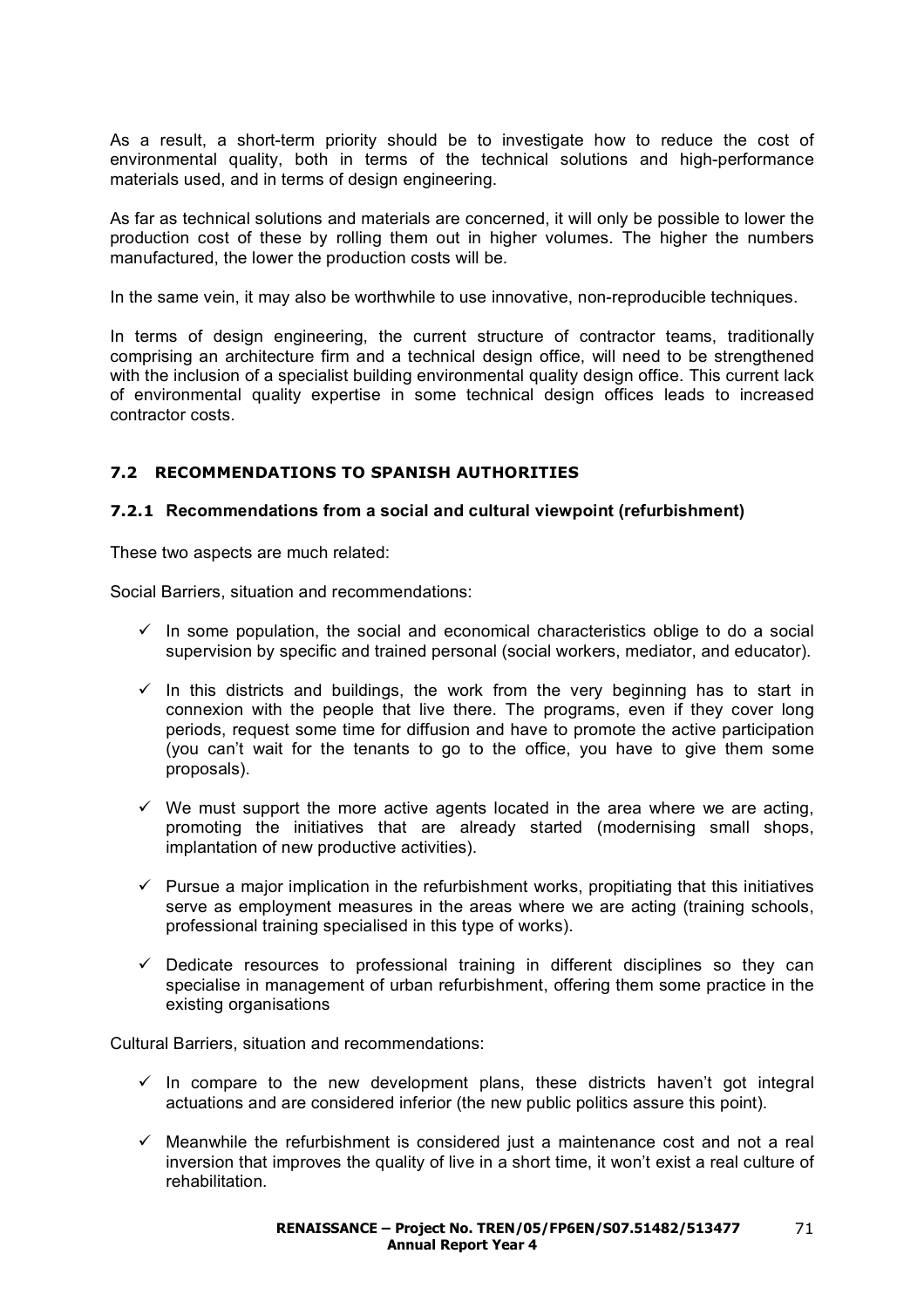$\checkmark$  There is an absence of Business culture about these aspects with some exceptions (for example: some promoters that work in this subsector). It's necessary to encourage it.

# **7.2.2 Recommendations from a legal viewpoint**

#### **Concerning new buildings**

- There is an urgent need to introduce an Energy Certification process that includes homes already built. In this process it should be possible to evaluate the reliability of the certification made with regard to methodology and good use of the tools made available to the technicians.
- The conditions on ventilation laid down by the current CTE should be revised as they involve a high reduction in the energy benefits that had been incorporated into the thermal part.
- Similarly, the incorporation of express criteria on energy optimisation in the design both of new urban development projects and in that of restoration projects is fundamental. The creation of an indicator that assesses the sustainability of a specific project in some way should be an immediate objective.
- With regard to restoration, as mentioned above, the amendment to the Ley de Propiedad Horizontal and the Legislación Urbanistica *[Urban Development Legislation]* is a clear requirement to promote and facilitate the restoration of the large number of existing homes with criteria of energy efficiency and saving (improvement in insulation, replacement of obsolete and inefficient heating/cooling systems, closure or incorporation of collector galleries, etc.).

## **Concerning buildings refurbishment**

- **To modify the Urban Renting Law:** The objective is to adapt the law to promote the total refurbishment of districts operations, regulating the obligations of the owners and the tenants in the payment of the works, the total refurbishment of the building and if there is a ruin situation, the relocation of the inhabitants of the building.
- **To modify the Tax Legislation:**
	- **Reduce the VAT (7%)** of all the works involving refurbishment of buildings or even reduce the VAT to 0% if the refurbishment of the buildings involves significant savings in energy consume o if the refurbishment was done in public or private houses with low rent.
	- **Eliminate the obligation of declaring as an income the grants received** for refurbishments works in certain cases (low incomes, scope of investment, energy savings, etc)
- **To modify the Urbanistic Legislation** Some suggestions:
	- $\checkmark$  We need simple and effective tools that allow us acting in urban soils (deteriorated districts, historical, etc)